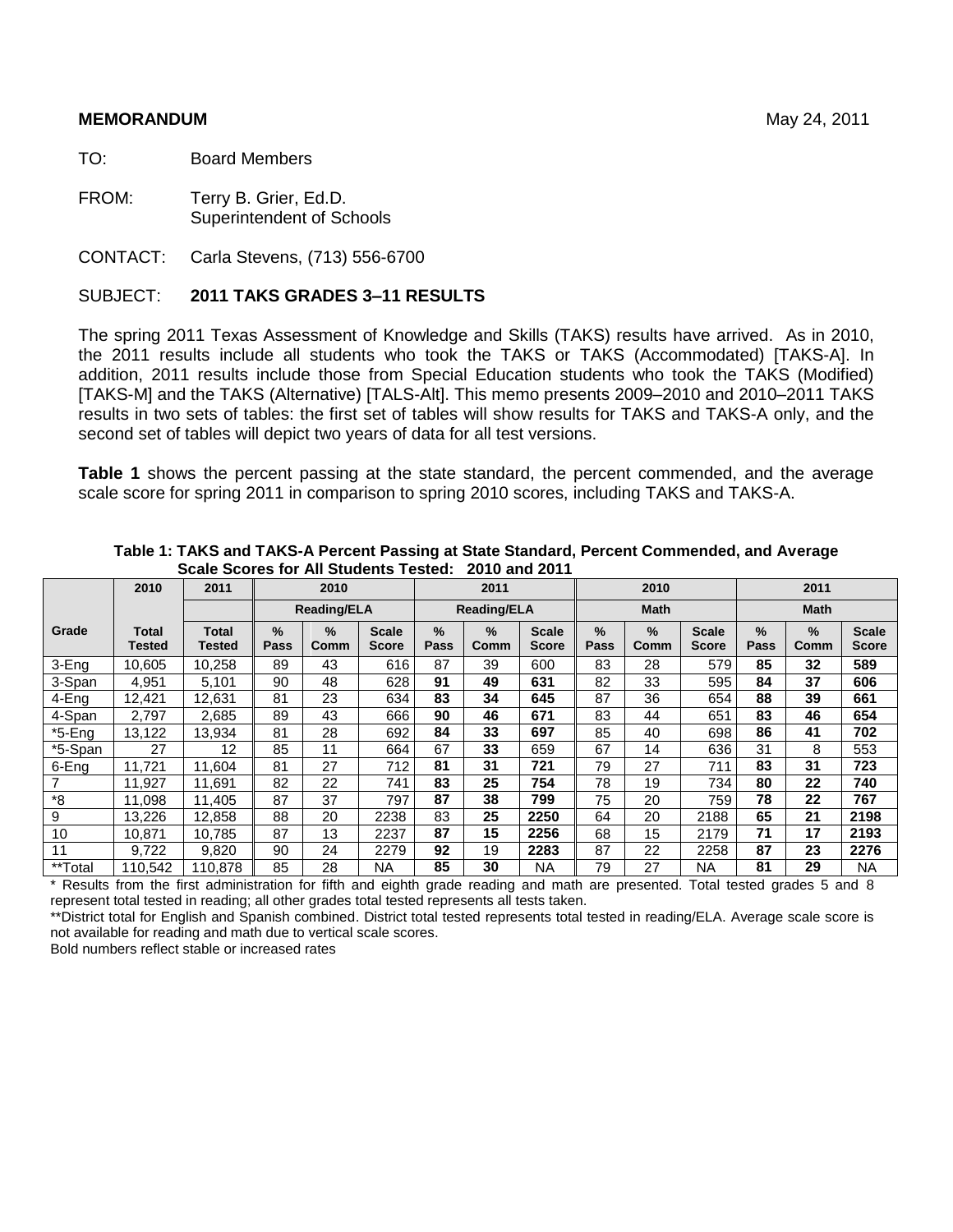#### **Table 1: TAKS and TAKS-A Percent Passing at State Standard, Percent Commended, and Average Scale Scores for All Students Tested: 2010 and 2011 (continued)**

|                |              | 2010           |                              |                                                           | 2011    |      |                       | 2010                  |                              | 2011           |                |                              |  |
|----------------|--------------|----------------|------------------------------|-----------------------------------------------------------|---------|------|-----------------------|-----------------------|------------------------------|----------------|----------------|------------------------------|--|
|                |              | <b>Writing</b> |                              |                                                           | Writing |      |                       | <b>Science</b>        |                              |                | <b>Science</b> |                              |  |
| Grade          | $\%$<br>Pass | $\%$<br>Comm   | <b>Scale</b><br><b>Score</b> | %<br>$\%$<br><b>Scale</b><br>Pass<br><b>Score</b><br>Comm |         |      | $\frac{9}{6}$<br>Pass | $\frac{9}{6}$<br>Comm | <b>Scale</b><br><b>Score</b> | $\%$<br>Pass   | $\%$<br>Comm   | <b>Scale</b><br><b>Score</b> |  |
| 3-Eng          |              |                |                              |                                                           |         |      |                       |                       |                              |                |                |                              |  |
| 3-Span         |              |                |                              |                                                           |         |      |                       |                       |                              |                |                |                              |  |
| 4-Eng          | 92           | 25             | 2333                         | 27<br>2342<br>90                                          |         |      |                       |                       |                              |                |                |                              |  |
| 4-Span         | 96           | 43             | 2503                         | 95                                                        | 40      | 2522 |                       |                       |                              |                |                |                              |  |
| $*5$ -Eng      |              |                |                              |                                                           |         |      | 87                    | 41                    | 2322                         | 86             | 43             | 2334                         |  |
| *5-Span        |              |                |                              |                                                           |         |      | 43                    | 17                    | 2055                         | 33             | 0              | 1969                         |  |
| 6-Span         |              |                |                              |                                                           |         |      |                       |                       |                              |                |                |                              |  |
| $\overline{7}$ | 93           | 32             | 2352                         | 93                                                        | 31      | 2363 |                       |                       |                              |                |                |                              |  |
| $^*8$          |              |                |                              |                                                           |         |      | 73                    | 25                    | 2236                         | 78             | 28             | 2261                         |  |
| 9              |              |                |                              |                                                           |         |      |                       |                       |                              |                |                |                              |  |
| 10             |              |                |                              |                                                           |         |      | 66                    | 14                    | 2169                         | 70             | 15             | 2185                         |  |
| 11             |              |                |                              |                                                           |         | 89   | 14                    | 2241                  | 88                           | 23             | 2272           |                              |  |
| **Total        | 93           | 30             | NA.                          | 30<br>91<br><b>NA</b>                                     |         |      | 79<br>25<br><b>NA</b> |                       |                              | 29<br>81<br>ΝA |                |                              |  |

\*\* District total for English and Spanish combined.

Bold numbers reflect stable or increased rates.

| Table 1: TAKS and TAKS-A Percent Passing at State Standard, Percent Commended, |  |
|--------------------------------------------------------------------------------|--|
| and Average Scale Scores for All Students Tested: 2009 and 2010 (continued)    |  |

|                |                       |                       |                              |                       |                       |                              |              |                        | and Average Obaic Oborco for Air Otagonto Teotoa. Evel and Evit (bominiqua) |                        |
|----------------|-----------------------|-----------------------|------------------------------|-----------------------|-----------------------|------------------------------|--------------|------------------------|-----------------------------------------------------------------------------|------------------------|
|                |                       | 2010                  |                              |                       | 2011                  |                              |              | 2010                   |                                                                             | 2011                   |
|                |                       | <b>Social Studies</b> |                              |                       | <b>Social Studies</b> |                              |              | <b>All Tests Taken</b> |                                                                             | <b>All Tests Taken</b> |
| Grade          | $\%$<br><b>Pass</b>   | %<br>Comm             | <b>Scale</b><br><b>Score</b> | %<br>Pass             | %<br>Comm             | <b>Scale</b><br><b>Score</b> | $\%$<br>Pass | %<br>Comm              | $\%$<br>Pass                                                                | %<br>Comm              |
| 3-Eng          |                       |                       |                              |                       |                       |                              | 79           | 22                     | 80                                                                          | 23                     |
| 3-Span         |                       |                       |                              |                       |                       |                              | 79           | 26                     | 81                                                                          | 29                     |
| 4-Eng          |                       |                       |                              |                       |                       |                              | 73           | 10                     | 74                                                                          | 14                     |
| 4-Span         |                       |                       |                              |                       |                       |                              | 77           | 20                     | 78                                                                          | 20                     |
| $*5$ -Eng      |                       |                       |                              |                       |                       |                              |              |                        |                                                                             |                        |
| *5-Span        |                       |                       |                              |                       |                       |                              |              |                        |                                                                             |                        |
| 6-Eng          |                       |                       |                              |                       |                       |                              | 71           | 16                     | 73                                                                          | 19                     |
| $\overline{7}$ |                       |                       |                              |                       |                       |                              | 69           | 10                     | 71                                                                          | 11                     |
| *8             | 94                    | 35                    | 2329                         | 95                    | 36                    | 2338                         |              |                        |                                                                             |                        |
| 9              |                       |                       |                              |                       |                       |                              | 62           | 10                     | 61                                                                          | 12                     |
| 10             | 90                    | 36                    | 2322                         | 92                    | 38                    | 2338                         | 56           | 5                      | 59                                                                          | 6                      |
| 11             | 97                    | 50                    | 2380                         | 98                    | 53                    | 2397                         | 79           | $\overline{7}$         | 79                                                                          | 9                      |
| **Total        | <b>NA</b><br>94<br>40 |                       |                              | 95<br>42<br><b>NA</b> |                       |                              | 63           | 10                     | 72                                                                          | 15                     |

\*\* District total for English and Spanish combined.

 All Tests Taken is not calculated for grades with multiple test administrations. Bold numbers reflect stable or increased rates.

Some of this year's highlights are as follows.

- The percent commended, which shows exceptional performance on the test, stayed the same or increased for seven grades in English reading and for all three grades in Spanish reading, nine grades in English math and two grades in Spanish math, grade 4 in English writing, all grades in English science, and all three grades in social studies.
- $\bullet$ The passing rate stayed the same or increased for seven grades in English reading and two grades in Spanish reading, nine in English math and 2 grades in Spanish math, seventh grade writing, grades 8 and 10 in science, and all grades in social studies.
- The average scale score stayed the same or increased for eight grades in English reading and two  $\bullet$ grades in Spanish reading, all grades in English math and two grades in Spanish math, all grades in English and Spanish writing, all grades in English science, and all grades in social studies.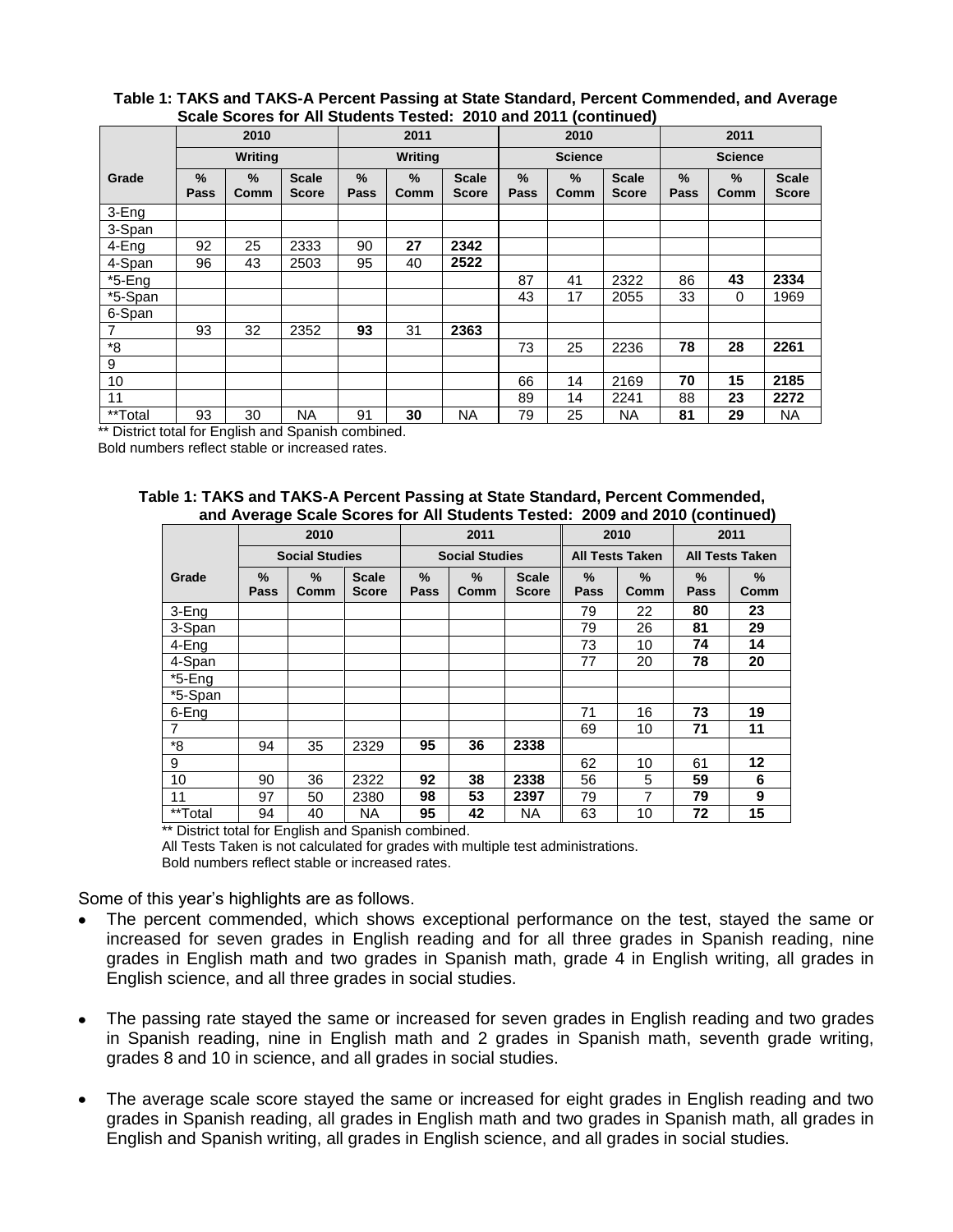**Table 2** shows the percent passing at the state standard, the percent commended, and the average scale score for spring 2011 in comparison to spring 2010 scores, including **all** test versions (TAKS, TAKS-A, TAKS-M, and TAKS-Alt).

|           | 2010                   | 2011            |                       | 2010               |                       |                       | 2011                  |                              |                       | 2010        |                              | 2011         |                       |                       |  |
|-----------|------------------------|-----------------|-----------------------|--------------------|-----------------------|-----------------------|-----------------------|------------------------------|-----------------------|-------------|------------------------------|--------------|-----------------------|-----------------------|--|
|           |                        |                 |                       | <b>Reading/ELA</b> |                       |                       | <b>Reading/ELA</b>    |                              |                       | <b>Math</b> |                              |              | <b>Math</b>           |                       |  |
| Grade     | <b>Total</b><br>Tested | Total<br>Tested | $\frac{9}{6}$<br>Pass | $\%$<br>Comm       | <b>Scale</b><br>Score | $\frac{9}{6}$<br>Pass | $\frac{9}{6}$<br>Comm | <b>Scale</b><br><b>Score</b> | $\frac{9}{6}$<br>Pass | %<br>Comm   | <b>Scale</b><br><b>Score</b> | $\%$<br>Pass | $\frac{9}{6}$<br>Comm | <b>Scale</b><br>Score |  |
| 3-Eng     | 11.437                 | 11.080          | 89                    | 41                 | 616                   | 87                    | 38                    | 600                          | 83                    | 27          | 579                          | 85           | 32                    | 589                   |  |
| 3-Span    | 4,951                  | 5,101           | 90                    | 48                 | 628                   | 91                    | 49                    | 631                          | 82                    | 33          | 595                          | 84           | 37                    | 606                   |  |
| 4-Eng     | 13,190                 | 13,450          | 81<br>23<br>634       |                    |                       | 83                    | 33                    | 645                          | 87                    | 35          | 654                          | 88           | 38                    | 661                   |  |
| 4-Span    | 2.797                  | 2.685           | 89                    | 43                 | 666                   | 90                    | 46                    | 671                          | 83                    | 44          | 651                          | 83           | 46                    | 654                   |  |
| $*5$ -Eng | 14,093                 | 14,890          | 81                    | 28                 | 692                   | 84                    | 32                    | 697                          | 85                    | 39          | 698                          | 86           | 40                    | 702                   |  |
| *5-Span   | 27                     | 12              | 85                    | 11                 | 664                   | 67                    | 33                    | 659                          | 67                    | 14          | 636                          | 31           | 8                     | 553                   |  |
| 6-Eng     | 12,517                 | 12,370          | 81                    | 26                 | 712                   | 81                    | 30                    | 721                          | 79                    | 26          | 711                          | 83           | 30                    | 723                   |  |
|           | 12,694                 | 12,415          | 81                    | 21                 | 741                   | 83                    | 24                    | 754                          | 77                    | 19          | 734                          | 80           | 22                    | 740                   |  |
| *8        | 11.970                 | 12,199          | 87                    | 35                 | 797                   | 86                    | 37                    | 799                          | 74                    | 19          | 759                          | 78           | 21                    | 767                   |  |
| 9         | 13.974                 | 13,550          | 87                    | 20                 | 2238                  | 82                    | 25                    | 2250                         | 63                    | 18          | 2188                         | 65           | 20                    | 2198                  |  |
| 10        | 11.364                 | 11,244          | 86                    | 13                 | 2237                  | 87                    | 15                    | 2256                         | 68                    | 15          | 2179                         | 71           | 16                    | 2193                  |  |
| 11        | 10,208                 | 10,272          | 89                    | 24                 | 2279                  | 91                    | 19                    | 2283                         | 85                    | 21          | 2258                         | 86           | 22                    | 2276                  |  |
| **Total   | 117.674                | 117.777         | 85                    | 27                 | <b>NA</b>             | 85                    | 30                    | NA.                          | 78                    | 26          | ΝA                           | 80           | 28                    | <b>NA</b>             |  |

**Table 2: TAKS Percent Passing at State Standard, Percent Commended, and Average Scale Scores for All Students Tested: 2010 and 2011, All Test Versions**

\* Results from the first administration for fifth and eighth grade reading and math are presented. Total tested grades 5 and 8 represent total tested in reading; all other grades total tested represents all tests taken.

\*\* District total for English and Spanish combined. District total tested represents total tested in reading/ELA. Average scale score is not available for reading and math due to vertical scale scores.

Bold numbers reflect stable or increased rates

|                                 |           |                |                              |                |                       |                              |                       |                       |                              | SCOTES TOP AIT STUDENTS TESTED. ZUTU ANU ZUTT, AIT FEST VEI SIONS (CONTINUED) |                |                              |  |
|---------------------------------|-----------|----------------|------------------------------|----------------|-----------------------|------------------------------|-----------------------|-----------------------|------------------------------|-------------------------------------------------------------------------------|----------------|------------------------------|--|
|                                 |           | 2010           |                              |                | 2011                  |                              |                       | 2010                  |                              |                                                                               | 2011           |                              |  |
|                                 |           | <b>Writing</b> |                              |                | <b>Writing</b>        |                              |                       | <b>Science</b>        |                              |                                                                               | <b>Science</b> |                              |  |
| Grade                           | %<br>Pass | $\%$<br>Comm   | <b>Scale</b><br><b>Score</b> | $\%$<br>Pass   | $\frac{9}{6}$<br>Comm | <b>Scale</b><br><b>Score</b> | $\frac{9}{6}$<br>Pass | $\frac{9}{6}$<br>Comm | <b>Scale</b><br><b>Score</b> | %<br>Pass                                                                     | %<br>Comm      | <b>Scale</b><br><b>Score</b> |  |
| 3-Eng                           |           |                |                              |                |                       |                              |                       |                       |                              |                                                                               |                |                              |  |
| 3-Span                          |           |                |                              |                |                       |                              |                       |                       |                              |                                                                               |                |                              |  |
| 4-Eng                           | 91        | 24             | 2333                         | 89             | 26                    | 2342                         |                       |                       |                              |                                                                               |                |                              |  |
| 4-Span                          | 96        | 43             | 2503                         | 95             | 40                    | 2522                         |                       |                       |                              |                                                                               |                |                              |  |
| $\overline{5}$ -Eng             |           |                |                              |                |                       |                              | 86                    | 39                    | 2322                         | 85                                                                            | 42             | 2334                         |  |
| $\overline{\phantom{a}}$ 5-Span |           |                |                              |                |                       |                              | 43                    | 17                    | 2055                         | 33                                                                            | 0              | 1969                         |  |
| 6-Eng                           |           |                |                              |                |                       |                              |                       |                       |                              |                                                                               |                |                              |  |
|                                 | 91        | 30             | 2352                         | 92             | 29                    | 2363                         |                       |                       |                              |                                                                               |                |                              |  |
| *8                              |           |                |                              |                |                       |                              | 73                    | 23                    | 2236                         | 77                                                                            | 27             | 2261                         |  |
| 9                               |           |                |                              |                |                       |                              |                       |                       |                              |                                                                               |                |                              |  |
| 10                              |           |                |                              |                |                       |                              | 65                    | 13                    | 2169                         | 69                                                                            | 15             | 2185                         |  |
| 11                              |           |                |                              |                |                       |                              | 87                    | 14                    | 2241                         | 86                                                                            | 22             | 2272                         |  |
| **Total                         | 92        | 29             | <b>NA</b>                    | 29<br>91<br>ΝA |                       |                              | 78<br>24<br>NA        |                       |                              | 28<br>80<br><b>NA</b>                                                         |                |                              |  |

 **Table 2: TAKS Percent Passing at State Standard, Percent Commended, and Average Scale Scores for All Students Tested: 2010 and 2011, All Test Versions (continued)**

\*\* District total for English and Spanish combined. Bold numbers reflect stable or increased rates.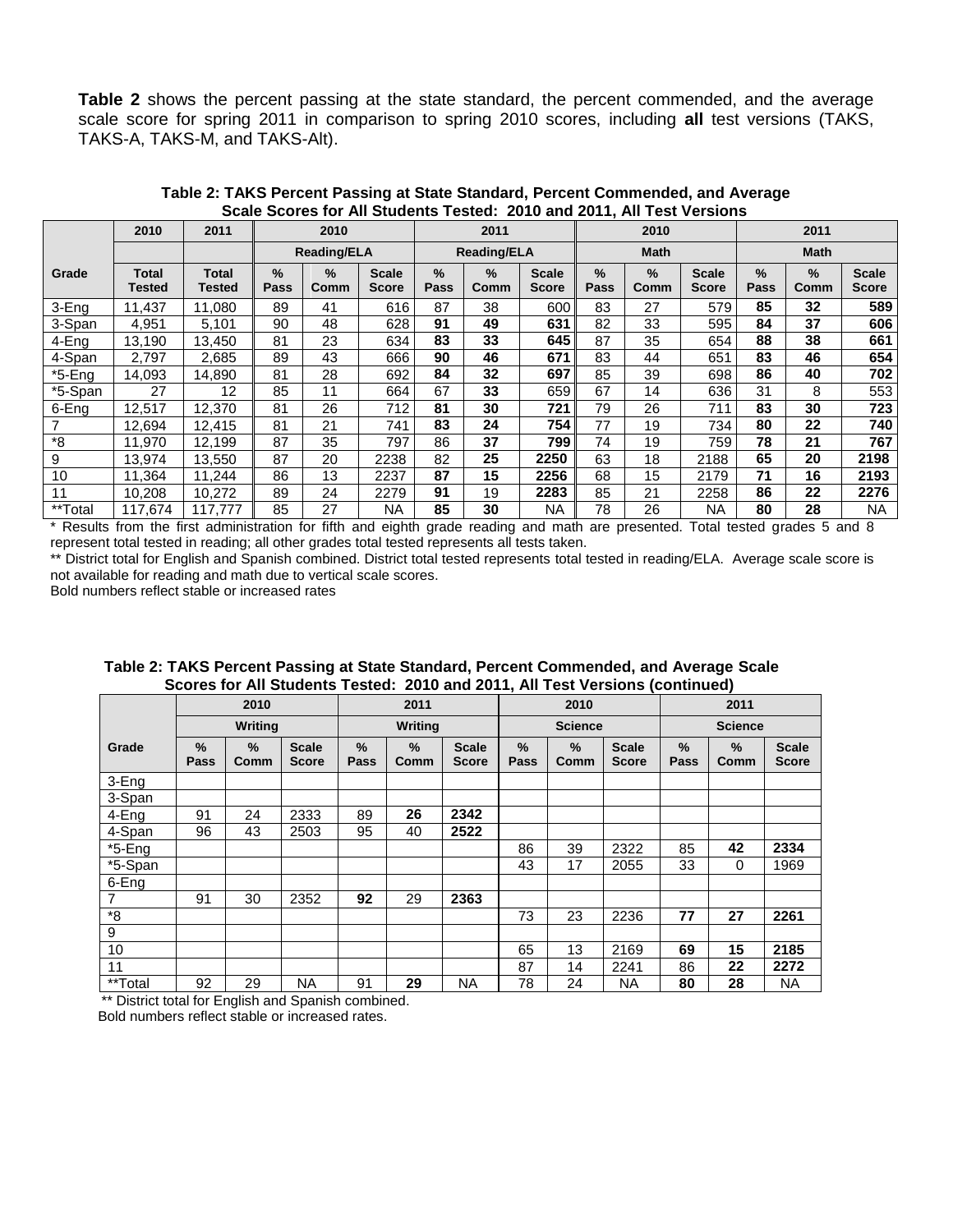|                |              |                       |                              |           |                       |                              |              |                        | <u>UUUN UUUNG IUI AII ULUUNIILU TUJIUU. EUTU UIIU EUTTI AII TUJI TUIJIUIIJ (UUIILIILUU)</u> |                        |
|----------------|--------------|-----------------------|------------------------------|-----------|-----------------------|------------------------------|--------------|------------------------|---------------------------------------------------------------------------------------------|------------------------|
|                |              | 2010                  |                              |           | 2011                  |                              |              | 2010                   |                                                                                             | 2011                   |
|                |              | <b>Social Studies</b> |                              |           | <b>Social Studies</b> |                              |              | <b>All Tests Taken</b> |                                                                                             | <b>All Tests Taken</b> |
| Grade          | $\%$<br>Pass | %<br>Comm             | <b>Scale</b><br><b>Score</b> | %<br>Pass | %<br>Comm             | <b>Scale</b><br><b>Score</b> | $\%$<br>Pass | %<br>Comm              | $\frac{9}{6}$<br>Pass                                                                       | %<br>Comm              |
| 3-Eng          |              |                       |                              |           |                       |                              | 79           | 21                     | 80                                                                                          | 23                     |
| 3-Span         |              |                       |                              |           |                       |                              | 79           | 26                     | 81                                                                                          | 29                     |
| 4-Eng          |              |                       |                              |           |                       |                              | 73           | 10                     | 74                                                                                          | 14                     |
| 4-Span         |              |                       |                              |           |                       |                              | 77           | 20                     | 78                                                                                          | 20                     |
| $*5$ -Eng      |              |                       |                              |           |                       |                              |              |                        |                                                                                             |                        |
| *5-Span        |              |                       |                              |           |                       |                              |              |                        |                                                                                             |                        |
| 6-Eng          |              |                       |                              |           |                       |                              | 70           | 16                     | 73                                                                                          | 18                     |
| $\overline{7}$ |              |                       |                              |           |                       |                              | 68           | 9                      | 71                                                                                          | 10                     |
| *8             | 92           | 33                    | 2329                         | 93        | 34                    | 2338                         |              |                        |                                                                                             |                        |
| 9              |              |                       |                              |           |                       |                              | 61           | 9                      | 61                                                                                          | 12                     |
| 10             | 89           | 34                    | 2322                         | 91        | 37                    | 2338                         | 55           | 5                      | 58                                                                                          | 6                      |
| 11             | 95           | 48                    | 2380                         | 96        | 51                    | 2397                         | 77           | 7                      | 78                                                                                          | 9                      |
| **Total        | 92           | 38                    | <b>NA</b>                    | 93        | 40                    | <b>NA</b>                    | 70           | 12                     | 71                                                                                          | 14                     |

#### **Table 2: TAKS Percent Passing at State Standard, Percent Commended, and Average Scale Scores for All Students Tested: 2010 and 2011, All Test Versions (continued)**

\*\* District total for English and Spanish combined.

 All Tests Taken is not calculated for grades with multiple test administrations. Bold numbers reflect stable or increased rates.

**Figure 1** shows the percent passing at the state standard for 2007 through 2011, for English and Spanish test versions combined. Results from 2010 and 2011 include TAKS and TAKS-A, while previous years include TAKS results only.



**Percent Passing**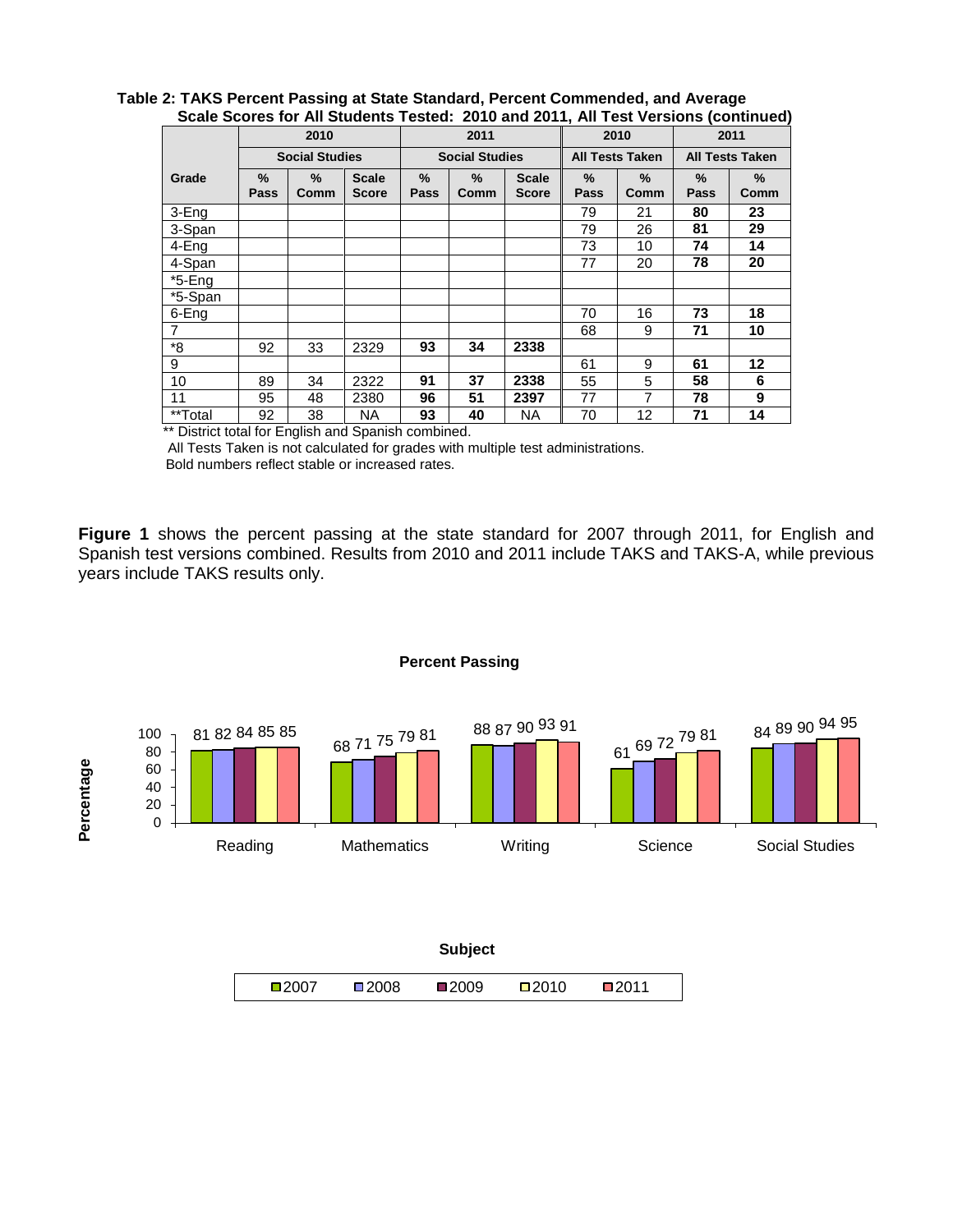**Figure 2** shows the percent commended for 2007 through 2011, for English and Spanish test version combined. Results from 2010 and 2011 include TAKS and TAKS-A, while previous years include TAKS results only.



#### **Commended Performance**

Attached are additional tables that provide the percent passing for all students and by student group testing in English and Spanish (see **Appendix A and Appendix B, respectively**), as well as tables that present percent passing by state passing standards and gap analysis by ethnicity (see **Appendix C**). A detailed report by campus will be available within 20 working days. Should you have further questions, please contact my office or Carla Stevens in the Department of Research and Accountability at 713-556- 6700.

Tung B. Quien TBG

**Attachments** 

cc: Superintendent's Direct Reports Chief School Officers School Improvement Officers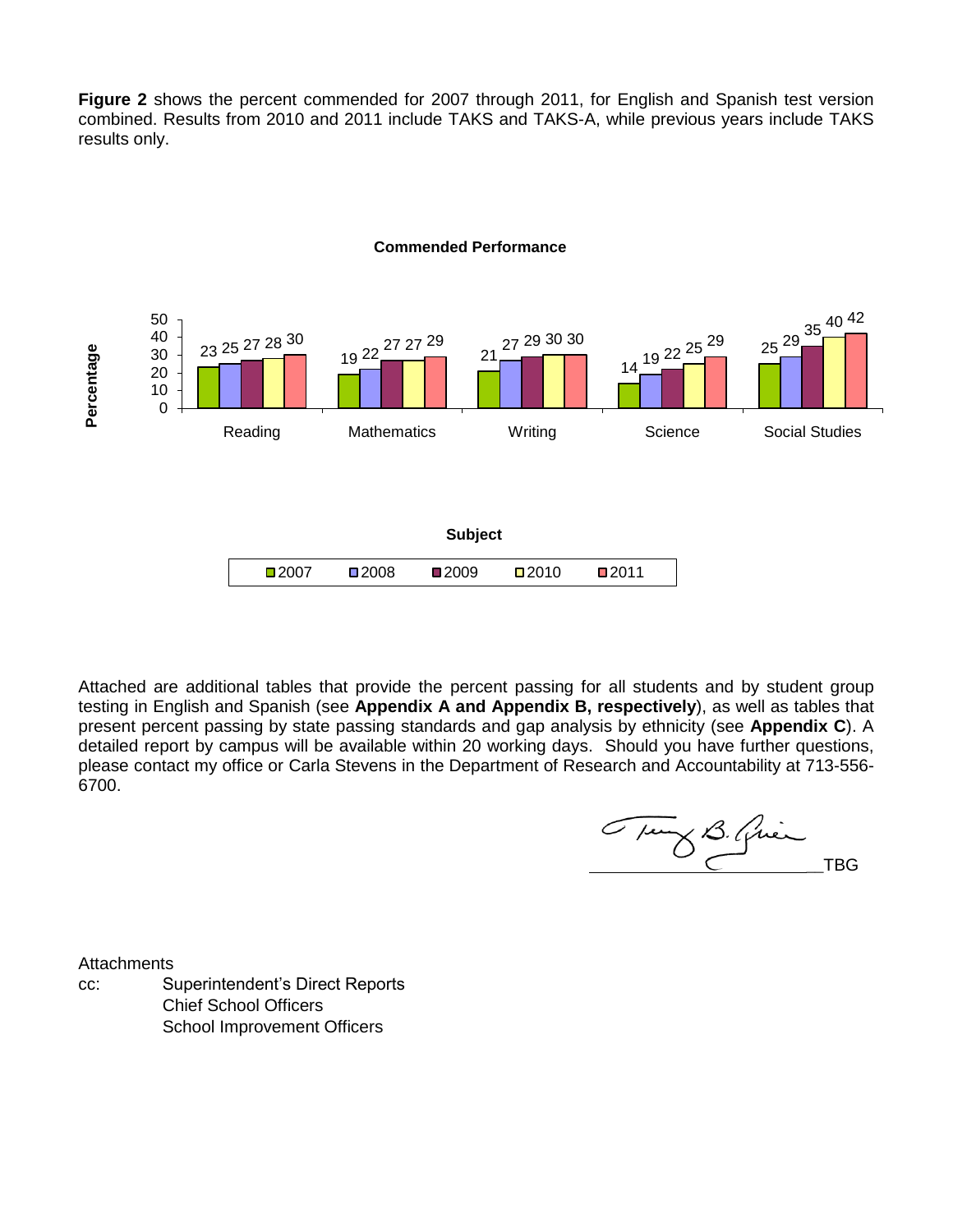**Houston Independent School District Constanting and Constanting Constanting Constanting Constanting Constanting Constanting Constanting Constanting Constanting Constanting Constanting Constanting Constanting Constanting** 

| Percent Met Standard and Commended Performance Results for English TAKS, Spring 2011 and 2010 by Student Group |                |                             |          |                             |                    |          |                     |                             |  |                     |                             |                             |                       |            |                     |                        |                |
|----------------------------------------------------------------------------------------------------------------|----------------|-----------------------------|----------|-----------------------------|--------------------|----------|---------------------|-----------------------------|--|---------------------|-----------------------------|-----------------------------|-----------------------|------------|---------------------|------------------------|----------------|
|                                                                                                                |                | Reading / ELA               |          |                             | <b>Mathematics</b> |          |                     | Writing                     |  |                     | <b>Science</b>              |                             | <b>Social Studies</b> |            |                     | <b>All Tests Taken</b> |                |
|                                                                                                                |                | Number Passing Com-         |          | <b>Number Passing</b>       |                    | Com-     | Number Passing Com- |                             |  | Number Passing Com- |                             | Number Passing Com-         |                       |            | Number Passing Com- |                        |                |
| <b>Student Group 2011</b>                                                                                      |                | <b>Tested Standard mend</b> |          | <b>Tested Standard mend</b> |                    |          |                     | <b>Tested Standard mend</b> |  |                     | <b>Tested Standard mend</b> | <b>Tested Standard mend</b> |                       |            | Tested              | Standard mend          |                |
| <b>ALL STUDENTS</b>                                                                                            | 10,150         | 87                          | 39       | 10,226                      | 85                 | 32       |                     |                             |  |                     |                             |                             |                       |            | 10,258              | 80                     | 23             |
| FEMALE (F)                                                                                                     | 5,039          | 88                          | 42       | 5,057                       | 84                 | 32       |                     |                             |  |                     |                             |                             |                       |            | 5,072               | 80                     | 24             |
| MALE (M)                                                                                                       | 5,110          | 85                          | 35       | 5,168                       | 86                 | 33       |                     |                             |  |                     |                             |                             |                       |            | 5,185               | 79                     | 22             |
| ALL AFR. AMER.                                                                                                 | 3,541          | 82                          | 30       | 3,553                       | 79                 | 22       |                     |                             |  |                     |                             |                             |                       |            | 3,569               | 72                     | $15$           |
| AFR. AMER. F<br>AFR. AMER. M                                                                                   | 1,780          | 84                          | 33<br>27 | 1,781<br>1,772              | 79<br>79           | 22<br>23 |                     |                             |  |                     |                             |                             |                       |            | 1,787<br>1,782      | $73\,$<br>71           | 16             |
| <b>ALL HISPANIC</b>                                                                                            | 1,761<br>4,792 | 80<br>87                    | 36       | 4,848                       | 86                 | 31       |                     |                             |  |                     |                             |                             |                       |            | 4,861               | 80                     | 14<br>20       |
| <b>HISPANIC F</b>                                                                                              | 2,364          | 88                          | 40       | 2,380                       | 84                 | 30       |                     |                             |  |                     |                             |                             |                       |            | 2,388               | 80                     | 22             |
| <b>HISPANIC M</b>                                                                                              | 2,428          | 86                          | 33       | 2,468                       | 87                 | 31       |                     |                             |  |                     |                             |                             |                       |            | 2,473               | 80                     | 19             |
| <b>ALL WHITE</b>                                                                                               | 1,210          | 96                          | 64       | 1,217                       | 95                 | 54       |                     |                             |  |                     |                             |                             |                       |            | 1,220               | 93                     | 46             |
| WHITE F                                                                                                        | 606            | 97                          | 67       | 607                         | 94                 | 54       |                     |                             |  |                     |                             |                             |                       |            | 608                 | 93                     | 47             |
| WHITE M                                                                                                        | 604            | 95                          | 60       | 610                         | 95                 | 54       |                     |                             |  |                     |                             |                             |                       |            | 612                 | 92                     | 45             |
| ALL ECON. DIS.                                                                                                 | 7,782          | 84                          | 32       | 7,846                       | 82                 | 27       |                     |                             |  |                     |                             |                             |                       |            | 7,871               | 76                     | $17\,$         |
| ECON. DIS. F                                                                                                   | 3,849          | 86                          | 35       | 3,868                       | 82                 | 26       |                     |                             |  |                     |                             |                             |                       |            | 3,879               | 77                     | 18             |
| ECON. DIS. M                                                                                                   | 3,933          | 83                          | 29       | 3,978                       | 83                 | 27       |                     |                             |  |                     |                             |                             |                       |            | 3,992               | 76                     | 16             |
| ALL LEP                                                                                                        | 1,721          | 84                          | 30       | 1,749                       | 83                 | 28       |                     |                             |  |                     |                             |                             |                       |            | 1,752               | 77                     | 18             |
| LEP F                                                                                                          | 813            | 84                          | 32       | 824                         | 82                 | 27       |                     |                             |  |                     |                             |                             |                       |            | 826                 | 77                     | 18             |
| LEP M                                                                                                          | 908            | 83                          | 28       | 925                         | 84                 | 30       |                     |                             |  |                     |                             |                             |                       |            | 926                 | 78                     | 18             |
| ALL SPEC. ED.                                                                                                  | 312            | 76                          | 20       | 360                         | 76                 | 22       |                     |                             |  |                     |                             |                             |                       |            | 385                 | 69                     | 14             |
| SPEC. ED. F                                                                                                    | 87             | 74                          | 17       | 93                          | 69                 | 12       |                     |                             |  |                     |                             |                             |                       |            | 105                 | 63                     | $\overline{7}$ |
| SPEC. ED. M                                                                                                    | 225            | 77                          | 21       | 267                         | 78                 | 25       |                     |                             |  |                     |                             |                             |                       |            | 280                 | 71                     | 17             |
| <b>Student Group 2010</b>                                                                                      | Tested         | <b>Pass</b>                 | Comm     | <b>Tested</b>               | Pass               | Comm.    | <b>Tested</b>       | Pass Comm.                  |  | <b>Tested</b>       | Pass Comm.                  | Tested                      |                       | Pass Comm. | <b>Tested</b>       | Pass                   | Comm.          |
| ALL STUDENTS                                                                                                   | 10,497         | 89                          | 43       | 10,574                      | 83                 | 28       |                     |                             |  |                     |                             |                             |                       |            | 10,605              | 79                     | 22             |
| FEMALE (F)                                                                                                     | 5,249          | 90                          | 45       | 5,275                       | 83                 | 28       |                     |                             |  |                     |                             |                             |                       |            | 5,287               | 80                     | 22             |
| MALE (M)                                                                                                       | 5,243          | 88                          | 40       | 5,294                       | 84                 | 29       |                     |                             |  |                     |                             |                             |                       |            | 5,313               | 79                     | 22             |
| ALL AFR. AMER.                                                                                                 | 3,743          | 86                          | 34       | 3,757                       | 78                 | 19       |                     |                             |  |                     |                             |                             |                       |            | 3,771               | 73                     | 14             |
| AFR. AMER. F                                                                                                   | 1,894          | 88                          | 36       | 1,897                       | 78                 | 19       |                     |                             |  |                     |                             |                             |                       |            | 1,901               | 74                     | 15             |
| AFR. AMER. M                                                                                                   | 1,849          | 84                          | 31       | 1,860                       | 78                 | 19       |                     |                             |  |                     |                             |                             |                       |            | 1,870               | 72                     | 13             |
| <b>ALL HISPANIC</b>                                                                                            | 4,920          | 89                          | 41       | 4,970                       |                    |          |                     |                             |  |                     |                             |                             |                       |            |                     |                        | 20             |
| <b>HISPANIC F</b>                                                                                              | 2,459          |                             |          |                             | 84                 | 27       |                     |                             |  |                     |                             |                             |                       |            | 4,984               | 80                     |                |
| <b>HISPANIC M</b>                                                                                              |                | 90                          | 44       | 2,477                       | 83                 | 26       |                     |                             |  |                     |                             |                             |                       |            | 2,484               | 80                     | 20             |
|                                                                                                                | 2,461          | 87                          | 37       | 2,493                       | 84                 | 28       |                     |                             |  |                     |                             |                             |                       |            | 2,500               | 79                     | 20             |
| <b>ALL WHITE</b>                                                                                               | 1,176          | 97                          | 68       | 1,183                       | 93                 | 49       |                     |                             |  |                     |                             |                             |                       |            | 1,186               | 91                     | 43             |
| <b>WHITE F</b>                                                                                                 | 586            | 97                          | 69       | 586                         | 92                 | 48       |                     |                             |  |                     |                             |                             |                       |            | 587                 | 90                     | 43             |
| WHITE M                                                                                                        | 590            | 97                          | 67       | 597                         | 94                 | 49       |                     |                             |  |                     |                             |                             |                       |            | 599                 | 92                     | 43             |
| ALL ECON. DIS.                                                                                                 | 7,919          | 87                          | 36       | 7,988                       | 80                 | 23       |                     |                             |  |                     |                             |                             |                       |            | 8,012               | 76                     | $17$           |
| ECON. DIS. F                                                                                                   | 3,970          | 89                          | 38       | 3,991                       | 80                 | 22       |                     |                             |  |                     |                             |                             |                       |            | 4,001               | 77                     | 17             |
| ECON. DIS. M                                                                                                   | 3,949          | 85                          | 33       | 3,997                       | 81                 | 23       |                     |                             |  |                     |                             |                             |                       |            | 4,011               | 75                     | 16             |
| ALL LEP                                                                                                        | 1,789          | 87                          | 34       | 1,805                       | 84                 | 27       |                     |                             |  |                     |                             |                             |                       |            | 1,813               | 79                     | 19             |
| LEP F                                                                                                          | 861            | 89                          | 36       | 868                         | 82                 | 25       |                     |                             |  |                     |                             |                             |                       |            | 871                 | 79                     | 18             |
| LEP M                                                                                                          | 928            | 84                          | 32       | 937                         | 85                 | 29       |                     |                             |  |                     |                             |                             |                       |            | 942                 | 79                     | 19             |
| ALL SPEC. ED.                                                                                                  | 294            | 79                          | 26       | 363                         | 72                 | 17       |                     |                             |  |                     |                             |                             |                       |            | 385                 | 66                     | 12             |
| SPEC. ED. F<br>SPEC. ED. M                                                                                     | 91<br>203      | 79<br>79                    | 27<br>26 | 114<br>249                  | 66<br>75           | 12<br>20 |                     |                             |  |                     |                             |                             |                       |            | 123<br>262          | 60<br>69               | 8<br>14        |

The data consist of TAKS and TAKS-A results. \* Fewer than 5 students tested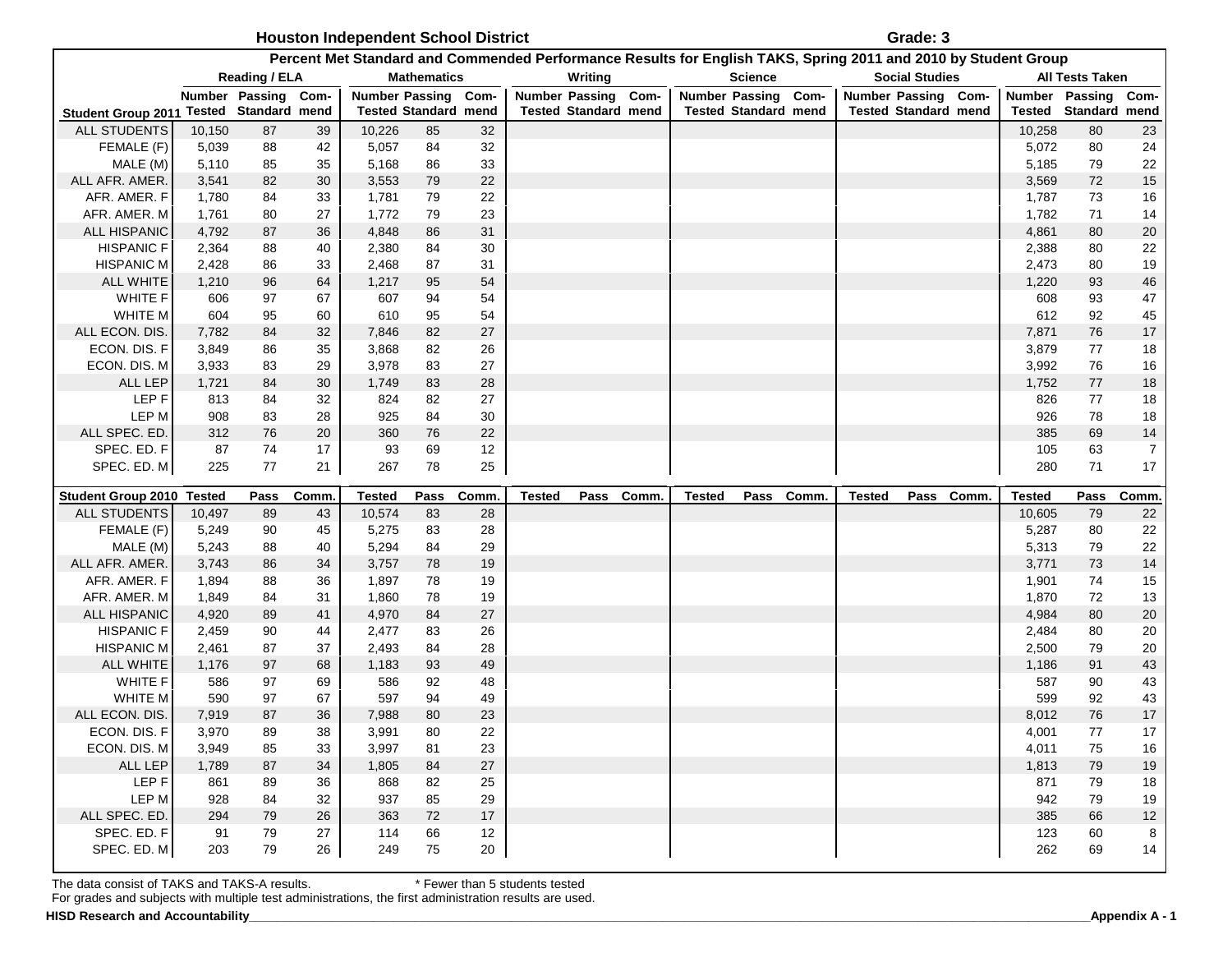| <b>Houston Independent School District</b> | Grade: 4 |
|--------------------------------------------|----------|
|--------------------------------------------|----------|

|                               |                |                             |          | Percent Met Standard and Commended Performance Results for English TAKS, Spring 2011 and 2010 by Student Group |                             |          |                       |                             |             |               |                             |            |                             |                       |                |                        |                     |
|-------------------------------|----------------|-----------------------------|----------|----------------------------------------------------------------------------------------------------------------|-----------------------------|----------|-----------------------|-----------------------------|-------------|---------------|-----------------------------|------------|-----------------------------|-----------------------|----------------|------------------------|---------------------|
|                               |                | Reading / ELA               |          |                                                                                                                | <b>Mathematics</b>          |          |                       | Writing                     |             |               | <b>Science</b>              |            |                             | <b>Social Studies</b> |                | <b>All Tests Taken</b> |                     |
|                               |                | Number Passing              | Com-     |                                                                                                                | <b>Number Passing</b>       | Com-     | <b>Number Passing</b> |                             | Com-        |               | <b>Number Passing</b>       | Com-       | Number Passing Com-         |                       | <b>Number</b>  | Passing                | Com-                |
| <b>Student Group 2011</b>     |                | <b>Tested Standard mend</b> |          |                                                                                                                | <b>Tested Standard mend</b> |          |                       | <b>Tested Standard mend</b> |             |               | <b>Tested Standard mend</b> |            | <b>Tested Standard mend</b> |                       | Tested         | Standard mend          |                     |
| <b>ALL STUDENTS</b>           | 12,350         | 83                          | 34       | 12,402                                                                                                         | 88                          | 39       | 12,219                | 90                          | 27          |               |                             |            |                             |                       | 12,631         | 74                     | 14                  |
| FEMALE (F)                    | 6,154          | 84                          | 35       | 6,155                                                                                                          | 89                          | 39       | 6,121                 | 92                          | 31          |               |                             |            |                             |                       | 6,268          | 77                     | 16                  |
| MALE (M)                      | 6,181          | 82                          | 33       | 6,230                                                                                                          | 88                          | 39       | 6,093                 | 87                          | 23          |               |                             |            |                             |                       | 6,344          | 72                     | 13                  |
| ALL AFR. AMER.                | 3,640          | 81                          | 28       | 3,638                                                                                                          | 82                          | 26       | 3,613                 | 88                          | 22          |               |                             |            |                             |                       | 3,729          | 69                     | $\overline{9}$      |
| AFR. AMER. F                  | 1,851          | 82                          | 30       | 1,848                                                                                                          | 82                          | 27       | 1,851                 | 90                          | 26          |               |                             |            |                             |                       | 1,892          | 71                     | 10                  |
| AFR. AMER. M                  | 1,786          | 80                          | 26       | 1,787                                                                                                          | 83                          | 26       | 1,760                 | 85                          | 18          |               |                             |            |                             |                       | 1,834          | 68                     | $\overline{7}$      |
| ALL HISPANIC                  | 6,868          | 81                          | 29       | 6,921                                                                                                          | 90                          | 39       | 6,808                 | 89                          | 23          |               |                             |            |                             |                       | 7,031          | 73                     | $11$                |
| <b>HISPANIC F</b>             | 3,412          | 82                          | 29       | 3,417                                                                                                          | 91                          | 40       | 3,391                 | 92                          | 27          |               |                             |            |                             |                       | 3,477          | 76                     | 13                  |
| <b>HISPANIC M</b>             | 3,454          | 79                          | 28       | 3,501                                                                                                          | 89                          | 39       | 3,416                 | 86                          | 19          |               |                             |            |                             |                       | 3,551          | 70                     | 10                  |
| <b>ALL WHITE</b>              | 1,215          | 95                          | 65       | 1,217                                                                                                          | 93                          | 59       | 1,183                 | 94                          | 50          |               |                             |            |                             |                       | 1,230          | 88                     | 37                  |
| WHITE F                       | 606            | 96                          | 65       | 605                                                                                                            | 95                          | 58       | 595                   | 95                          | 54          |               |                             |            |                             |                       | 609            | 90                     | 39                  |
| WHITE M                       | 608            | 94                          | 65       | 611                                                                                                            | 92                          | 61       | 588                   | 92                          | 45          |               |                             |            |                             |                       | 620            | 86                     | 34                  |
| ALL ECON. DIS                 | 5,002          | 77                          | 23       | 5,016                                                                                                          | 84                          | 30       | 4,917                 | 86                          | 19          |               |                             |            |                             |                       | 5,137          | 66                     | 8                   |
| ECON. DIS. F                  | 2,547          | 78                          | 25       | 2,544                                                                                                          | 85                          | 31       | 2,518                 | 89                          | 24          |               |                             |            |                             |                       | 2,603          | 69                     | 9                   |
| ECON. DIS. M                  | 2,450          | 76                          | 22       | 2,466                                                                                                          | 84                          | 29       | 2,396                 | 83                          | 14          |               |                             |            |                             |                       | 2,528          | 64                     | 6                   |
| <b>ALL LEP</b>                | 3,560          | 74                          | 22       | 3,581                                                                                                          | 88                          | 37       | 3,528                 | 85                          | 16          |               |                             |            |                             |                       | 3,649          | 66                     | 8                   |
| LEP <sub>F</sub>              | 1,740          | 75                          | 22       | 1,742                                                                                                          | $90\,$                      | 37       | 1,728                 | 89                          | 18          |               |                             |            |                             |                       | 1,778          | 69                     | 8                   |
| LEP M                         | 1,818          | 73                          | 22       | 1,836                                                                                                          | 87                          | 38       | 1,799                 | 82                          | 14          |               |                             |            |                             |                       | 1,868          | 63                     | $\boldsymbol{7}$    |
| ALL SPEC. ED.                 | 458            | 67                          | 17       | 518                                                                                                            | ${\bf 78}$                  | 16       | 418                   | $71$                        | 11          |               |                             |            |                             |                       | 628            | 58                     | 4                   |
| SPEC. ED. F                   | 147            | 66                          | 14       | 157                                                                                                            | $73\,$                      | 10       | 155                   | 70                          | 10          |               |                             |            |                             |                       | 206            | 53                     | 3                   |
|                               |                |                             |          |                                                                                                                |                             |          |                       |                             |             |               |                             |            |                             |                       |                |                        | 5                   |
| SPEC. ED. M                   | 310            | 68                          | 19       | 359                                                                                                            | 80                          | 19       | 263                   | 72                          | 11          |               |                             |            |                             |                       | 420            | 60                     |                     |
|                               |                |                             |          |                                                                                                                |                             |          |                       |                             |             |               |                             |            |                             |                       |                |                        |                     |
| Student Group 2010 Tested     |                | Pass                        | Comm.    | <b>Tested</b>                                                                                                  | Pass                        | Comm.    | <b>Tested</b>         | Pass                        | <b>Comm</b> | <b>Tested</b> |                             | Pass Comm. | <b>Tested</b>               | Pass Comm.            | <b>Tested</b>  | Pass                   | Comm.               |
| <b>ALL STUDENTS</b>           | 12,171         | 81                          | 23       | 12,232                                                                                                         | 87                          | 36       | 12,009                | 92                          | 25          |               |                             |            |                             |                       | 12,421         | 73                     | 10                  |
| FEMALE (F)                    | 6,147          | 82                          | 24       | 6,145                                                                                                          | 87                          | 35       | 6,095                 | 94                          | 29          |               |                             |            |                             |                       | 6,250          | 75                     | 12                  |
| MALE (M)                      | 6,014          | 80                          | 22       | 6,076                                                                                                          | 86                          | 36       | 5,913                 | 89                          | 22          |               |                             |            |                             |                       | 6,160          | 72                     | 9                   |
| ALL AFR. AMER.                | 3,578          | 81                          | 17       | 3,597                                                                                                          | 80                          | 23       | 3,541                 | 91                          | 20          |               |                             |            |                             |                       | 3,667          | 68                     | 6                   |
| AFR. AMER. F                  | 1,834          | 82                          | 18       | 1,839                                                                                                          | 81                          | 23       | 1,818                 | 93                          | 23          |               |                             |            |                             |                       | 1,870          | 71                     | 7                   |
| AFR. AMER. M                  | 1,741          | 79                          | 17       | 1,754                                                                                                          | 79                          | 22       | 1,723                 | 88                          | 17          |               |                             |            |                             |                       | 1,793          | 66                     | 5                   |
| ALL HISPANIC                  | 6,851          | 78                          | 18       | 6,891                                                                                                          | 89                          | 36       | 6,748                 | 91                          | 23          |               |                             |            |                             |                       | 6,984          | 72                     | 8                   |
| <b>HISPANIC F</b>             | 3,449          | 79                          | 19       | 3,443                                                                                                          | 89                          | 35       | 3,417                 | 94                          | 27          |               |                             |            |                             |                       | 3,501          | 73                     | 9                   |
| <b>HISPANIC M</b>             | 3,401          | 76                          | 18       | 3,447                                                                                                          | 88                          | 38       | 3,330                 | 89                          | 20          |               |                             |            |                             |                       | 3,482          | 70                     | $\overline{7}$      |
| <b>ALL WHITE</b>              | 1,121          | 96                          | 54       | 1,122                                                                                                          | 94                          | 59       | 1,107                 | 95                          | 44          |               |                             |            |                             |                       | 1,137          | 90                     | 28                  |
| WHITE F                       | 547            | 95                          | 55       | 546                                                                                                            | 94                          | 58<br>60 | 541                   | 96                          | 49          |               |                             |            |                             |                       | 555            | 89                     | 31                  |
| WHITE M                       | 574            | 96                          | 52       | 576                                                                                                            | 95                          | 31       | 566                   | 95                          | 39          |               |                             |            |                             |                       | 582            | 90                     | 25                  |
| ALL ECON. DIS<br>ECON. DIS. F | 9,498<br>4,812 | 78<br>79                    | 17<br>17 | 9,558<br>4,815                                                                                                 | 85<br>86                    | 30       | 9,390<br>4,778        | 91<br>93                    | 21<br>24    |               |                             |            |                             |                       | 9,716<br>4,899 | 69<br>71               | $\overline{7}$<br>8 |
| ECON. DIS. M                  |                | 76                          | 16       |                                                                                                                | 85                          | 32       |                       | 88                          | 18          |               |                             |            |                             |                       |                | 68                     | 6                   |
| ALL LEP                       | 4,683<br>3,491 | 70                          | 13       | 4,739<br>3,497                                                                                                 | 87                          | 33       | 4,611<br>3,426        | 88                          | 17          |               |                             |            |                             |                       | 4,813<br>3,555 | 64                     | 6                   |
| LEP F                         | 1,710          | 70                          | 13       | 1,702                                                                                                          | 87                          | 32       | 1,690                 | 91                          | 20          |               |                             |            |                             |                       | 1,737          | 66                     | 6                   |
| LEP M                         | 1,781          | 69                          | 13       | 1,795                                                                                                          | 86                          | 35       | 1,736                 | 86                          | 14          |               |                             |            |                             |                       | 1,818          | 63                     | 5                   |
| ALL SPEC. ED.                 | 432            | 65                          | 12       | 501                                                                                                            | 74                          | 19       | 438                   | 74                          | 8           |               |                             |            |                             |                       | 592            | 54                     | 4                   |
| SPEC. ED. F                   | 145            | 59                          | 8        | 152                                                                                                            | 76                          | 14       | 165                   | 79                          | 5           |               |                             |            |                             |                       | 207            | 54                     |                     |
| SPEC. ED. M                   | 287            | 68                          | 14       | 349                                                                                                            | 73                          | 21       | 273                   | 71                          | 9           |               |                             |            |                             |                       | 385            | 54                     | 5                   |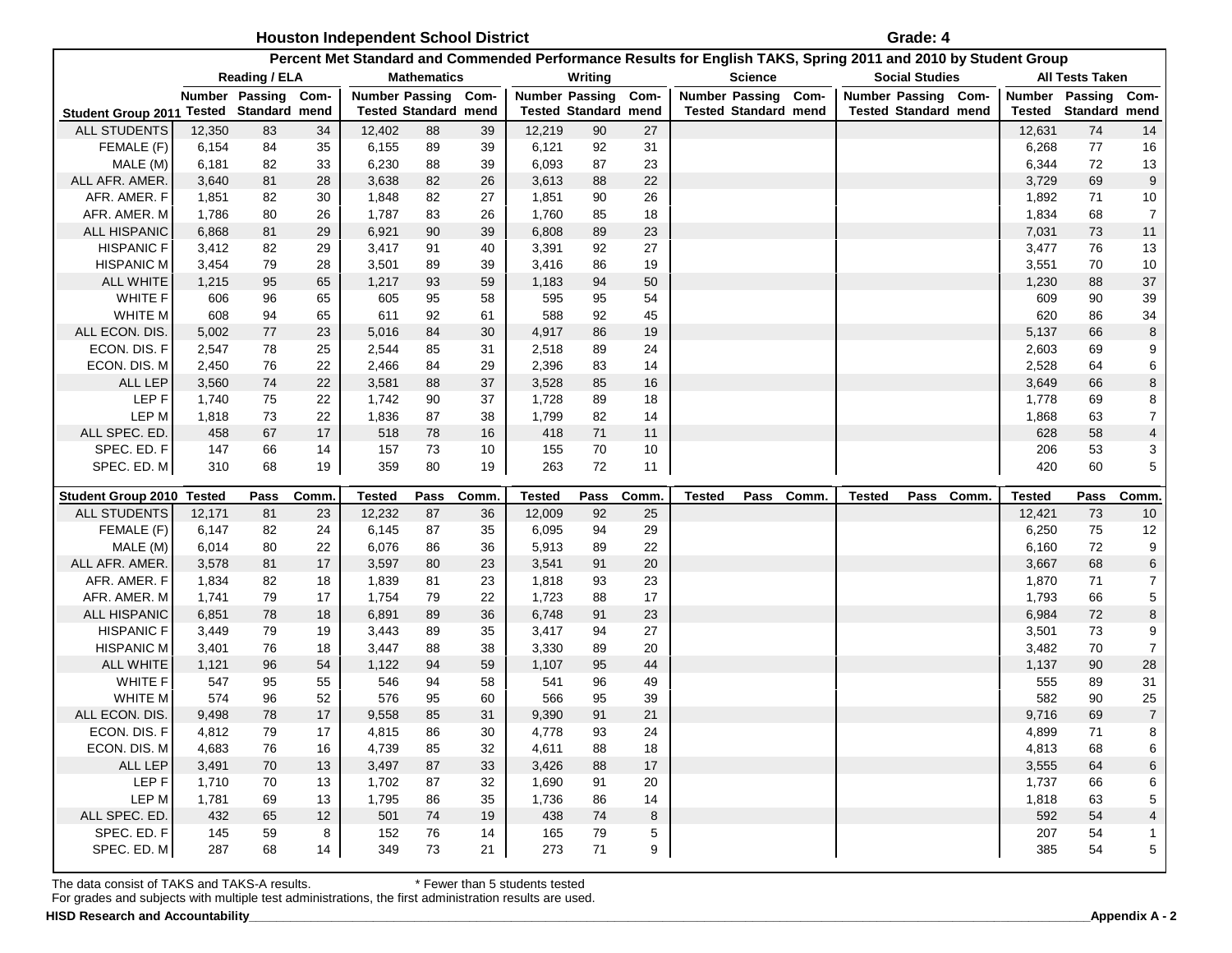| Houston Independent School District | Grade: 5 |
|-------------------------------------|----------|
|-------------------------------------|----------|

| Percent Met Standard and Commended Performance Results for English TAKS, Spring 2011 and 2010 by Student Group |        |                             |       |                     |                             |      |               |                             |  |               |                             |        |        |                             |                     |                             |           |
|----------------------------------------------------------------------------------------------------------------|--------|-----------------------------|-------|---------------------|-----------------------------|------|---------------|-----------------------------|--|---------------|-----------------------------|--------|--------|-----------------------------|---------------------|-----------------------------|-----------|
|                                                                                                                |        | Reading / ELA               |       |                     | <b>Mathematics</b>          |      |               | Writing                     |  |               | <b>Science</b>              |        |        | <b>Social Studies</b>       |                     | <b>All Tests Taken</b>      |           |
|                                                                                                                |        | Number Passing Com-         |       | Number Passing Com- |                             |      |               | Number Passing Com-         |  |               | <b>Number Passing</b>       | Com-   |        | Number Passing Com-         | Number Passing Com- |                             |           |
| <b>Student Group 2011</b>                                                                                      |        | <b>Tested Standard mend</b> |       |                     | <b>Tested Standard mend</b> |      |               | <b>Tested Standard mend</b> |  |               | <b>Tested Standard mend</b> |        |        | <b>Tested Standard mend</b> |                     | <b>Tested Standard mend</b> |           |
| ALL STUDENTS                                                                                                   | 13,934 | 84                          | 33    | 14,009              | 86                          | 41   |               |                             |  | 13,986        | 86                          | 43     |        |                             |                     |                             |           |
| FEMALE (F)                                                                                                     | 6,974  | 85                          | 36    | 6,981               | 86                          | 40   |               |                             |  | 6,983         | 85                          | 41     |        |                             |                     |                             |           |
| MALE (M)                                                                                                       | 6,953  | 82                          | 31    | 7,021               | 86                          | 43   |               |                             |  | 6,998         | 88                          | 46     |        |                             |                     |                             |           |
| ALL AFR. AMER.                                                                                                 | 3,350  | 84                          | 32    | 3,354               | 80                          | 30   |               |                             |  | 3,373         | 84                          | $37\,$ |        |                             |                     |                             |           |
| AFR. AMER. F                                                                                                   | 1,705  | 87                          | 36    | 1,698               | 81                          | 31   |               |                             |  | 1,712         | 84                          | 36     |        |                             |                     |                             |           |
| AFR. AMER. M                                                                                                   | 1,644  | 82                          | 29    | 1,655               | 79                          | 30   |               |                             |  | 1,660         | 85                          | 38     |        |                             |                     |                             |           |
| <b>ALL HISPANIC</b>                                                                                            | 8,906  | 81                          | 28    | 8,969               | 87                          | 40   |               |                             |  | 8,935         | 85                          | 40     |        |                             |                     |                             |           |
| <b>HISPANIC F</b>                                                                                              | 4,442  | 83                          | 29    | 4,452               | 86                          | 38   |               |                             |  | 4,446         | 83                          | 37     |        |                             |                     |                             |           |
| <b>HISPANIC M</b>                                                                                              | 4,462  | 80                          | 26    | 4,515               | 87                          | 43   |               |                             |  | 4,488         | 87                          | 44     |        |                             |                     |                             |           |
| <b>ALL WHITE</b>                                                                                               | 1,118  | 96                          | 66    | 1,123               | 94                          | 65   |               |                             |  | 1,119         | 96                          | 72     |        |                             |                     |                             |           |
| <b>WHITE F</b>                                                                                                 | 546    | 97                          | 69    | 548                 | 93                          | 63   |               |                             |  | 547           | 95                          | 67     |        |                             |                     |                             |           |
| WHITE M                                                                                                        | 571    | 95                          | 63    | 574                 | 96                          | 68   |               |                             |  | 572           | 97                          | 77     |        |                             |                     |                             |           |
| ALL ECON. DIS.                                                                                                 | 11,388 | 81                          | 28    | 11,453              | 85                          | 37   |               |                             |  | 11,432        | 85                          | 39     |        |                             |                     |                             |           |
| ECON. DIS. F                                                                                                   | 5,704  | 83                          | 30    | 5,711               | 84                          | 35   |               |                             |  | 5,711         | 83                          | 36     |        |                             |                     |                             |           |
| ECON. DIS. M                                                                                                   | 5,680  | 80                          | 26    | 5,738               | 85                          | 39   |               |                             |  | 5,719         | 87                          | 42     |        |                             |                     |                             |           |
| ALL LEP                                                                                                        | 4,024  | 70                          | 17    | 4,060               | 82                          | 32   |               |                             |  | 4,075         | 77                          | 30     |        |                             |                     |                             |           |
| LEP <sub>F</sub>                                                                                               | 1,943  | 71                          | 17    | 1,950               | 80                          | 29   |               |                             |  | 1,958         | 73                          | 26     |        |                             |                     |                             |           |
| LEP M                                                                                                          | 2,080  | 68                          | 18    | 2,109               | 83                          | 35   |               |                             |  | 2,117         | 80                          | 34     |        |                             |                     |                             |           |
| ALL SPEC. ED.                                                                                                  | 510    | 65                          | 15    | 584                 | 65                          | 16   |               |                             |  | 539           | ${\bf 76}$                  | 26     |        |                             |                     |                             |           |
| SPEC. ED. F                                                                                                    | 171    | 68                          | 15    | 179                 | 62                          | 13   |               |                             |  | 173           | 65                          | 19     |        |                             |                     |                             |           |
| SPEC. ED. M                                                                                                    | 339    | 64                          | 15    | 405                 | 66                          | $17$ |               |                             |  | 366           | 81                          | 29     |        |                             |                     |                             |           |
| <b>Student Group 2010 Tested</b>                                                                               |        | Pass                        | Comm. | <b>Tested</b>       | Pass                        | Comm | <b>Tested</b> | Pass Comm.                  |  | <b>Tested</b> | Pass                        | Comm.  | Tested | Pass Comm.                  | <b>Tested</b>       |                             | Pass Comm |
| ALL STUDENTS                                                                                                   | 13,122 | 81                          | 28    | 13,192              | 85                          | 40   |               |                             |  | 13,149        | 87                          | 41     |        |                             |                     |                             |           |
| FEMALE (F)                                                                                                     | 6,590  | 83                          | 31    | 6,600               | 85                          | 39   |               |                             |  | 6,606         | 85                          | 37     |        |                             |                     |                             |           |
| MALE (M)                                                                                                       | 6,521  | 79                          | 26    | 6,581               | 86                          | 41   |               |                             |  | 6,529         | 89                          | 45     |        |                             |                     |                             |           |
| ALL AFR. AMER.                                                                                                 | 3,220  | 83                          | 26    | 3,209               | 80                          | 28   |               |                             |  | 3,199         | 85                          | 31     |        |                             |                     |                             |           |
| AFR. AMER. F                                                                                                   | 1,586  | 86                          | 30    | 1,584               | 80                          | 29   |               |                             |  | 1,583         | 84                          | 29     |        |                             |                     |                             |           |
| AFR. AMER. M                                                                                                   | 1,631  | 80                          | 22    | 1,622               | 80                          | 28   |               |                             |  | 1,616         | 86                          | 32     |        |                             |                     |                             |           |
| ALL HISPANIC                                                                                                   | 8,310  | 77                          | 24    | 8,389               | 86                          | 40   |               |                             |  | 8,340         | 87                          | 39     |        |                             |                     |                             |           |
| <b>HISPANIC F</b>                                                                                              | 4,205  | 79                          | 26    | 4,220               | 85                          | 38   |               |                             |  | 4,224         | 84                          | 34     |        |                             |                     |                             |           |
| <b>HISPANIC M</b>                                                                                              | 4,100  | 76                          | 22    | 4,164               | 87                          | 41   |               |                             |  | 4,114         | 89                          | 45     |        |                             |                     |                             |           |
| <b>ALL WHITE</b>                                                                                               | 1,056  | 95                          | 57    | 1,056               | 95                          | 64   |               |                             |  | 1,059         | 96                          | 70     |        |                             |                     |                             |           |
| WHITE F                                                                                                        | 533    | 96                          | 60    | 530                 | 94                          | 62   |               |                             |  | 533           | 96                          | 66     |        |                             |                     |                             |           |
| WHITE M                                                                                                        | 523    | 95                          | 55    | 526                 | 95                          | 66   |               |                             |  | 526           | 97                          | 73     |        |                             |                     |                             |           |
| ALL ECON. DIS.                                                                                                 | 10,518 | 78                          | 23    | 10,577              | 84                          | 36   |               |                             |  | 10,530        | 86                          | 36     |        |                             |                     |                             |           |
| ECON. DIS. F                                                                                                   | 5,308  | 80                          | 26    | 5,315               | 84                          | 35   |               |                             |  | 5,322         | 84                          | 32     |        |                             |                     |                             |           |
| ECON. DIS. M                                                                                                   | 5,207  | 76                          | 21    | 5,259               | 85                          | 37   |               |                             |  | 5,205         | 88                          | 40     |        |                             |                     |                             |           |
| ALL LEP                                                                                                        | 4,009  | 65                          | 15    | 4,057               | 81                          | 32   |               |                             |  | 4,033         | 79                          | 30     |        |                             |                     |                             |           |
| LEP F                                                                                                          | 1,976  | 67                          | 15    | 1,987               | 79                          | 31   |               |                             |  | 1,992         | 75                          | 25     |        |                             |                     |                             |           |
| LEP M                                                                                                          | 2,031  | 64                          | 14    | 2,068               | 82                          | 34   |               |                             |  | 2,041         | 84                          | 35     |        |                             |                     |                             |           |
| ALL SPEC. ED.                                                                                                  | 509    | 61                          | 12    | 559                 | 66                          | 15   |               |                             |  | 482           | 74                          | 24     |        |                             |                     |                             |           |
| SPEC. ED. F                                                                                                    | 178    | 63                          | 13    | 177                 | 61                          | 13   |               |                             |  | 157           | 64                          | 20     |        |                             |                     |                             |           |
| SPEC. ED. M                                                                                                    | 331    | 60                          | 12    | 382                 | 69                          | 16   |               |                             |  | 323           | 78                          | 27     |        |                             |                     |                             |           |
|                                                                                                                |        |                             |       |                     |                             |      |               |                             |  |               |                             |        |        |                             |                     |                             |           |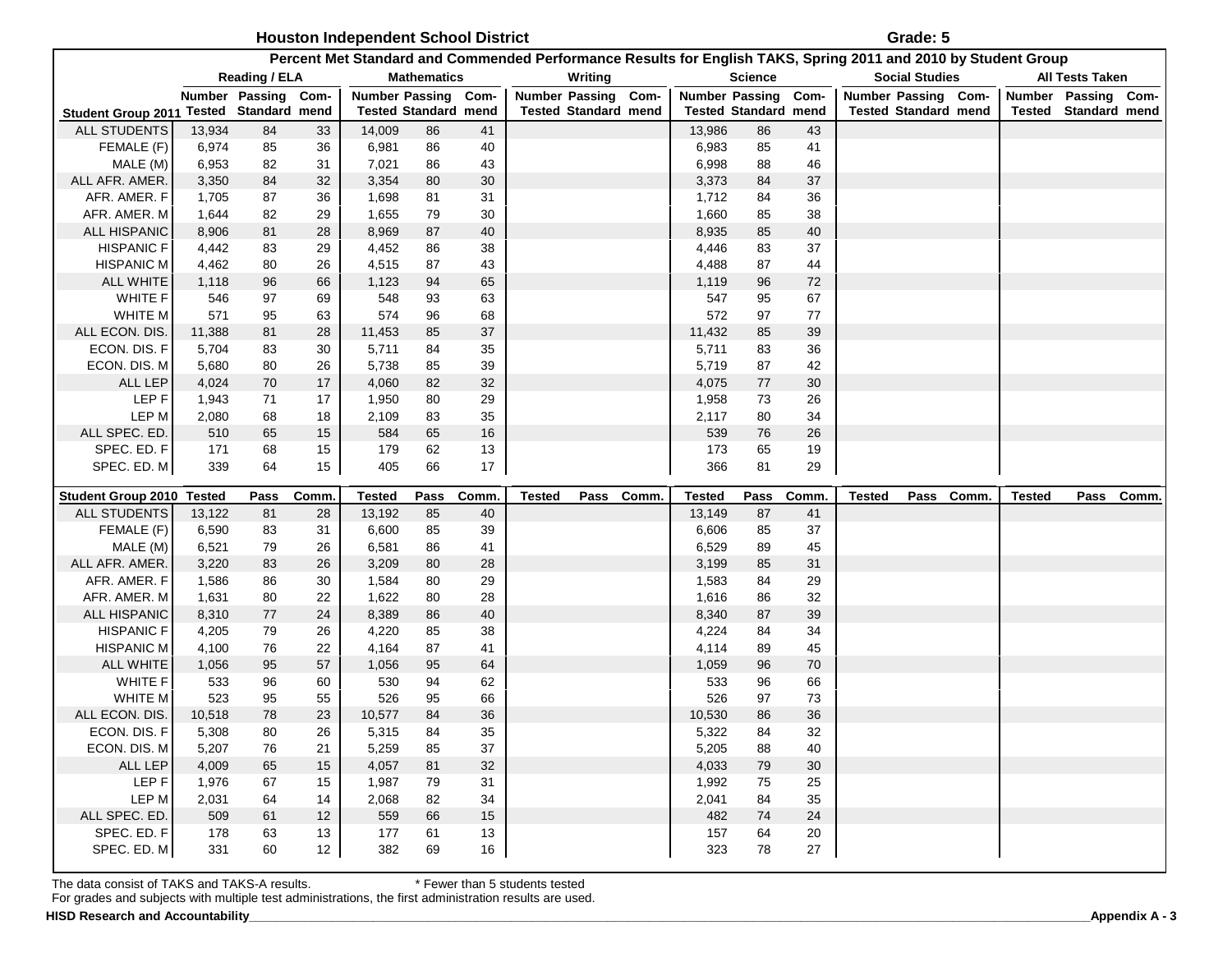**Houston Independent School District Constant 10 and 10 and 10 and 10 and 10 and 10 and 10 and 10 and 10 and 10 and 10 and 10 and 10 and 10 and 10 and 10 and 10 and 10 and 10 and 10 and 10 and 10 and 10 and 10 and 10 and** 

|                                         |                |                     |                                  | Percent Met Standard and Commended Performance Results for English TAKS, Spring 2011 and 2010 by Student Group |                             |                      |                     |                             |            |               |                             |            |                     |                       |                             |                |                             |                                  |
|-----------------------------------------|----------------|---------------------|----------------------------------|----------------------------------------------------------------------------------------------------------------|-----------------------------|----------------------|---------------------|-----------------------------|------------|---------------|-----------------------------|------------|---------------------|-----------------------|-----------------------------|----------------|-----------------------------|----------------------------------|
|                                         |                | Reading / ELA       |                                  |                                                                                                                | <b>Mathematics</b>          |                      |                     | Writing                     |            |               | <b>Science</b>              |            |                     | <b>Social Studies</b> |                             |                | <b>All Tests Taken</b>      |                                  |
|                                         |                | Number Passing Com- |                                  | <b>Number Passing</b>                                                                                          |                             | Com-                 | Number Passing Com- |                             |            |               | Number Passing Com-         |            | Number Passing Com- |                       |                             |                | Number Passing Com-         |                                  |
| Student Group 2011 Tested Standard mend |                |                     |                                  |                                                                                                                | <b>Tested Standard mend</b> |                      |                     | <b>Tested Standard mend</b> |            |               | <b>Tested Standard mend</b> |            |                     |                       | <b>Tested Standard mend</b> |                | <b>Tested Standard mend</b> |                                  |
| ALL STUDENTS                            | 11,494         | 81                  | 31                               | 11,534                                                                                                         | 83                          | 31                   |                     |                             |            |               |                             |            |                     |                       |                             | 11,604         | 73                          | 19                               |
| FEMALE (F)                              | 5,707          | 84                  | 34                               | 5,716                                                                                                          | 84                          | 31                   |                     |                             |            |               |                             |            |                     |                       |                             | 5,745          | 75                          | 20                               |
| MALE (M)<br>ALL AFR. AMER.              | 5,777<br>2,902 | 77<br>81            | 28<br>28                         | 5,808<br>2,909                                                                                                 | 82<br>76                    | 31<br>20             |                     |                             |            |               |                             |            |                     |                       |                             | 5,849<br>2,934 | 70<br>67                    | 18<br>13                         |
| AFR. AMER. F                            | 1,445          | 85                  | 32                               | 1,453                                                                                                          | 78                          | 21                   |                     |                             |            |               |                             |            |                     |                       |                             | 1,462          | 71                          | 14                               |
| AFR. AMER. M                            | 1,457          | 77                  | 23                               | 1,456                                                                                                          | 73                          | 19                   |                     |                             |            |               |                             |            |                     |                       |                             | 1,472          | 64                          | 12                               |
| <b>ALL HISPANIC</b>                     | 7,154          | 78                  | 26                               | 7,183                                                                                                          | 84                          | $30\,$               |                     |                             |            |               |                             |            |                     |                       |                             | 7,225          | 71                          | 16                               |
| <b>HISPANIC F</b>                       | 3,538          | 81                  | 28                               | 3,537                                                                                                          | 84                          | 29                   |                     |                             |            |               |                             |            |                     |                       |                             | 3,555          | 74                          | 16                               |
| <b>HISPANIC M</b>                       | 3,615          | 75                  | 24                               | 3,645                                                                                                          | 84                          | 31                   |                     |                             |            |               |                             |            |                     |                       |                             | 3,669          | 69                          | 15                               |
| <b>ALL WHITE</b>                        | 950            | 94                  | 62                               | 954                                                                                                            | 93                          | 54                   |                     |                             |            |               |                             |            |                     |                       |                             | 956            | 90                          | $45\,$                           |
| <b>WHITE F</b>                          | 476            | 97                  | 64                               | 478                                                                                                            | 94                          | 53                   |                     |                             |            |               |                             |            |                     |                       |                             | 479            | 92                          | 45                               |
| WHITE M                                 | 473            | 92                  | 60                               | 475                                                                                                            | 92                          | 54                   |                     |                             |            |               |                             |            |                     |                       |                             | 476            | 88                          | 45                               |
| ALL ECON. DIS.                          | 9,285          | 78                  | 25                               | 9,329                                                                                                          | 81                          | 27                   |                     |                             |            |               |                             |            |                     |                       |                             | 9,385          | 69                          | 14                               |
| ECON. DIS. F                            | 4,638          | 81                  | 28                               | 4,649                                                                                                          | 82                          | 27                   |                     |                             |            |               |                             |            |                     |                       |                             | 4,672          | 72                          | 15                               |
| ECON. DIS. M                            | 4,645          | 75                  | 22                               | 4,678                                                                                                          | 80                          | 27                   |                     |                             |            |               |                             |            |                     |                       |                             | 4,711          | 67                          | 13                               |
| ALL LEP                                 | 2,724          | 62                  | 12                               | 2,748                                                                                                          | 77                          | 19                   |                     |                             |            |               |                             |            |                     |                       |                             | 2,766          | 55                          | $\boldsymbol{6}$                 |
| LEP F                                   | 1,300          | 65                  | 12                               | 1,306                                                                                                          | 75                          | 19                   |                     |                             |            |               |                             |            |                     |                       |                             | 1,313          | 57                          | $\overline{7}$                   |
| LEP M                                   | 1,423          | 59                  | 11                               | 1,441                                                                                                          | 78                          | 20                   |                     |                             |            |               |                             |            |                     |                       |                             | 1,452          | 53                          | 6                                |
| ALL SPEC. ED.                           | 459            | 48                  | 10                               | 492                                                                                                            | 50                          | 8                    |                     |                             |            |               |                             |            |                     |                       |                             | 544            | 35                          |                                  |
| SPEC. ED. F                             | 159            | 50                  | 10                               | 163                                                                                                            | 43                          | 4                    |                     |                             |            |               |                             |            |                     |                       |                             | 187            | 33                          | 2                                |
| SPEC. ED. M                             | 300            | 46                  | 10 <sup>1</sup>                  | 329                                                                                                            | 53                          | 9                    |                     |                             |            |               |                             |            |                     |                       |                             | 357            | 37                          | 5                                |
| Student Group 2010 Tested               |                | Pass                | Comm                             | <b>Tested</b>                                                                                                  | Pass                        | Comm.                | <b>Tested</b>       |                             | Pass Comm. | <b>Tested</b> |                             | Pass Comm. | <b>Tested</b>       |                       | Pass Comm.                  | <b>Tested</b>  | Pass                        | Comm                             |
| ALL STUDENTS                            | 11,585         | 81                  | 27                               | 11,640                                                                                                         | 79                          | 27                   |                     |                             |            |               |                             |            |                     |                       |                             | 11,721         | 71                          | 16                               |
| FEMALE (F)                              | 5,736          | 83                  | 30                               | 5,739                                                                                                          | 80                          | 26                   |                     |                             |            |               |                             |            |                     |                       |                             | 5,773          | 73                          | 17                               |
| MALE (M)                                | 5,842          | 78                  | 25                               | 5,894                                                                                                          | 79                          | 28                   |                     |                             |            |               |                             |            |                     |                       |                             | 5,941          | 69                          | 15                               |
| ALL AFR. AMER.                          | 3,036          | 80                  | 24                               | 3,043                                                                                                          | 70                          | 17                   |                     |                             |            |               |                             |            |                     |                       |                             | 3,079          | 65                          | 11                               |
| AFR. AMER. F                            | 1,539          | 83                  | 26                               | 1,538                                                                                                          | 71                          | 17                   |                     |                             |            |               |                             |            |                     |                       |                             | 1,554          | 67                          | 12                               |
| AFR. AMER. M                            | 1,495          | 78                  | 21                               | 1,503                                                                                                          | 70                          | 16                   |                     |                             |            |               |                             |            |                     |                       |                             | 1,523          | 62                          | 9                                |
| <b>ALL HISPANIC</b>                     | 7,113          | 78                  | 22                               | 7,158                                                                                                          | 81                          | 26                   |                     |                             |            |               |                             |            |                     |                       |                             | 7,192          | 70                          | 13                               |
| <b>HISPANIC F</b>                       | 3,490          | 81                  | 25                               | 3,498                                                                                                          | 82                          | 25                   |                     |                             |            |               |                             |            |                     |                       |                             | 3,510          | 72                          | 14                               |
| <b>HISPANIC M</b>                       | 3,621          | 76                  | 20                               | 3,658                                                                                                          | 80                          | 27                   |                     |                             |            |               |                             |            |                     |                       |                             | 3,680          | 68                          | 12                               |
| <b>ALL WHITE</b>                        | 942            | 95                  | 62                               | 940                                                                                                            | 93                          | 52                   |                     |                             |            |               |                             |            |                     |                       |                             | 949            | 91                          | 42                               |
| <b>WHITE F</b>                          | 452            | 96                  | 64                               | 448                                                                                                            | 92                          | 52                   |                     |                             |            |               |                             |            |                     |                       |                             | 453            | 90                          | 43                               |
| WHITE M                                 | 490            | 94                  | 60                               | 492                                                                                                            | 93                          | 52                   |                     |                             |            |               |                             |            |                     |                       |                             | 496            | 91                          | 41                               |
| ALL ECON. DIS.                          | 9,069          | 78                  | 21                               | 9,117                                                                                                          | $77 \,$                     | 23                   |                     |                             |            |               |                             |            |                     |                       |                             | 9,182          | 67                          | 11                               |
| ECON. DIS. F                            | 4,521          | 80                  | 23                               | 4,528                                                                                                          | 78                          | 22                   |                     |                             |            |               |                             |            |                     |                       |                             | 4,554          | 69                          | 12                               |
| ECON. DIS. M                            | 4,544          | 75                  | 19                               | 4,585                                                                                                          | 77                          | 24                   |                     |                             |            |               |                             |            |                     |                       |                             | 4,624          | 65                          | 11                               |
| ALL LEP                                 | 2,551          | 60                  | 9                                | 2,589                                                                                                          | 73                          | 16                   |                     |                             |            |               |                             |            |                     |                       |                             | 2,604          | 52                          |                                  |
| LEP F                                   | 1,191          | 62                  | 9                                | 1,203                                                                                                          | 74                          | 13                   |                     |                             |            |               |                             |            |                     |                       |                             | 1,206          | 54                          |                                  |
| LEP M                                   | 1,360          | 58                  | 8<br>8                           | 1,386<br>572                                                                                                   | 72<br>42                    | 19<br>$\overline{7}$ |                     |                             |            |               |                             |            |                     |                       |                             | 1,398          | 51<br>33                    | 5                                |
| ALL SPEC. ED.<br>SPEC. ED. F            | 530            | 48                  |                                  |                                                                                                                |                             |                      |                     |                             |            |               |                             |            |                     |                       |                             | 632            |                             | $\overline{4}$                   |
|                                         |                |                     |                                  |                                                                                                                |                             |                      |                     |                             |            |               |                             |            |                     |                       |                             |                |                             |                                  |
| SPEC. ED. M                             | 191<br>339     | 45<br>49            | 5 <sub>5</sub><br>9 <sup>1</sup> | 193<br>379                                                                                                     | 36<br>45                    | 4<br>9               |                     |                             |            |               |                             |            |                     |                       |                             | 218<br>414     | 28<br>36                    | $\overline{a}$<br>$\overline{5}$ |

The data consist of TAKS and TAKS-A results. \* Fewer than 5 students tested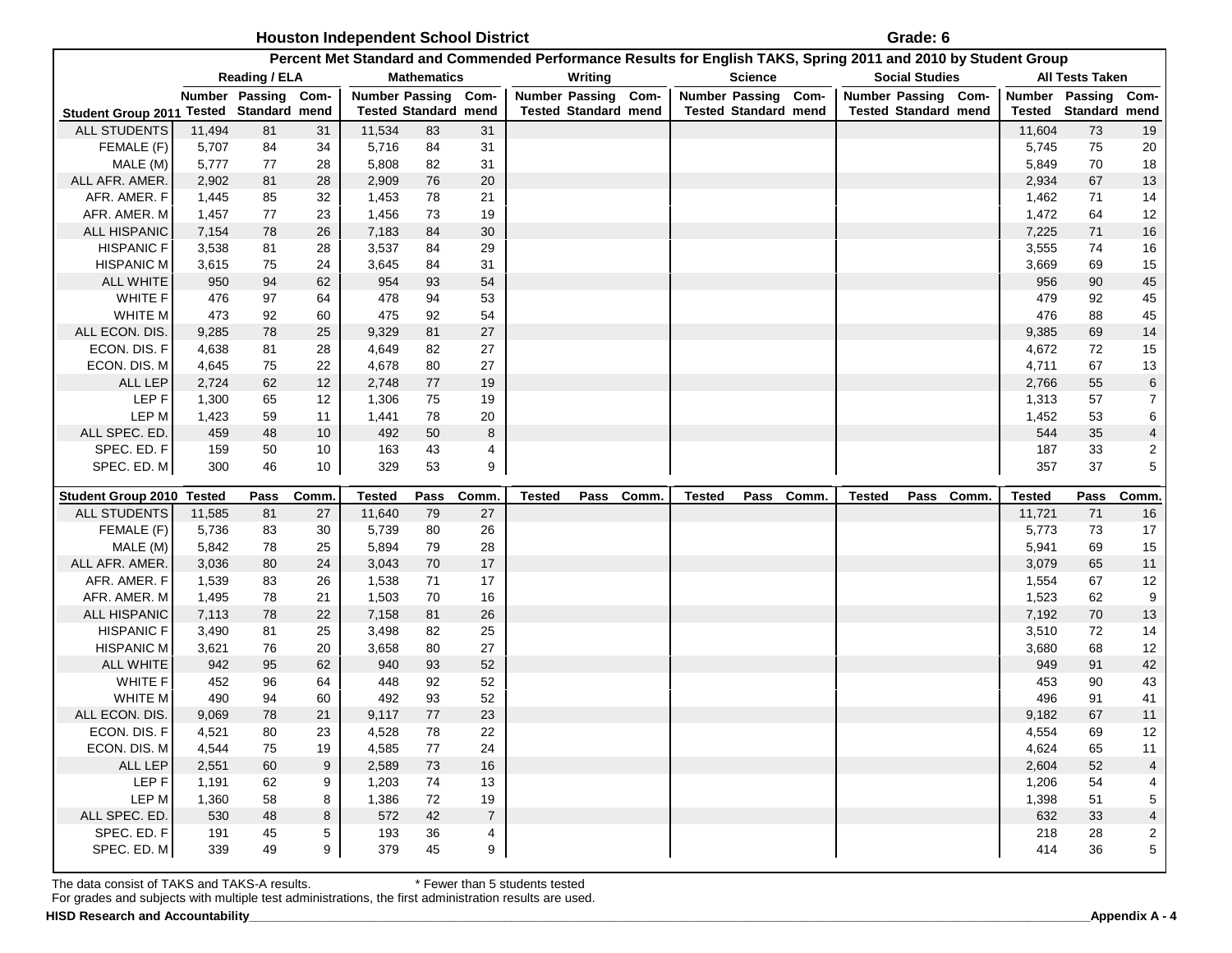| <b>Houston Independent School District</b> | Grade: 7 |
|--------------------------------------------|----------|
|--------------------------------------------|----------|

|                                |                |                             |                     |                |                             |          |                       |                             |                                    | Percent Met Standard and Commended Performance Results for English TAKS, Spring 2011 and 2010 by Student Group |                             |            |                     |                             |            |                |                        |                                      |
|--------------------------------|----------------|-----------------------------|---------------------|----------------|-----------------------------|----------|-----------------------|-----------------------------|------------------------------------|----------------------------------------------------------------------------------------------------------------|-----------------------------|------------|---------------------|-----------------------------|------------|----------------|------------------------|--------------------------------------|
|                                |                | <b>Reading / ELA</b>        |                     |                | <b>Mathematics</b>          |          |                       | Writing                     |                                    |                                                                                                                | <b>Science</b>              |            |                     | <b>Social Studies</b>       |            |                | <b>All Tests Taken</b> |                                      |
|                                |                | Number Passing              | Com-                |                | Number Passing Com-         |          | <b>Number Passing</b> |                             | Com-                               |                                                                                                                | Number Passing Com-         |            | Number Passing Com- |                             |            | Number Passing |                        | Com-                                 |
| <b>Student Group 2011</b>      |                | <b>Tested Standard mend</b> |                     |                | <b>Tested Standard mend</b> |          |                       | <b>Tested Standard mend</b> |                                    |                                                                                                                | <b>Tested Standard mend</b> |            |                     | <b>Tested Standard mend</b> |            | <b>Tested</b>  | Standard mend          |                                      |
| <b>ALL STUDENTS</b>            | 11,378         | 83                          | 25                  | 11,423         | 80                          | 22       | 11,283                | 93                          | 31                                 |                                                                                                                |                             |            |                     |                             |            | 11,691         | 71                     | 11                                   |
| FEMALE (F)                     | 5,616          | 84                          | 26                  | 5,619          | 80                          | 21       | 5,572                 | 95                          | 36                                 |                                                                                                                |                             |            |                     |                             |            | 5,734          | 73                     | 12                                   |
| MALE (M)                       | 5,752          | 82                          | 24                  | 5,794          | 80                          | 22       | 5,706                 | 90                          | 26                                 |                                                                                                                |                             |            |                     |                             |            | 5,944          | 70                     | 9                                    |
| ALL AFR. AMER.                 | 2,978          | 80                          | 19                  | 2,979          | 69                          | 12       | 2,930                 | 92                          | 27                                 |                                                                                                                |                             |            |                     |                             |            | 3,061          | 63                     | $\mathbf 5$                          |
| AFR. AMER. F                   | 1,485          | 82                          | 22                  | 1,477          | 70                          | 12       | 1,464                 | 95                          | 32                                 |                                                                                                                |                             |            |                     |                             |            | 1,510          | 65                     | 6                                    |
| AFR. AMER. M                   | 1,491          | 78                          | 17                  | 1,500          | 69                          | 11       | 1,466                 | 89                          | 21                                 |                                                                                                                |                             |            |                     |                             |            | 1,549          | 61                     | $\overline{\mathbf{4}}$              |
| ALL HISPANIC                   | 6,984          | 82                          | 21                  | 7,035          | 82                          | 20       | 6,963                 | 92                          | 26                                 |                                                                                                                |                             |            |                     |                             |            | 7,196          | 71                     | 8                                    |
| <b>HISPANIC F</b>              | 3,452          | 83                          | 21                  | 3,467          | 82                          | 19       | 3,436                 | 94                          | 30                                 |                                                                                                                |                             |            |                     |                             |            | 3,534          | 73                     | $\boldsymbol{9}$                     |
| <b>HISPANIC M</b>              | 3,528          | 82                          | 20                  | 3,564          | 82                          | 21       | 3,524                 | 89                          | 22                                 |                                                                                                                |                             |            |                     |                             |            | 3,657          | 70                     | $\boldsymbol{7}$                     |
| ALL WHITE                      | 949            | 96                          | 61                  | 942            | 94                          | 49       | 931                   | 98                          | 61                                 |                                                                                                                |                             |            |                     |                             |            | 958            | 91                     | 35                                   |
| <b>WHITE F</b>                 | 443            | 97                          | 62                  | 438            | 93                          | 50       | 435                   | 99                          | 68                                 |                                                                                                                |                             |            |                     |                             |            | 448            | 91                     | 36                                   |
| WHITE M                        | 506            | 95                          | 59                  | 503            | 94                          | 48       | 496                   | 97                          | 54                                 |                                                                                                                |                             |            |                     |                             |            | 509            | 90                     | 33                                   |
| ALL ECON. DIS.                 | 4,446          | 76                          | 15                  | 4,482          | 72                          | 13       | 4,377                 | 89                          | 20                                 |                                                                                                                |                             |            |                     |                             |            | 4,637          | 62                     | $\overline{\mathbf{4}}$              |
| ECON. DIS. F                   | 2,271          | 78                          | 16                  | 2,274          | 72                          | 12       | 2,234                 | 93                          | 24                                 |                                                                                                                |                             |            |                     |                             |            | 2,340          | 64                     | 5                                    |
| ECON. DIS. M                   | 2,168          | 75                          | 14                  | 2,200          | 72                          | 15       | 2,140                 | 86                          | 16                                 |                                                                                                                |                             |            |                     |                             |            | 2,289          | 60                     | 4                                    |
| ALL LEP                        | 2,003          | 62                          | 5                   | 2,041          | 68                          | 10       | 1,981                 | 80                          | $\,6\,$                            |                                                                                                                |                             |            |                     |                             |            | 2,106          | 47                     | $\mathbf{1}$                         |
| LEP F                          | 917            | 60                          | 4                   | 925            | 68                          | 8        | 902                   | 85                          | 6                                  |                                                                                                                |                             |            |                     |                             |            | 956            | 48                     | $\mathbf{1}$                         |
| LEP M                          | 1,086          | 63                          | $\overline{7}$      | 1,116          | 69                          | 11       | 1,079                 | 76                          | 6                                  |                                                                                                                |                             |            |                     |                             |            | 1,150          | 46                     | $\sqrt{2}$                           |
| ALL SPEC. ED.                  | 510            | 51                          | 6                   | 533            | 46                          | 5        | 493                   | 67                          | $\overline{7}$                     |                                                                                                                |                             |            |                     |                             |            | 650            | 35                     | $\sqrt{2}$                           |
| SPEC. ED. F                    | 167            | 48                          | 6                   | 159            | 38                          | 3        | 170                   | 75                          | 8                                  |                                                                                                                |                             |            |                     |                             |            | 213            | 33                     | $\mathbf{1}$                         |
| SPEC. ED. M                    | 342            | 53                          | $\overline{7}$      | 374            | 49                          | 5        | 322                   | 63                          | $\overline{7}$                     |                                                                                                                |                             |            |                     |                             |            | 435            | 35                     | $\sqrt{2}$                           |
|                                |                |                             |                     |                |                             |          |                       |                             |                                    |                                                                                                                |                             |            |                     |                             |            |                |                        |                                      |
|                                |                |                             |                     |                |                             |          |                       |                             |                                    |                                                                                                                |                             |            |                     |                             |            |                |                        |                                      |
| <b>Student Group 2010</b>      | <b>Tested</b>  | Pass                        | Comm                | <b>Tested</b>  | Pass                        | Comm.    | <b>Tested</b>         | Pass                        | <b>Comm</b>                        | <b>Tested</b>                                                                                                  |                             | Pass Comm. | <b>Tested</b>       |                             | Pass Comm. | <b>Tested</b>  | Pass                   | Comm.                                |
| ALL STUDENTS                   | 11,599         | 82                          | 22                  | 11,631         | 78                          | 19       | 11,463                | 93                          | 32                                 |                                                                                                                |                             |            |                     |                             |            | 11,927         | 69                     | 10                                   |
| FEMALE (F)                     | 5,868          | 83                          | 24                  | 5,881          | 78                          | 19       | 5,819                 | 95                          | 37                                 |                                                                                                                |                             |            |                     |                             |            | 5,995          | 71                     | 11                                   |
| MALE (M)                       | 5,726          | 80                          | 19                  | 5,745          | 78                          | 19       | 5,640                 | 90                          | 26                                 |                                                                                                                |                             |            |                     |                             |            | 5,924          | 67                     | 8                                    |
| ALL AFR. AMER.                 | 3,006          | 81                          | 17                  | 3,002          | 68                          | 10       | 2,973                 | 93                          | 28                                 |                                                                                                                |                             |            |                     |                             |            | 3,107          | 62                     | $\mathbf 5$                          |
| AFR. AMER. F                   | 1,569          | 84                          | 21                  | 1,568          | 69                          | 10       | 1,560                 | 95                          | 35                                 |                                                                                                                |                             |            |                     |                             |            | 1,612          | 65                     | 6                                    |
| AFR. AMER. M<br>ALL HISPANIC   | 1,436<br>7,093 | 78<br>79                    | 14<br>16            | 1,433<br>7,126 | 68<br>79                    | 9<br>18  | 1,412<br>7,012        | 91<br>92                    | 21<br>27                           |                                                                                                                |                             |            |                     |                             |            | 1,493<br>7,289 | 59<br>68               | $\overline{\mathbf{4}}$              |
| <b>HISPANIC F</b>              |                | 81                          | 18                  |                | 79                          | 17       |                       | 95                          | 32                                 |                                                                                                                |                             |            |                     |                             |            |                | 70                     | $\boldsymbol{7}$                     |
| <b>HISPANIC M</b>              | 3,550<br>3,541 | 77                          | 14                  | 3,564          | 79                          | 18       | 3,519                 | 89                          |                                    |                                                                                                                |                             |            |                     |                             |            | 3,624<br>3,662 | 66                     | $\boldsymbol{7}$                     |
|                                |                |                             |                     | 3,560          | 91                          |          | 3,491                 |                             | 22                                 |                                                                                                                |                             |            |                     |                             |            |                |                        | $\,6$                                |
| <b>ALL WHITE</b>               | 921            | 94                          | 58                  | 922            | 91                          | 42<br>46 | 907                   | 98                          | 60<br>71                           |                                                                                                                |                             |            |                     |                             |            | 938<br>440     | 89                     | 33                                   |
| WHITE F                        | 434<br>487     | 95<br>94                    | 66<br>51            | 434            | 90                          | 40       | 429                   | 99                          | 50                                 |                                                                                                                |                             |            |                     |                             |            | 498            | 91                     | 38                                   |
| WHITE M                        | 8,908          | 79                          | 16                  | 488<br>8,937   | 76                          | 15       | 478<br>8,799          | 98                          |                                    |                                                                                                                |                             |            |                     |                             |            | 9,176          | 87                     | 28                                   |
| ALL ECON. DIS.<br>ECON. DIS. F | 4,511          |                             | 18                  |                |                             | 15       |                       | 92                          | 26                                 |                                                                                                                |                             |            |                     |                             |            |                | 66                     | $\,$ 6 $\,$                          |
|                                | 4,395          | 81<br>77                    | 14                  | 4,524          | 76<br>76                    | 16       | 4,471<br>4,326        | 95<br>89                    | 31<br>21                           |                                                                                                                |                             |            |                     |                             |            | 4,614<br>4,559 | 68                     | 7                                    |
| ECON. DIS. M                   |                |                             |                     | 4,411          |                             |          |                       |                             |                                    |                                                                                                                |                             |            |                     |                             |            |                | 63                     | $\mathbf 5$                          |
| ALL LEP<br>LEP F               | 2,008<br>962   | 59<br>58                    | $\overline{4}$<br>4 | 2,047<br>980   | 66<br>64                    | 9<br>8   | 1,967<br>944          | 81<br>86                    | $\overline{7}$<br>8                |                                                                                                                |                             |            |                     |                             |            | 2,109<br>999   | 45<br>46               | $\mathbf{1}$<br>1                    |
| LEP M                          |                | 59                          | 4                   |                | 68                          | 9        | 1,023                 | 78                          | 6                                  |                                                                                                                |                             |            |                     |                             |            |                | 45                     | $\mathbf{1}$                         |
|                                | 1,045          |                             |                     | 1,066          |                             |          |                       |                             |                                    |                                                                                                                |                             |            |                     |                             |            | 1,109          |                        |                                      |
| ALL SPEC. ED                   | 563<br>206     | 45<br>40                    | 6                   | 566            | 43<br>33                    | 5        | 525                   | 67                          | $\boldsymbol{7}$                   |                                                                                                                |                             |            |                     |                             |            | 678            | 29<br>25               | $\sqrt{2}$                           |
| SPEC. ED. F<br>SPEC. ED. M     | 357            | 47                          | 6<br>6              | 203<br>363     | 49                          | 3<br>6   | 192<br>333            | 71<br>65                    | $\boldsymbol{7}$<br>$\overline{7}$ |                                                                                                                |                             |            |                     |                             |            | 243<br>435     | 31                     | $\boldsymbol{2}$<br>$\boldsymbol{2}$ |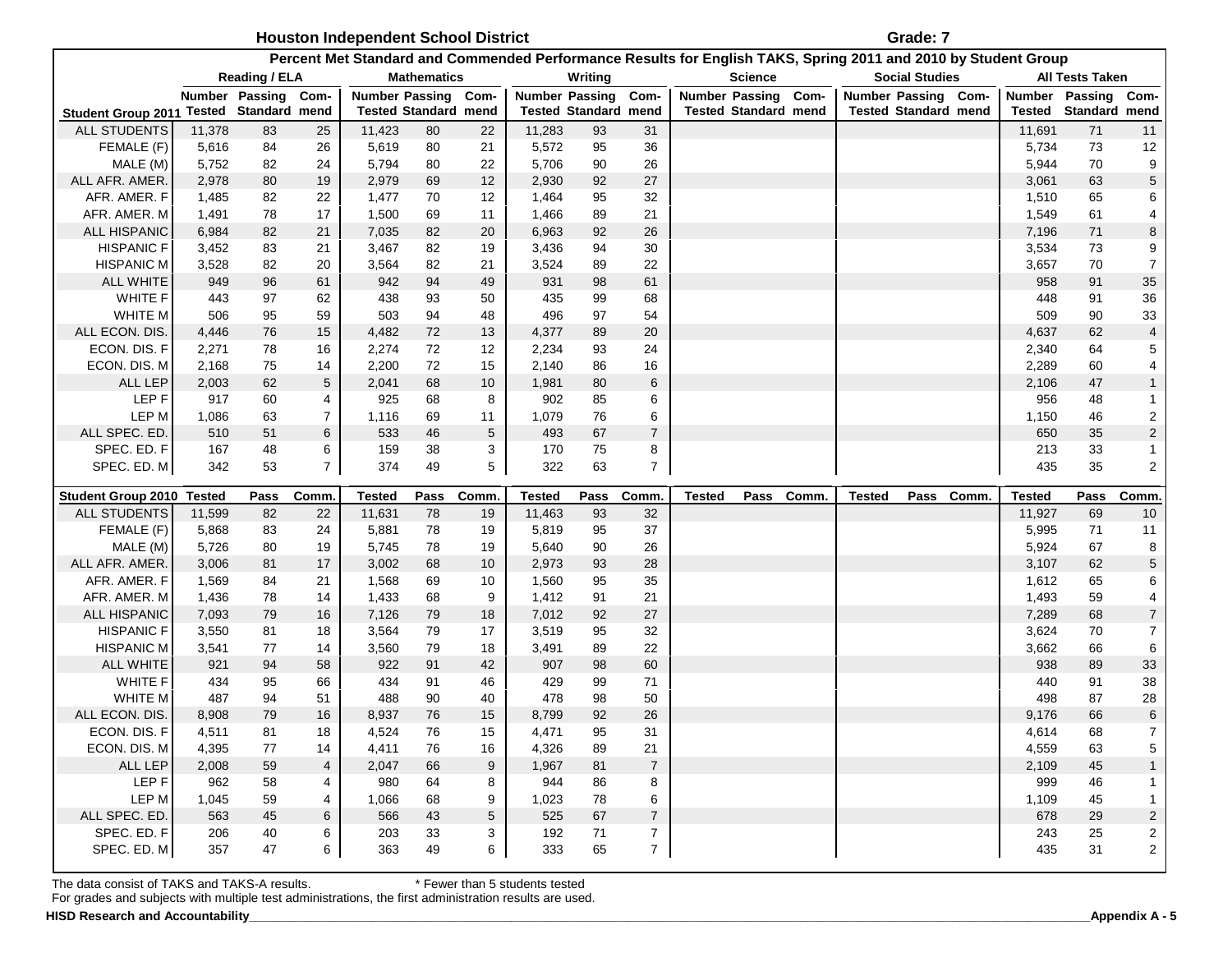|                                         |        |                     |                | <b>Houston Independent School District</b> |                             |                |                       |                             |           |                             |                |                |                                                                                                                | Grade: 8                    |                      |               |                             |       |
|-----------------------------------------|--------|---------------------|----------------|--------------------------------------------|-----------------------------|----------------|-----------------------|-----------------------------|-----------|-----------------------------|----------------|----------------|----------------------------------------------------------------------------------------------------------------|-----------------------------|----------------------|---------------|-----------------------------|-------|
|                                         |        |                     |                |                                            |                             |                |                       |                             |           |                             |                |                | Percent Met Standard and Commended Performance Results for English TAKS, Spring 2011 and 2010 by Student Group |                             |                      |               |                             |       |
|                                         |        | Reading / ELA       |                |                                            | <b>Mathematics</b>          |                |                       | Writing                     |           |                             | <b>Science</b> |                |                                                                                                                | <b>Social Studies</b>       |                      |               | <b>All Tests Taken</b>      |       |
|                                         |        | Number Passing Com- |                | <b>Number Passing</b>                      |                             | Com-           | <b>Number Passing</b> |                             | Com-      | <b>Number Passing</b>       |                | Com-           | Number Passing Com-                                                                                            |                             |                      |               | Number Passing Com-         |       |
| Student Group 2011 Tested Standard mend |        |                     |                |                                            | <b>Tested Standard mend</b> |                |                       | <b>Tested Standard mend</b> |           | <b>Tested Standard mend</b> |                |                |                                                                                                                | <b>Tested Standard mend</b> |                      |               | <b>Tested Standard mend</b> |       |
| <b>ALL STUDENTS</b>                     | 11,405 | 87                  | 38             | 11,386                                     | 78                          | 22             |                       |                             |           | 11,409                      | 78             | 28             | 11,324                                                                                                         | 95                          | 36                   |               |                             |       |
| FEMALE (F)                              | 5,761  | 88                  | 41             | 5,755                                      | 80                          | 22             |                       |                             |           | 5,768                       | 76             | 25             | 5,734                                                                                                          | 96                          | 34                   |               |                             |       |
| MALE (M)                                | 5,636  | 85                  | 34             | 5,622                                      | 77                          | 22             |                       |                             |           | 5,630                       | 80             | 32             | 5,579                                                                                                          | 94                          | 38                   |               |                             |       |
| ALL AFR. AMER.                          | 2,986  | 85                  | 33             | 2,962                                      | 69                          | 12             |                       |                             |           | 2,991                       | 71             | 17             | 2,972                                                                                                          | 93                          | 27                   |               |                             |       |
| AFR. AMER. F                            | 1,539  | 87                  | 38             | 1,531                                      | 71                          | 13             |                       |                             |           | 1,548                       | 70             | 16             | 1,537                                                                                                          | 94                          | 28                   |               |                             |       |
| AFR. AMER. M                            | 1,445  | 82                  | 28             | 1,429                                      | 67                          | 11             |                       |                             |           | 1,441                       | 71             | 18             | 1,433                                                                                                          | 93                          | 26                   |               |                             |       |
| ALL HISPANIC                            | 6,934  | 85                  | 33             | 6,944                                      | 79                          | 20             |                       |                             |           | 6,934                       | 77             | 27             | 6,874                                                                                                          | 95                          | 33                   |               |                             |       |
| <b>HISPANIC F</b>                       | 3,486  | 87                  | 36             | 3,490                                      | 80                          | 19             |                       |                             |           | 3,485                       | 75             | 22             | 3,468                                                                                                          | 96                          | 30                   |               |                             |       |
| HISPANIC M                              | 3,448  | 84                  | 31             | 3,453                                      | 78                          | 21             |                       |                             |           | 3,449                       | 80             | 31             | 3,406                                                                                                          | 94                          | 37                   |               |                             |       |
| <b>ALL WHITE</b>                        | 947    | 97                  | 72             | 946                                        | 90                          | 44             |                       |                             |           | 945                         | 93             | 60             | 943                                                                                                            | 98                          | 67                   |               |                             |       |
| WHITE F                                 | 442    | 99                  | 79             | 442                                        | 92                          | 46             |                       |                             |           | 442                         | 93             | 57             | 439                                                                                                            | 98                          | 64                   |               |                             |       |
| WHITE M                                 | 504    | 96                  | 66             | 503                                        | 89                          | 43             |                       |                             |           | 500                         | 94             | 63             | 501                                                                                                            | 98                          | 69                   |               |                             |       |
| ALL ECON. DIS.                          | 8,927  | 85                  | 32             | 8,909                                      | 76                          | 18             |                       |                             |           | 8,915                       | 75             | 24             | 8,839                                                                                                          | 94                          | 31                   |               |                             |       |
| ECON. DIS. F                            | 4,499  | 87                  | 35             | 4,495                                      | 78                          | 18             |                       |                             |           | 4,494                       | 73             | 20             | 4,463                                                                                                          | 95                          | 29                   |               |                             |       |
| ECON. DIS. M                            | 4,423  | 83                  | 29             | 4,408                                      | 75                          | 18             |                       |                             |           | 4,416                       | 78             | 27             | 4,371                                                                                                          | 94                          | 34                   |               |                             |       |
| <b>ALL LEP</b>                          | 1,289  | 60                  | 8              | 1,306                                      | 63                          | 8              |                       |                             |           | 1,323                       | 52             | 8              | 1,265                                                                                                          | 87                          | 13                   |               |                             |       |
| LEP F                                   | 606    | 60                  | $\overline{7}$ | 611                                        | 64                          | $\overline{7}$ |                       |                             |           | 614                         | 48             | 5              | 594                                                                                                            | 89                          | 10                   |               |                             |       |
| LEP M                                   | 683    | 60                  | 8              | 695                                        | 63                          | 10             |                       |                             |           | 709                         | 55             | 10             | 671                                                                                                            | 86                          | 16                   |               |                             |       |
| ALL SPEC. ED                            | 567    | 55                  | 10             | 546                                        | 40                          | 5              |                       |                             |           | 536                         | 47             | 10             | 548                                                                                                            | 81                          | 14                   |               |                             |       |
| SPEC. ED. F                             | 195    | 58                  | 10             | 185                                        | 37                          | 3              |                       |                             |           | 184                         | 40             | 5              | 188                                                                                                            | 82                          | 9                    |               |                             |       |
| SPEC. ED. M                             | 372    | 54                  | 9              | 360                                        | 42                          | 6              |                       |                             |           | 352                         | 50             | 13             | 360                                                                                                            | 80                          | 16                   |               |                             |       |
| Student Group 2010 Tested               |        | Pass                | Comm           | <b>Tested</b>                              | Pass                        | Comm.          | Tested                |                             | Pass Comm | <b>Tested</b>               | Pass           | Comm           | <b>Tested</b>                                                                                                  | Pass                        | Comm.                | <b>Tested</b> | Pass                        | Comm. |
| <b>ALL STUDENTS</b>                     | 11,098 | 87                  | 37             | 11,094                                     | 75                          | 20             |                       |                             |           | 11,056                      | 73             | 25             | 10,982                                                                                                         | 94                          | 35                   |               |                             |       |
| FEMALE (F)                              | 5,530  | 89                  | 40             | 5,527                                      | 75                          | 20             |                       |                             |           | 5,497                       | 71             | 21             | 5,468                                                                                                          | 95                          | 32                   |               |                             |       |
| MALE (M)                                | 5,565  | 85                  | 33             | 5,564                                      | 74                          | 20             |                       |                             |           | 5,554                       | 76             | 28             | 5,508                                                                                                          | 94                          | 38                   |               |                             |       |
| ALL AFR. AMER                           | 2,974  | 86                  | 33             | 2,965                                      | 66                          | 11             |                       |                             |           | 2,938                       | 66             | 16             | 2,931                                                                                                          | 92                          | 28                   |               |                             |       |
| AFR. AMER. F                            | 1,520  | 89                  | 37             | 1,514                                      | 69                          | 11             |                       |                             |           | 1,494                       | 64             | 14             | 1,493                                                                                                          | 93                          | 28                   |               |                             |       |
| AFR. AMER. M                            | 1,454  | 83                  | 28             | 1,451                                      | 64                          | 10             |                       |                             |           | 1,444                       | 67             | 17             | 1,438                                                                                                          | 92                          | 29                   |               |                             |       |
| ALL HISPANIC                            | 6,645  | 86                  | 32             | 6,655                                      | 76                          | 18             |                       |                             |           | 6,632                       | 73             | 22             | 6,577                                                                                                          | 94                          | 32                   |               |                             |       |
| <b>HISPANIC F</b>                       | 3,282  | 87                  | 34             | 3,287                                      | 76                          | 18             |                       |                             |           | 3,277                       | 69             | 18             | 3,255                                                                                                          | 95                          | 27                   |               |                             |       |
| <b>HISPANIC M</b>                       | 3,362  | 84                  | 29             | 3,367                                      | 75                          | 18             |                       |                             |           | 3,354                       | 77             | 27             | 3,321                                                                                                          | 94                          | 36                   |               |                             |       |
| <b>ALL WHITE</b>                        | 991    | 96                  | 66             | 985                                        | 87                          | 40             |                       |                             |           | 983                         | 92             | 51             | 977                                                                                                            | 97                          | 61                   |               |                             |       |
| WHITE F                                 | 491    | 97                  | 70             | 488                                        | 88                          | 38             |                       |                             |           | 486                         | 90             | 46             | 484                                                                                                            | 98                          | 59                   |               |                             |       |
| WHITE M                                 | 500    | 95                  | 63             | 497                                        | 87                          | 41             |                       |                             |           | 497                         | 93             | 55             | 493                                                                                                            | 97                          | 64                   |               |                             |       |
| ALL ECON. DIS.                          | 8,233  | 85                  | 30             | 8,236                                      | 72                          | 16             |                       |                             |           | 8,207                       | 70             | 20             | 8,138                                                                                                          | 94                          | 29                   |               |                             |       |
| ECON. DIS. F                            | 4,096  | 87                  | 33             | 4,096                                      | 74                          | 16             |                       |                             |           | 4,076                       | 67             | 16             | 4,052                                                                                                          | 94                          | 26                   |               |                             |       |
| ECON. DIS. M                            | 4,136  | 83                  | 27             | 4,139                                      | $71$                        | 16             |                       |                             |           | 4,130                       | 73             | 24             | 4,085                                                                                                          | 93                          | 32                   |               |                             |       |
| ALL LEP                                 |        |                     |                |                                            |                             |                |                       |                             |           |                             |                |                |                                                                                                                |                             |                      |               |                             |       |
|                                         | 1,396  | 60                  | 6              | 1,412                                      | 56                          | $\overline{7}$ |                       |                             |           | 1,413                       | 45             | $\overline{7}$ | 1,372                                                                                                          | 86                          | 11                   |               |                             |       |
| LEP F                                   | 622    | 60                  | $\overline{7}$ | 627                                        | 55                          | 6              |                       |                             |           | 626                         | 39             | 5              | 612                                                                                                            | 87                          | 8                    |               |                             |       |
| LEP M                                   | 774    | 60                  | 6              | 785                                        | 57                          | 8              |                       |                             |           | 787                         | 49             | 9              | 760                                                                                                            | 85                          | 14                   |               |                             |       |
| ALL SPEC. ED.                           | 604    | 55                  | 11             | 597                                        | 39                          | 4              |                       |                             |           | 558                         | 39             | $\overline{7}$ | 569                                                                                                            | 81                          | 12                   |               |                             |       |
| SPEC. ED. F<br>SPEC. ED. M              | 209    | 55<br>55            | 9<br>13        | 201                                        | 32                          | 3              |                       |                             |           | 184                         | 28             | 3              | 193<br>376                                                                                                     | 79                          | $\overline{7}$<br>15 |               |                             |       |

For grades and subjects with multiple test administrations, the first administration results are used.

 **HISD Research and Accountability\_\_\_\_\_\_\_\_\_\_\_\_\_\_\_\_\_\_\_\_\_\_\_\_\_\_\_\_\_\_\_\_\_\_\_\_\_\_\_\_\_\_\_\_\_\_\_\_\_\_\_\_\_\_\_\_\_\_\_\_\_\_\_\_\_\_\_\_\_\_\_\_\_\_\_\_\_\_\_\_\_\_\_\_\_\_\_\_\_\_\_\_\_\_\_\_\_\_\_\_\_\_\_\_\_\_\_\_\_\_\_\_\_\_\_\_\_\_\_\_\_\_Appendix A - 6**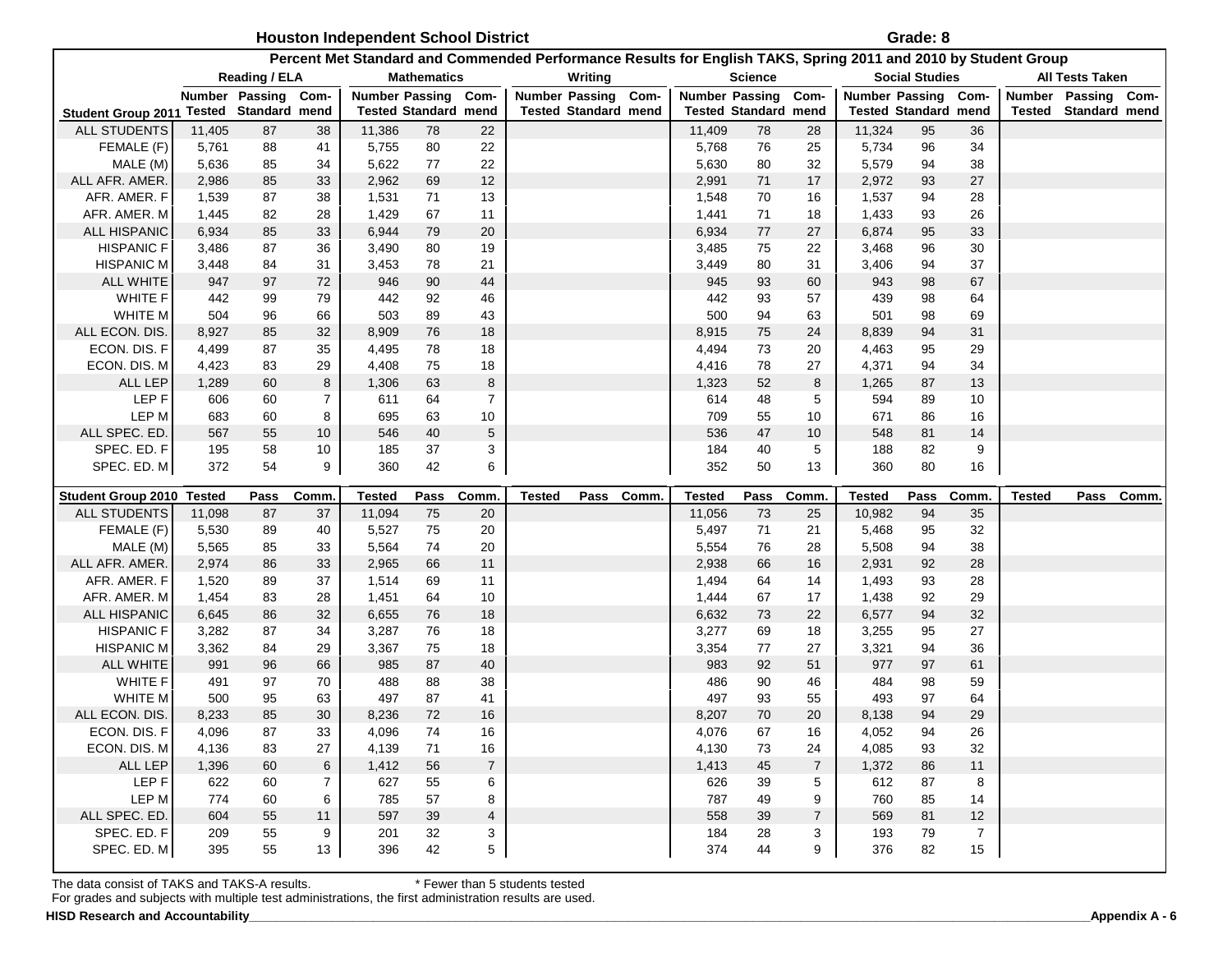#### **Houston Independent School District Grade: 9 Grade: 9 Grade: 9**

|                                         |        |                |                |                     |                             |                |               |                             | Percent Met Standard and Commended Performance Results for English TAKS, Spring 2011 and 2010 by Student Group |                |               |                             |                     |                             |                  |
|-----------------------------------------|--------|----------------|----------------|---------------------|-----------------------------|----------------|---------------|-----------------------------|----------------------------------------------------------------------------------------------------------------|----------------|---------------|-----------------------------|---------------------|-----------------------------|------------------|
|                                         |        | Reading / ELA  |                |                     | <b>Mathematics</b>          |                |               | Writing                     |                                                                                                                | <b>Science</b> |               | <b>Social Studies</b>       |                     | <b>All Tests Taken</b>      |                  |
|                                         |        | Number Passing | Com-           | Number Passing Com- |                             |                |               | Number Passing Com-         | Number Passing Com-                                                                                            |                |               | Number Passing Com-         | Number Passing Com- |                             |                  |
| Student Group 2011 Tested Standard mend |        |                |                |                     | <b>Tested Standard mend</b> |                |               | <b>Tested Standard mend</b> | <b>Tested Standard mend</b>                                                                                    |                |               | <b>Tested Standard mend</b> |                     | <b>Tested Standard mend</b> |                  |
| <b>ALL STUDENTS</b>                     | 12,410 | 83             | 25             | 12,210              | 65                          | 21             |               |                             |                                                                                                                |                |               |                             | 12,858              | 61                          | 12               |
| FEMALE (F)                              | 6,032  | 86             | 29             | 5,933               | 67                          | 21             |               |                             |                                                                                                                |                |               |                             | 6,218               | 64                          | 14               |
| MALE (M)                                | 6,373  | 80             | 21             | 6,274               | 64                          | 21             |               |                             |                                                                                                                |                |               |                             | 6,634               | 59                          | 11               |
| ALL AFR. AMER.                          | 3,448  | 78             | 19             | 3,363               | 53                          | 10             |               |                             |                                                                                                                |                |               |                             | 3,611               | 50                          | $\,6$            |
| AFR. AMER. F                            | 1,709  | 82             | 23             | 1,668               | 56                          | 10             |               |                             |                                                                                                                |                |               |                             | 1,779               | 53                          | 7                |
| AFR. AMER. M                            | 1,739  | 74             | 15             | 1,695               | 50                          | 10             |               |                             |                                                                                                                |                |               |                             | 1,832               | 46                          | 5                |
| <b>ALL HISPANIC</b>                     | 7,397  | 82             | 21             | 7,302               | 67                          | 19             |               |                             |                                                                                                                |                |               |                             | 7,650               | 62                          | $10$             |
| <b>HISPANIC F</b>                       | 3,541  | 86             | 24             | 3,498               | 68                          | 19             |               |                             |                                                                                                                |                |               |                             | 3,647               | 65                          | 11               |
| <b>HISPANIC M</b>                       | 3,854  | 79             | 19             | 3,802               | 65                          | 19             |               |                             |                                                                                                                |                |               |                             | 4,000               | 59                          | 9                |
| <b>ALL WHITE</b>                        | 1,040  | 96             | 53             | 1,031               | 86                          | 49             |               |                             |                                                                                                                |                |               |                             | 1,062               | 85                          | 36               |
| WHITE F                                 | 524    | 96             | 60             | 516                 | 88                          | 52             |               |                             |                                                                                                                |                |               |                             | 529                 | 86                          | 42               |
| WHITE M                                 | 515    | 96             | 46             | 514                 | 85                          | 46             |               |                             |                                                                                                                |                |               |                             | 532                 | 84                          | 30               |
| ALL ECON. DIS.                          | 4,143  | 77             | 16             | 4,074               | 55                          | 12             |               |                             |                                                                                                                |                |               |                             | 4,410               | 51                          | $\,6$            |
| ECON. DIS. F                            | 2,032  | 81             | 18             | 1,986               | 58                          | 12             |               |                             |                                                                                                                |                |               |                             | 2,137               | 55                          | 6                |
| ECON. DIS. M                            | 2,109  | 73             | 15             | 2,085               | 52                          | 12             |               |                             |                                                                                                                |                |               |                             | 2,270               | 48                          | 6                |
| ALL LEP                                 | 1,235  | 48             | 3              | 1,231               | 47                          | 6              |               |                             |                                                                                                                |                |               |                             | 1,305               | 33                          |                  |
| LEP F                                   | 520    | 53             | 3              | 517                 | 48                          | 5              |               |                             |                                                                                                                |                |               |                             | 543                 | 35                          |                  |
| LEP M                                   | 715    | 45             | 3              | 714                 | 47                          | 7              |               |                             |                                                                                                                |                |               |                             | 762                 | 31                          |                  |
| ALL SPEC. ED.                           | 817    | 41             | 3              | 780                 | 23                          | $\sqrt{2}$     |               |                             |                                                                                                                |                |               |                             | 914                 | 19                          |                  |
| SPEC. ED. F                             | 276    | 41             | 3              | 264                 | 21                          | $\mathbf 2$    |               |                             |                                                                                                                |                |               |                             | 311                 | 16                          | 0                |
| SPEC. ED. M                             | 541    | 40             | 4              | 516                 | 25                          | 3              |               |                             |                                                                                                                |                |               |                             | 603                 | 20                          | $\mathbf{1}$     |
| <b>Student Group 2010 Tested</b>        |        | Pass           | Comm.          | <b>Tested</b>       | Pass                        | Comm.          | <b>Tested</b> | Pass Comm.                  | <b>Tested</b>                                                                                                  | Pass Comm.     | <b>Tested</b> | Pass Comm.                  | <b>Tested</b>       |                             | Pass Comm.       |
| ALL STUDENTS                            | 12,787 | 88             | 20             | 12,562              | 64                          | 20             |               |                             |                                                                                                                |                |               |                             | 13,226              | 62                          | 10               |
| FEMALE (F)                              | 6,361  | 91             | 24             | 6,273               | 65                          | 20             |               |                             |                                                                                                                |                |               |                             | 6,546               | 64                          | 11               |
| MALE (M)                                | 6,419  | 85             | 16             | 6,279               | 62                          | 19             |               |                             |                                                                                                                |                |               |                             | 6,668               | 59                          | 8                |
| ALL AFR. AMER.                          | 3,718  | 86             | 16             | 3,610               | 52                          | 10             |               |                             |                                                                                                                |                |               |                             | 3,846               | 51                          | 5                |
| AFR. AMER. F                            | 1,908  | 90             | 19             | 1,854               | 55                          | 11             |               |                             |                                                                                                                |                |               |                             | 1,960               | 55                          | 6                |
| AFR. AMER. M                            | 1,810  | 82             | 13             | 1,756               | 48                          | 9              |               |                             |                                                                                                                |                |               |                             | 1,886               | 47                          |                  |
| ALL HISPANIC                            | 7,459  | 87             | 18             | 7,334               | 65                          | 18             |               |                             |                                                                                                                |                |               |                             | 7,708               | 63                          | $\overline{7}$   |
| <b>HISPANIC F</b>                       | 3,685  | 90             | 21             | 3,642               | 67                          | 18             |               |                             |                                                                                                                |                |               |                             | 3,791               | 65                          | 9                |
| <b>HISPANIC M</b>                       | 3,771  | 84             | 14             | 3,691               | 64                          | 18             |               |                             |                                                                                                                |                |               |                             | 3,914               | 60                          | 6                |
| <b>ALL WHITE</b>                        | 1,040  | $97\,$         | 41             | 1,034               | 85                          | 45             |               |                             |                                                                                                                |                |               |                             | 1,069               | 85                          | $27\,$           |
| <b>WHITE F</b>                          | 510    | 98             | 48             | 512                 | 86                          | 46             |               |                             |                                                                                                                |                |               |                             | 523                 | 86                          | 31               |
| WHITE M                                 | 530    | 97             | 33             | 522                 | 85                          | 44             |               |                             |                                                                                                                |                |               |                             | 546                 | 84                          | 23               |
| ALL ECON. DIS.                          | 9,325  | 87             | 16             | 9,151               | 61                          | 15             |               |                             |                                                                                                                |                |               |                             | 9,652               | 59                          | $\boldsymbol{7}$ |
| ECON. DIS. F                            | 4,626  | 90             | 19             | 4,557               | 62                          | 15             |               |                             |                                                                                                                |                |               |                             | 4,765               | 61                          | $\overline{7}$   |
| ECON. DIS. M                            | 4,697  | 84             | 13             | 4,593               | 60                          | 16             |               |                             |                                                                                                                |                |               |                             | 4,885               | 57                          | 6                |
| ALL LEP                                 | 1,043  | 52             | $\mathbf{1}$   | 1,012               | 42                          | 6              |               |                             |                                                                                                                |                |               |                             | 1,095               | 31                          | $\mathbf{0}$     |
| LEP F                                   | 450    | 52             | $\overline{2}$ | 437                 |                             | 8              |               |                             |                                                                                                                |                |               |                             | 468                 | 29                          |                  |
| LEP M                                   |        |                |                |                     | 40                          |                |               |                             |                                                                                                                |                |               |                             |                     |                             |                  |
|                                         | 593    | 52             | $\mathbf{1}$   | 575                 | 43                          | 5              |               |                             |                                                                                                                |                |               |                             | 627                 | 33                          | 0                |
| ALL SPEC. ED.                           | 917    | 56             | 3              | 825                 | 22                          | $\overline{2}$ |               |                             |                                                                                                                |                |               |                             | 978                 | 23                          |                  |
| SPEC. ED. F<br>SPEC. ED. M              | 318    | 58             | 3              | 278                 | 18                          | $\mathbf{1}$   |               |                             |                                                                                                                |                |               |                             | 333                 | 23                          | 1                |

The data consist of TAKS and TAKS-A results. \* Fewer than 5 students tested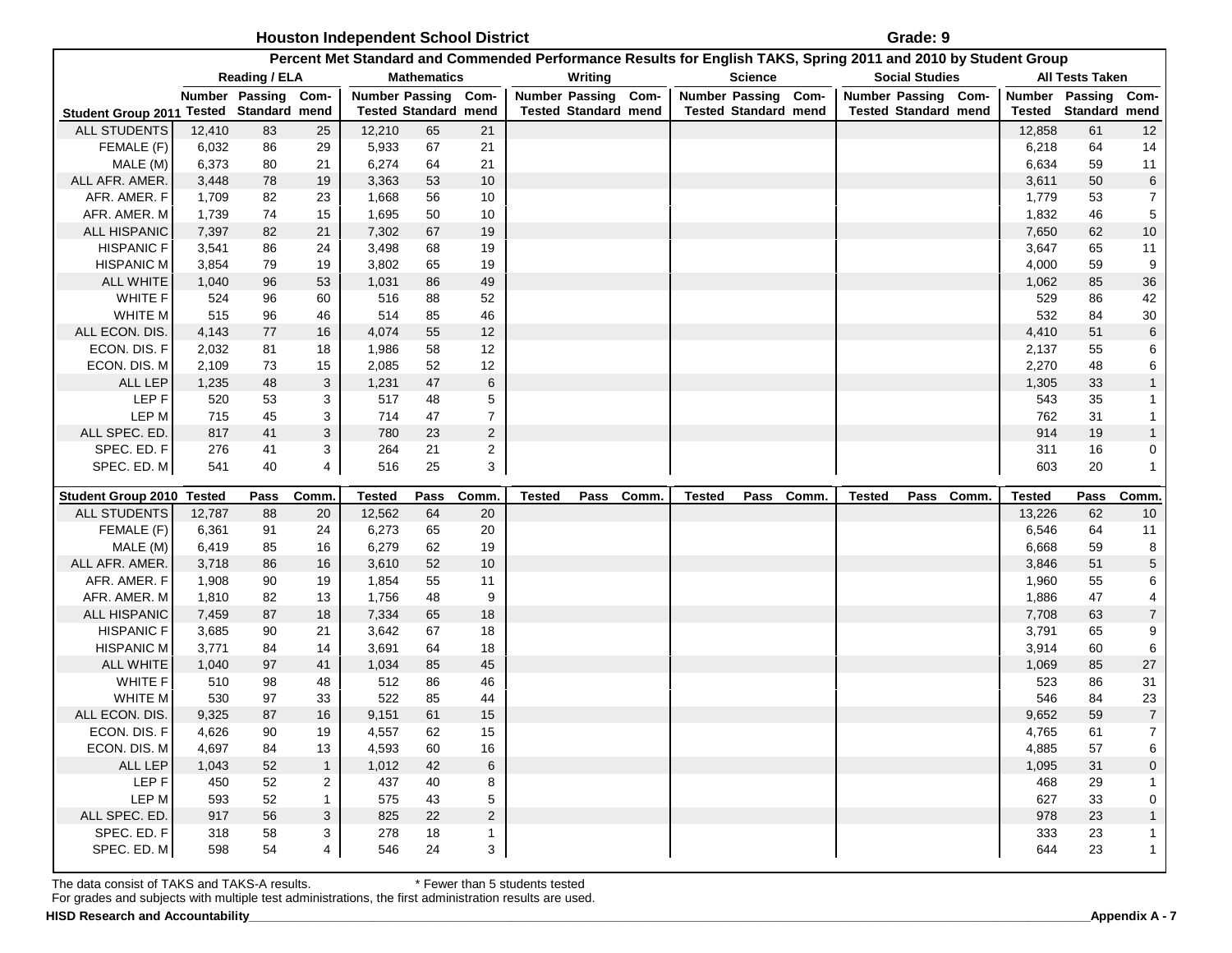|                                                  |        |                      |                      | <b>Houston Independent School District</b> |                             |                         |                       |                             |             |                         |                             |                |                                                                                                                | Grade: 10             |             |                         |                        |                              |
|--------------------------------------------------|--------|----------------------|----------------------|--------------------------------------------|-----------------------------|-------------------------|-----------------------|-----------------------------|-------------|-------------------------|-----------------------------|----------------|----------------------------------------------------------------------------------------------------------------|-----------------------|-------------|-------------------------|------------------------|------------------------------|
|                                                  |        |                      |                      |                                            |                             |                         |                       |                             |             |                         |                             |                | Percent Met Standard and Commended Performance Results for English TAKS, Spring 2011 and 2010 by Student Group |                       |             |                         |                        |                              |
|                                                  |        | <b>Reading / ELA</b> |                      |                                            | <b>Mathematics</b>          |                         |                       | Writing                     |             |                         | Science                     |                |                                                                                                                | <b>Social Studies</b> |             |                         | <b>All Tests Taken</b> |                              |
|                                                  |        | Number Passing       | Com-                 | <b>Number Passing</b>                      |                             | Com-                    | <b>Number Passing</b> |                             | Com-        |                         | <b>Number Passing</b>       | Com-           | Number Passing Com-                                                                                            |                       |             | <b>Number</b>           | Passing                | Com-                         |
| <b>Student Group 2011</b>                        | Tested | Standard mend        |                      |                                            | <b>Tested Standard mend</b> |                         |                       | <b>Tested Standard mend</b> |             |                         | <b>Tested Standard mend</b> |                | <b>Tested Standard mend</b>                                                                                    |                       |             | Tested                  | Standard mend          |                              |
| <b>ALL STUDENTS</b>                              | 10,468 | 87                   | 15                   | 10,329                                     | 71                          | 17                      |                       |                             |             | 10,311                  | 70                          | 15             | 10,169                                                                                                         | 92                    | 38          | 10,785                  | 59                     | 6                            |
| FEMALE (F)                                       | 5,412  | 91                   | 18                   | 5,347                                      | 72                          | 17                      |                       |                             |             | 5,328                   | 69                          | 14             | 5,266                                                                                                          | 93                    | 36          | 5,550                   | 60                     | $\overline{7}$               |
| MALE (M)                                         | 5,049  | 83                   | 12                   | 4,974                                      | 70                          | 17                      |                       |                             |             | 4,976                   | 71                          | 17             | 4,895                                                                                                          | 91                    | 41          | 5,221                   | 58                     | 6                            |
| ALL AFR. AMER.                                   | 2,934  | 85                   | 10                   | 2,887                                      | 61                          | 8                       |                       |                             |             | 2,897                   | 62                          | $\overline{7}$ | 2,868                                                                                                          | 88                    | 29          | 3,048                   | 49                     | $\overline{c}$               |
| AFR. AMER. F                                     | 1,581  | 89                   | 12                   | 1,552                                      | 65                          | 9                       |                       |                             |             | 1,548                   | 63                          | $\overline{7}$ | 1,536                                                                                                          | 90                    | 30          | 1,624                   | 53                     | 3                            |
| AFR. AMER. M                                     | 1,352  | 80                   | $\overline{7}$       | 1,333                                      | 57                          | $\overline{7}$          |                       |                             |             | 1,349                   | 60                          | 8              | 1,330                                                                                                          | 86                    | 28          | 1,421                   | 44                     | $\overline{a}$               |
| <b>ALL HISPANIC</b>                              | 6,070  | 86                   | 12                   | 5,981                                      | 72                          | 14                      |                       |                             |             | 5,964                   | 69                          | 12             | 5,866                                                                                                          | 93                    | 36          | 6,239                   | 58                     | $\overline{4}$               |
| <b>HISPANIC F</b>                                | 3,124  | 91                   | 15                   | 3,082                                      | 72                          | 14                      |                       |                             |             | 3,071                   | 68                          | 11             | 3,029                                                                                                          | 93                    | 32          | 3,202                   | 59                     | 4                            |
| HISPANIC M                                       | 2,941  | 82                   | 10                   | 2,896                                      | 71                          | 14                      |                       |                             |             | 2,889                   | 71                          | 13             | 2,833                                                                                                          | 92                    | 39          | 3,030                   | 58                     | 3                            |
| <b>ALL WHITE</b>                                 | 960    | 94                   | 39                   | 957                                        | 89                          | 42                      |                       |                             |             | 948                     | 93                          | 43             | 945                                                                                                            | 98                    | 70          | 977                     | 84                     | $22\,$                       |
| <b>WHITE F</b>                                   | 472    | 97                   | 47                   | 474                                        | 88                          | 43                      |                       |                             |             | 471                     | 91                          | 40             | 467                                                                                                            | 98                    | 65          | 482                     | 85                     | 24                           |
| WHITE M                                          | 488    | 91                   | 30                   | 483                                        | 89                          | 42                      |                       |                             |             | 477                     | 94                          | 45             | 478                                                                                                            | 98                    | 74          | 495                     | 83                     | 21                           |
| ALL ECON. DIS                                    | 3,079  | 83                   | 8                    | 3,014                                      | 62                          | $\boldsymbol{9}$        |                       |                             |             | 3,010                   | 59                          | $\overline{7}$ | 2,965                                                                                                          | 87                    | 26          | 3,246                   | 48                     | $\overline{\mathbf{c}}$      |
| ECON. DIS. F                                     | 1,650  | 88                   | 10                   | 1,616                                      | 63                          | 8                       |                       |                             |             | 1,614                   | 60                          | 6              | 1,591                                                                                                          | 89                    | 24          | 1,720                   | 49                     | $\overline{\mathbf{c}}$      |
| ECON. DIS. M                                     | 1,425  | 77                   | 5                    | 1,396                                      | 60                          | 10                      |                       |                             |             | 1,395                   | 59                          | 8              | 1,371                                                                                                          | 86                    | 27          | 1,519                   | 46                     | $\overline{c}$               |
| <b>ALL LEP</b>                                   | 635    | 41                   | $\mathbf{1}$         | 632                                        | 38                          | $\overline{\mathbf{4}}$ |                       |                             |             | 630                     | 29                          | 2              | 537                                                                                                            | 73                    | 10          | 694                     | 18                     | 0                            |
| LEP <sub>F</sub>                                 | 298    | 43                   | 1                    | 296                                        | 40                          | 4                       |                       |                             |             | 299                     | 27                          | 2              | 258                                                                                                            | 71                    | 8           | 324                     | 18                     | 0                            |
| LEP M                                            | 337    | 40                   | 1                    | 336                                        | 37                          | 3                       |                       |                             |             | 331                     | 31                          | 2              | 279                                                                                                            | 75                    | 12          | 370                     | 18                     | 0                            |
| ALL SPEC. ED.                                    | 611    | 48                   | 0                    | 556                                        | 23                          | $\mathbf{1}$            |                       |                             |             | 600                     | 22                          | $\mathbf{1}$   | 612                                                                                                            | 62                    | 5           | 686                     | 12                     | 0                            |
| SPEC. ED. F                                      | 223    | 57                   | 0                    | 196                                        | 21                          | 0                       |                       |                             |             | 214                     | 15                          | 0              | 220                                                                                                            | 60                    | 3           | 242                     | 10                     | 0                            |
| SPEC. ED. M                                      | 388    | 43                   | 0                    | 360                                        | 25                          | $\mathbf{1}$            |                       |                             |             | 386                     | 26                          | 2              | 392                                                                                                            | 64                    | 6           | 444                     | 12                     | 0                            |
|                                                  |        |                      |                      |                                            |                             |                         |                       |                             |             |                         |                             |                |                                                                                                                |                       |             |                         |                        |                              |
|                                                  |        |                      |                      |                                            |                             |                         |                       |                             |             |                         |                             |                |                                                                                                                |                       |             |                         |                        |                              |
| Student Group 2010 Tested<br><b>ALL STUDENTS</b> | 10,588 | Pass<br>87           | Comm                 | Tested                                     | Pass<br>68                  | Comm                    | Tested                | Pass                        | <b>Comm</b> | <b>Tested</b><br>10,415 | Pass<br>66                  | Comm<br>14     | <b>Tested</b>                                                                                                  | Pass<br>90            | Comm.<br>36 | <b>Tested</b><br>10,871 | Pass<br>56             | Comm                         |
|                                                  | 5,295  | 90                   | 13                   | 10,425<br>5,226                            | 69                          | 15<br>14                |                       |                             |             | 5,213                   | 63                          | 12             | 10,225<br>5,132                                                                                                | 90                    | 32          | 5,405                   |                        | 5                            |
| FEMALE (F)<br>MALE (M)                           | 5,289  | 84                   | 15<br>10             | 5,186                                      | 68                          | 17                      |                       |                             |             | 5,188                   | 68                          | 15             | 5,079                                                                                                          | 90                    | 39          | 5,452                   | 56<br>56               | 5                            |
| ALL AFR. AMER.                                   | 3,080  | 86                   | 9                    | 3,024                                      | 59                          | 8                       |                       |                             |             | 3,039                   | 57                          | 8              | 2,988                                                                                                          | 87                    | 26          | 3,182                   | 46                     | 4                            |
| AFR. AMER. F                                     | 1,562  | 90                   |                      | 1,543                                      |                             | $\overline{7}$          |                       |                             |             | 1,544                   | 56                          | 8              | 1,524                                                                                                          | 87                    | 26          | 1,603                   | 48                     | $\overline{c}$<br>3          |
| AFR. AMER. M                                     | 1,517  | 81                   | 12<br>$\overline{7}$ | 1,480                                      | 61<br>57                    | 8                       |                       |                             |             | 1,494                   | 58                          | 8              | 1,463                                                                                                          | 86                    | 27          | 1,578                   | 44                     |                              |
| <b>ALL HISPANIC</b>                              | 5,982  | 86                   | 9                    | 5,861                                      | 68                          | 12                      |                       |                             |             | 5,848                   | 64                          | 9              | 5,730                                                                                                          | 90                    | 32          | 6,112                   | 54                     | $\overline{a}$               |
| <b>HISPANIC F</b>                                | 2,969  | 89                   | 10                   | 2,917                                      | 67                          | 10                      |                       |                             |             | 2,908                   | 60                          | $\overline{7}$ | 2,856                                                                                                          | 90                    | 27          | 3,020                   | 52                     | $\overline{c}$               |
| <b>HISPANIC M</b>                                | 3,012  | 82                   | $\overline{7}$       | 2,942                                      | 68                          | 14                      |                       |                             |             | 2,938                   | 68                          | 11             | 2,872                                                                                                          | 90                    | 37          | 3,090                   | 56                     | $\overline{\mathbf{c}}$<br>2 |
| <b>ALL WHITE</b>                                 | 988    | 97                   | 36                   | 988                                        | 90                          | 40                      |                       |                             |             | 979                     | 92                          | 41             | 975                                                                                                            | 98                    | 70          | 1,007                   | 86                     | 18                           |
| <b>WHITE F</b>                                   | 496    | 98                   | 42                   | 495                                        | 91                          | 37                      |                       |                             |             | 493                     | 92                          | 36             | 492                                                                                                            | 98                    | 67          | 501                     | 87                     | 19                           |
| WHITE M                                          | 492    | 96                   | 30                   | 493                                        | 89                          | 43                      |                       |                             |             | 486                     | 92                          | 45             | 483                                                                                                            | 98                    | 72          | 506                     | 85                     | 17                           |
| ALL ECON. DIS.                                   | 7,196  | 85                   | 8                    | 7,074                                      | 65                          | 11                      |                       |                             |             | 7,076                   | 61                          | 9              | 6,921                                                                                                          | 89                    | 30          | 7,391                   | 51                     | $\overline{a}$               |
| ECON. DIS. F                                     | 3,596  | 89                   | 10                   | 3,549                                      | 65                          | 10                      |                       |                             |             | 3,539                   | 58                          | 7              | 3,476                                                                                                          | 89                    | 26          | 3,676                   | 50                     | 3                            |
| ECON. DIS. M                                     | 3,597  | 81                   | $\overline{7}$       | 3,521                                      | 65                          | 12                      |                       |                             |             | 3,533                   | 64                          | 10             | 3,441                                                                                                          | 89                    | 33          | 3,711                   | 52                     | $\overline{a}$               |
| ALL LEP                                          | 679    | 35                   | $\mathbf 0$          | 662                                        | 31                          | $\overline{c}$          |                       |                             |             | 662                     | 23                          | $\mathbf{1}$   | 587                                                                                                            | 63                    | 8           | 734                     | 12                     | $\pmb{0}$                    |
| LEP F                                            | 311    | 37                   | $\mathbf{1}$         | 303                                        | 30                          | 2                       |                       |                             |             | 301                     | 20                          | 1              | 263                                                                                                            | 62                    | 8           | 335                     | 12                     | 0                            |
| LEP M                                            | 368    | 33                   | 0                    | 359                                        | 31                          | 3                       |                       |                             |             | 361                     | 25                          | $\overline{2}$ | 324                                                                                                            | 64                    | 8           | 399                     | 13                     | 0                            |
| ALL SPEC. ED.                                    | 645    | 49                   | $\mathbf{1}$         | 599                                        | 26                          | $\sqrt{2}$              |                       |                             |             | 637                     | 26                          | $\overline{2}$ | 631                                                                                                            | 62                    | 9           | 701                     | 14                     | 0                            |
| SPEC. ED. F                                      | 237    | 54                   | 0                    | 216                                        | 23                          | $\mathbf{1}$            |                       |                             |             | 231                     | 16                          | $\overline{a}$ | 232                                                                                                            | 57                    | 4           | 253                     | 10                     | 0                            |

For grades and subjects with multiple test administrations, the first administration results are used.

 **HISD Research and Accountability\_\_\_\_\_\_\_\_\_\_\_\_\_\_\_\_\_\_\_\_\_\_\_\_\_\_\_\_\_\_\_\_\_\_\_\_\_\_\_\_\_\_\_\_\_\_\_\_\_\_\_\_\_\_\_\_\_\_\_\_\_\_\_\_\_\_\_\_\_\_\_\_\_\_\_\_\_\_\_\_\_\_\_\_\_\_\_\_\_\_\_\_\_\_\_\_\_\_\_\_\_\_\_\_\_\_\_\_\_\_\_\_\_\_\_\_\_\_\_\_\_\_Appendix A - 8**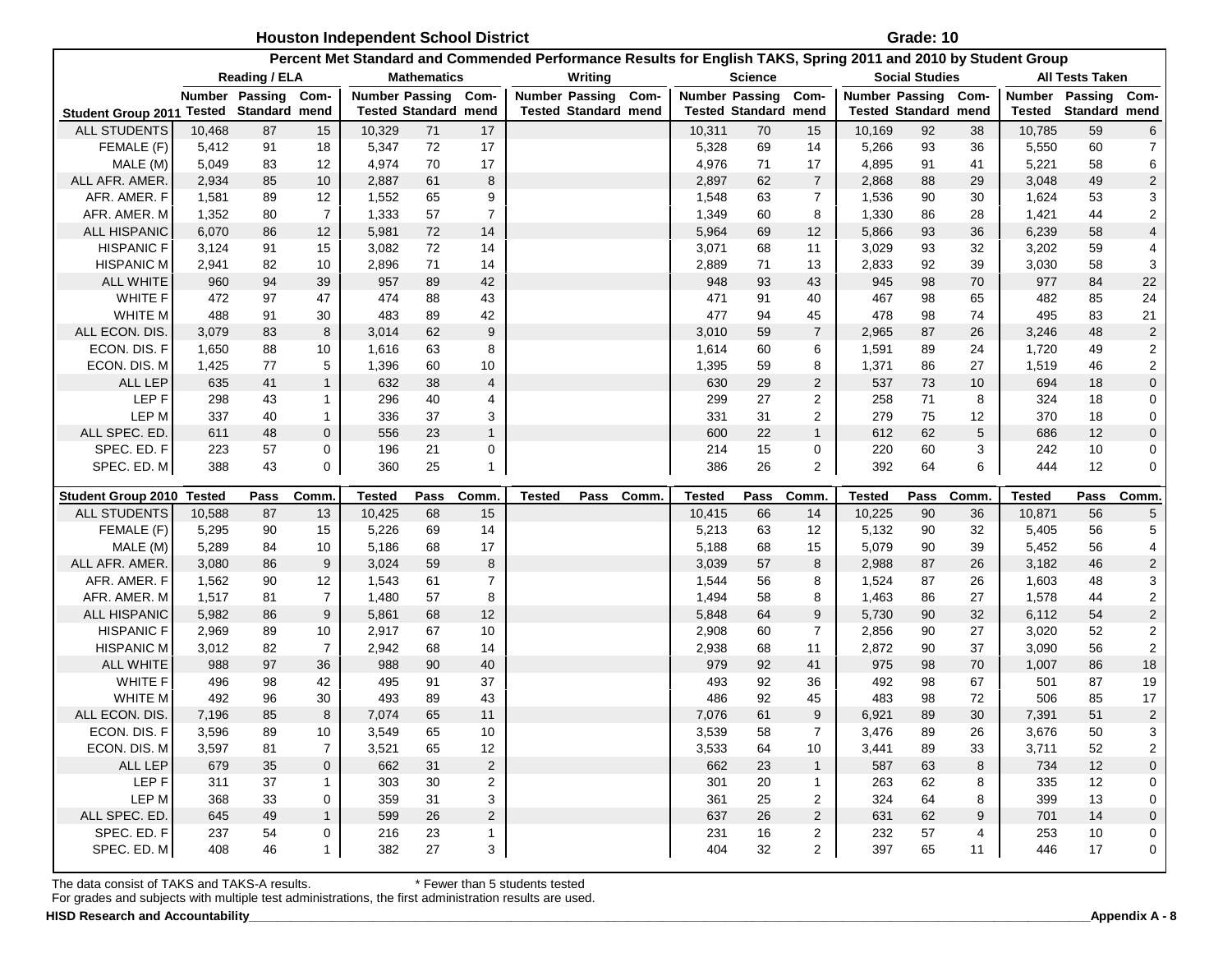|                                         |            |                |                   | <b>Houston Independent School District</b> |                             |                         |                       |                             |             |               |                             |                |                                                                                                                | Grade: 11             |         |               |                        |                           |
|-----------------------------------------|------------|----------------|-------------------|--------------------------------------------|-----------------------------|-------------------------|-----------------------|-----------------------------|-------------|---------------|-----------------------------|----------------|----------------------------------------------------------------------------------------------------------------|-----------------------|---------|---------------|------------------------|---------------------------|
|                                         |            |                |                   |                                            |                             |                         |                       |                             |             |               |                             |                | Percent Met Standard and Commended Performance Results for English TAKS, Spring 2011 and 2010 by Student Group |                       |         |               |                        |                           |
|                                         |            | Reading / ELA  |                   |                                            | <b>Mathematics</b>          |                         |                       | Writing                     |             |               | Science                     |                |                                                                                                                | <b>Social Studies</b> |         |               | <b>All Tests Taken</b> |                           |
|                                         |            | Number Passing | Com-              | <b>Number Passing</b>                      |                             | Com-                    | <b>Number Passing</b> |                             | Com-        |               | <b>Number Passing</b>       | Com-           | Number Passing Com-                                                                                            |                       |         | Number        | Passing                | Com-                      |
| Student Group 2011 Tested Standard mend |            |                |                   |                                            | <b>Tested Standard mend</b> |                         |                       | <b>Tested Standard mend</b> |             |               | <b>Tested Standard mend</b> |                | <b>Tested Standard mend</b>                                                                                    |                       |         | Tested        | Standard mend          |                           |
| <b>ALL STUDENTS</b>                     | 9,564      | 92             | 19                | 9,485                                      | 87                          | 23                      |                       |                             |             | 9,467         | 88                          | 23             | 9,480                                                                                                          | 98                    | 53      | 9,820         | 79                     | 9                         |
| FEMALE (F)                              | 4,847      | 94             | 23                | 4,826                                      | 87                          | 21                      |                       |                             |             | 4,820         | 86                          | 20             | 4,830                                                                                                          | 97                    | 47      | 4,983         | 80                     | 9                         |
| MALE (M)                                | 4,708      | 89             | 16                | 4,657                                      | 87                          | 25                      |                       |                             |             | 4,646         | 89                          | 26             | 4,648                                                                                                          | 98                    | 58      | 4,827         | 79                     | 9                         |
| ALL AFR. AMER.                          | 2,746      | 92             | 15                | 2,719                                      | 82                          | 13                      |                       |                             |             | 2,716         | 86                          | 14             | 2,717                                                                                                          | 98                    | 45      | 2,831         | 75                     | 5                         |
| AFR. AMER. F                            | 1,414      | 95             | 19                | 1,407                                      | 83                          | 13                      |                       |                             |             | 1,407         | 85                          | 13             | 1,409                                                                                                          | 97                    | 42      | 1,461         | 76                     | 5                         |
| AFR. AMER. M                            | 1,330      | 89             | 12                | 1,311                                      | 82                          | 13                      |                       |                             |             | 1,309         | 86                          | 16             | 1,307                                                                                                          | 98                    | 48      | 1,367         | 73                     | 4                         |
| ALL HISPANIC                            | 5,312      | 90             | 14                | 5,268                                      | 87                          | 20                      |                       |                             |             | 5,260         | 87                          | 19             | 5,272                                                                                                          | 97                    | 49      | 5,449         | 78                     | $\,$ 5 $\,$               |
| <b>HISPANIC F</b>                       | 2,667      | 92             | 16                | 2,658                                      | 87                          | 17                      |                       |                             |             | 2,654         | 84                          | 15             | 2,662                                                                                                          | 97                    | 41      | 2,743         | 78                     | 5                         |
| <b>HISPANIC M</b>                       | 2,642      | 88             | 12                | 2,609                                      | 87                          | 22                      |                       |                             |             | 2,605         | 89                          | 23             | 2,609                                                                                                          | 97                    | 56      | 2,703         | 78                     | 6                         |
| <b>ALL WHITE</b>                        | 964        | 98             | 47                | 966                                        | 96                          | 47                      |                       |                             |             | 959           | 98                          | 51             | 961                                                                                                            | 99                    | 81      | 987           | 93                     | 28                        |
| <b>WHITE F</b>                          | 493        | 99             | 55                | 489                                        | 96                          | 46                      |                       |                             |             | 486           | 98                          | 47             | 487                                                                                                            | 99                    | 78      | 501           | 95                     | 29                        |
| WHITE M                                 | 471        | 96             | 38                | 477                                        | 95                          | 49                      |                       |                             |             | 473           | 97                          | 55             | 474                                                                                                            | 99                    | 84      | 486           | 91                     | 27                        |
| ALL ECON. DIS                           | 2,387      | 90             | 11                | 2,393                                      | 82                          | 14                      |                       |                             |             | 2,382         | 82                          | 13             | 2,390                                                                                                          | 97                    | 40      | 2,520         | 73                     | $\ensuremath{\mathsf{3}}$ |
| ECON. DIS. F                            | 1,289      | 93             | 13                | 1,295                                      | 82                          | 12                      |                       |                             |             | 1,289         | 81                          | 11             | 1,296                                                                                                          | 97                    | 35      | 1,360         | 73                     | 3                         |
| ECON. DIS. M                            | 1,095      | 87             | 8                 | 1,097                                      | 82                          | 16                      |                       |                             |             | 1,093         | 85                          | 16             | 1,093                                                                                                          | 97                    | 46      | 1,156         | 72                     | $\overline{\mathbf{4}}$   |
| ALL LEP                                 | 522        | 39             | $\mathbf 0$       | 513                                        | 56                          | $\,6$                   |                       |                             |             | 516           | 54                          | 4              | 519                                                                                                            | 84                    | 17      | 546           | 25                     | $\pmb{0}$                 |
| LEP <sub>F</sub>                        | 228        | 40             | 1                 | 220                                        | 54                          | 5                       |                       |                             |             | 222           | 45                          | 3              | 223                                                                                                            | 79                    | 11      | 237           | 22                     | 0                         |
| LEP M                                   | 294        | 37             | 0                 | 293                                        | 58                          | 7                       |                       |                             |             | 294           | 60                          | 4              | 296                                                                                                            | 88                    | 21      | 309           | 27                     | 0                         |
| ALL SPEC. ED.                           | 535        | 63             | $\mathbf{1}$      | 503                                        | 46                          | 3                       |                       |                             |             | 520           | 51                          | 4              | 542                                                                                                            | 87                    | 18      | 590           | 32                     | $\mathbf{1}$              |
| SPEC. ED. F                             | 212        | 68             | $\mathbf{1}$      | 188                                        | 45                          | 2                       |                       |                             |             | 201           | 46                          | 1              | 211                                                                                                            | 83                    | 12      | 232           | 31                     | 0                         |
| SPEC. ED. M                             | 323        | 59             | $\mathbf{1}$      | 315                                        | 47                          | 4                       |                       |                             |             | 319           | 54                          | 5              | 331                                                                                                            | 89                    | 23      | 358           | 33                     | $\mathbf{1}$              |
|                                         |            |                |                   |                                            |                             |                         |                       |                             |             |               |                             |                |                                                                                                                |                       |         |               |                        |                           |
| Student Group 2010 Tested               |            | Pass           | Comm              | <b>Tested</b>                              | Pass                        | Comm                    | Tested                | Pass                        | <b>Comm</b> | <b>Tested</b> | Pass                        | Comm           | Tested                                                                                                         | Pass                  | Comm    | <b>Tested</b> | Pass                   | Comm                      |
| <b>ALL STUDENTS</b>                     | 9,432      | 90             | 24                | 9,372                                      | 87                          | 22                      |                       |                             |             | 9,411         | 89                          | 14             | 9,385                                                                                                          | 97                    | 50      | 9,722         | 79                     | $\boldsymbol{7}$          |
| FEMALE (F)                              | 4,901      | 93             | 28                | 4,876                                      | 88                          | 20                      |                       |                             |             | 4,886         | 89                          | 12             | 4,875                                                                                                          | 97                    | 46      | 5,024         | 81                     | 6                         |
| MALE (M)                                | 4,520      | 88             | 21                | 4,487                                      | 86                          | 23                      |                       |                             |             | 4,516         | 89                          | 18             | 4,501                                                                                                          | 98                    | 54      | 4,683         | 78                     | 8                         |
| ALL AFR. AMER.                          | 2,816      | 91             | 18                | 2,804                                      | 84                          | 13                      |                       |                             |             | 2,827         | 88                          | 9              | 2,825                                                                                                          | 97                    | 42      | 2,926         | 77                     | 3                         |
| AFR. AMER. F                            | 1,550      | 93             | 21                | 1,550                                      | 85                          | 12                      |                       |                             |             | 1,559         | 88                          | 8              | 1,559                                                                                                          | 97                    | 39      | 1,603         | 78                     | 3                         |
| AFR. AMER. M                            | 1,266      | 88             | 15                | 1,254                                      | 82                          | 13                      |                       |                             |             | 1,268         | 88                          | 11             | 1,266                                                                                                          | 97                    | 46      | 1,323         | 75                     | $\mathsf 3$               |
| ALL HISPANIC                            | 5,096      | 89             | 19                | 5,043                                      | 86                          | 18                      |                       |                             |             | 5,059         | 87                          | 11             | 5,041                                                                                                          | 97                    | 45      | 5,237         | $77\,$                 | $\overline{4}$            |
| <b>HISPANIC F</b>                       | 2,592      | 91             | 22                | 2,564                                      | 87                          | 17                      |                       |                             |             | 2,569         | 87                          | 8              | 2,561                                                                                                          | 96                    | 40      | 2,647         | 78                     | 4                         |
| <b>HISPANIC M</b>                       | 2,503      | 86             | 16                | 2,479                                      | 86                          | 19                      |                       |                             |             | 2,490         | 87                          | 13             | 2,480                                                                                                          | 97                    | 49      | 2,589         | 75                     | 5                         |
| <b>ALL WHITE</b>                        | 991        | 98             | 55                | 993                                        | 96                          | 48                      |                       |                             |             | 992           | 98                          | 37             | 990                                                                                                            | 99                    | 82      | 1,015         | 94                     | 23                        |
| <b>WHITE F</b>                          | 494        | 99             | 63                | 496                                        | 96                          | 44                      |                       |                             |             | 492           | 98                          | 30             | 491                                                                                                            | 100                   | 78      | 505           | 95                     | 20                        |
| WHITE M                                 | 496        | 97             | 47                | 497                                        | 97                          | 51                      |                       |                             |             | 500           | 99                          | 43             | 499                                                                                                            | 99                    | 85      | 509           | 94                     | 25                        |
| ALL ECON. DIS.                          | 6,210      | 88             | 17                | 6,156                                      | 85                          | 17                      |                       |                             |             | 6,182         | 87                          | 11             | 6,160                                                                                                          | 97                    | 44      | 6,407         | 76                     | 4                         |
| ECON. DIS. F                            | 3,210      | 91             | 20                | 3,182                                      | 86                          | 16                      |                       |                             |             | 3,189         | 87                          | 8              | 3,179                                                                                                          | 96                    | 40      | 3,294         | 77                     | 4                         |
| ECON. DIS. M                            | 2,998      | 85             | 14                | 2,973                                      | 84                          | 18                      |                       |                             |             | 2,992         | 87                          | 13             | 2,980                                                                                                          | 97                    | 48      | 3,111         | 74                     | 4                         |
| ALL LEP                                 | 640        | 42             | $\mathbf{1}$      | 627                                        | 55                          | $\overline{\mathbf{4}}$ |                       |                             |             | 636           | 56                          | $\overline{2}$ | 634                                                                                                            | 85                    | 13      | 673           | 26                     | $\pmb{0}$                 |
| LEP F                                   | 273        |                |                   |                                            |                             |                         |                       |                             |             |               |                             |                |                                                                                                                |                       |         |               |                        | 0                         |
|                                         |            | 44             | $\mathbf{1}$      | 265                                        | 53                          | 3                       |                       |                             |             | 265           | 52                          | 1              | 264                                                                                                            | 79                    | 9       | 282           | 24                     |                           |
| LEP M                                   | 366        | 41             | 0                 | 362                                        | 56                          | 4                       |                       |                             |             | 371           | 60                          | 3              | 370                                                                                                            | 88                    | 16      | 390           | 28                     | $\pmb{0}$                 |
| ALL SPEC. ED.                           | 497        | 58             | $\overline{2}$    | 454                                        | 42                          | $\overline{c}$          |                       |                             |             | 497           | 50                          | $\overline{2}$ | 505                                                                                                            | 84                    | 16      | 555           | 28                     | $\pmb{0}$                 |
| SPEC. ED. F<br>SPEC. ED. M              | 172<br>325 | 61<br>56       | $\mathbf{1}$<br>3 | 158<br>296                                 | 39<br>44                    | $\mathbf{1}$<br>2       |                       |                             |             | 170<br>327    | 39<br>56                    | 0<br>3         | 177<br>328                                                                                                     | 80<br>87              | 8<br>20 | 193<br>362    | 23<br>30               | 0<br>$\mathbf 0$          |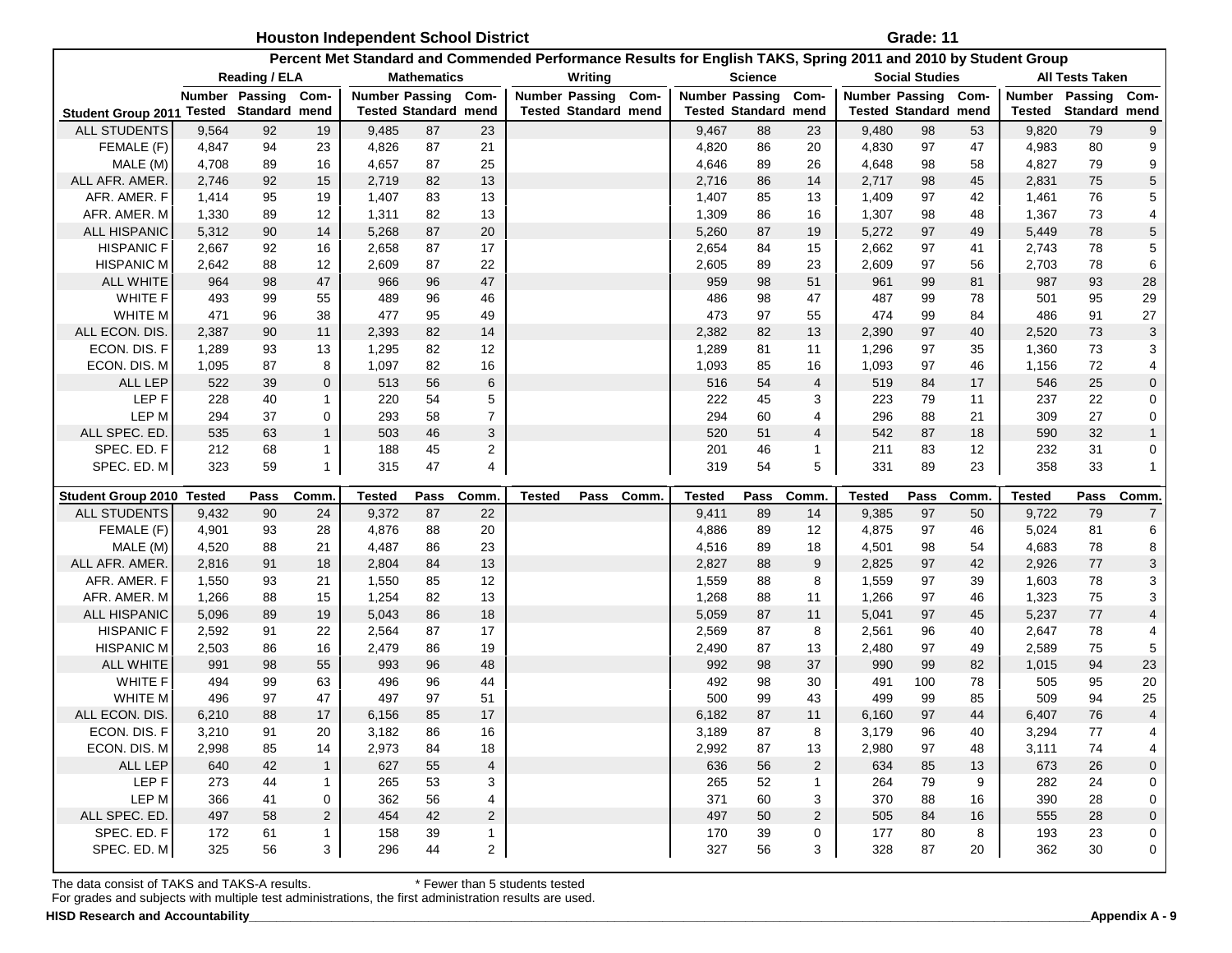|                           |               |                     |                | <b>Houston Independent School District</b> |                             |                |                                                                                                                |         |                |                       |                             |                   |                             | <b>Grade: Total</b>   |                 |               |                 |                           |
|---------------------------|---------------|---------------------|----------------|--------------------------------------------|-----------------------------|----------------|----------------------------------------------------------------------------------------------------------------|---------|----------------|-----------------------|-----------------------------|-------------------|-----------------------------|-----------------------|-----------------|---------------|-----------------|---------------------------|
|                           |               |                     |                |                                            |                             |                | Percent Met Standard and Commended Performance Results for English TAKS, Spring 2011 and 2010 by Student Group |         |                |                       |                             |                   |                             |                       |                 |               |                 |                           |
|                           |               | Reading / ELA       |                |                                            | <b>Mathematics</b>          |                |                                                                                                                | Writing |                |                       | <b>Science</b>              |                   |                             | <b>Social Studies</b> |                 |               | All Tests Taken |                           |
|                           |               | Number Passing Com- |                | <b>Number Passing</b>                      |                             | Com-           | <b>Number Passing</b>                                                                                          |         | Com-           | <b>Number Passing</b> |                             | Com-              | Number Passing Com-         |                       |                 | <b>Number</b> | Passing         | Com-                      |
| <b>Student Group 2011</b> | Tested        | Standard mend       |                |                                            | <b>Tested Standard mend</b> |                | <b>Tested Standard mend</b>                                                                                    |         |                |                       | <b>Tested Standard mend</b> |                   | <b>Tested Standard mend</b> |                       |                 | Tested        | Standard mend   |                           |
| <b>ALL STUDENTS</b>       | 103,153       | 85                  | 29             | 103,004                                    | 80                          | 28             | 23,502                                                                                                         | 91      | 29             | 45,173                | 81                          | 29                | 30,973                      | 95                    | 42              | 79,647        | 71              | 14                        |
| FEMALE (F)                | 51,542        | 87                  | 32             | 51,389                                     | 81                          | 28             | 11,693                                                                                                         | 93      | 33             | 22,899                | 79                          | 26                | 15,830                      | 95                    | 39              | 39,570        | 72              | 15                        |
| MALE (M)                  | 51,539        | 83                  | 26             | 51,548                                     | 80                          | 29             | 11,799                                                                                                         | 89      | 24             | 22,250                | 82                          | 32                | 15,122                      | 94                    | 45              | 40,004        | 69              | 13                        |
| ALL AFR. AMER.            | 28,525        | 83                  | 24             | 28,364                                     | 73                          | 18             | 6,543                                                                                                          | 90      | 24             | 11,977                | 76                          | 20                | 8,557                       | 93                    | 33              | 22,783        | 63              | 8                         |
| AFR. AMER. F              | 14,509        | 86                  | 27             | 14,415                                     | 74                          | 18             | 3,315                                                                                                          | 92      | 29             | 6,215                 | 76                          | 19                | 4,482                       | 93                    | 33              | 11,515        | 66              | 9                         |
| AFR. AMER. M              | 14,005        | 80                  | 21             | 13,938                                     | 71                          | 17             | 3,226                                                                                                          | 87      | 19             | 5,759                 | 76                          | 21                | 4,070                       | 92                    | 34              | 11,257        | 61              | $\overline{7}$            |
| <b>ALL HISPANIC</b>       | 60,417        | 83                  | 25             | 60,451                                     | 81                          | 27             | 13,771                                                                                                         | 90      | 25             | 27,093                | 80                          | 26                | 18,012                      | 95                    | 39              | 45,651        | 70              | 10                        |
| <b>HISPANIC F</b>         | 30,026        | 85                  | 26             | 29,981                                     | 82                          | 26             | 6,827                                                                                                          | 93      | 29             | 13,656                | 78                          | 23                | 9,159                       | 95                    | 34              | 22,546        | 72              | 11                        |
| <b>HISPANIC M</b>         | 30,372        | 81                  | 23             | 30,453                                     | 81                          | 27             | 6,940                                                                                                          | 88      | 21             | 13,431                | 82                          | 30                | 8,848                       | 94                    | 43              | 23,083        | 68              | 10                        |
| <b>ALL WHITE</b>          | 9,353         | 96                  | 59             | 9,353                                      | 92                          | 52             | 2,114                                                                                                          | 95      | 54             | 3,971                 | 95                          | 57                | 2,849                       | 98                    | 73              | 7,390         | 89              | 36                        |
| <b>WHITE F</b>            | 4,608         | 97                  | 63             | 4,597                                      | 93                          | 52             | 1,030                                                                                                          | 97      | 60             | 1,946                 | 94                          | 53                | 1,393                       | 98                    | 69              | 3,656         | 90              | 38                        |
| WHITE M                   | 4,740         | 95                  | 55             | 4,750                                      | 92                          | 52             | 1,084                                                                                                          | 94      | 49             | 2,022                 | 95                          | 61                | 1,453                       | 98                    | 76              | 3,730         | 88              | 34                        |
| ALL ECON. DIS.            | 56,439        | 81                  | 25             | 56,516                                     | 78                          | 24             | 9,294                                                                                                          | 88      | 19             | 25,739                | 78                          | 27                | 14,194                      | 93                    | 32              | 37,206        | 66              | 10                        |
| ECON. DIS. F              | 28,479        | 84                  | 27             | 28,438                                     | 78                          | 23             | 4,752                                                                                                          | 91      | 24             | 13,108                | 76                          | 24                | 7,350                       | 94                    | 29              | 18,711        | 67              | 11                        |
| ECON. DIS. M              | 27,928        | 79                  | 22             | 28,046                                     | 78                          | 25             | 4,536                                                                                                          | 85      | 15             | 12,623                | 80                          | 31                | 6,835                       | 92                    | 34              | 18,465        | 64              | 9                         |
| <b>ALL LEP</b>            | 17,713        | 66                  | 14             | 17,861                                     | 75                          | 23             | 5,509                                                                                                          | 83      | 13             | 6,544                 | 65                          | 21                | 2,321                       | 83                    | 13              | 12,818        | 54              | $6\phantom{1}6$           |
| LEP F                     | 8,365         | 67                  | 15             | 8,391                                      | 75                          | 22             | 2,630                                                                                                          | 87      | 14             | 3,093                 | 62                          | 18                | 1,075                       | 83                    | 10              | 5,977         | 56              | $\overline{7}$            |
| LEP M                     | 9,344         | 64                  | 14             | 9,465                                      | 75                          | 24             | 2,878                                                                                                          | 80      | 11             | 3,451                 | 68                          | 23                | 1,246                       | 84                    | 16              | 6,837         | 52              | 6                         |
| ALL SPEC. ED              | 4,779         | 55                  | 8              | 4,872                                      | 47                          | 8              | 911                                                                                                            | 69      | 9              | 2,195                 | 48                          | 10                | 1,702                       | 76                    | 12 <sup>2</sup> | 4,397         | 34              | 3                         |
| SPEC. ED. F               | 1,637         | 57                  | $\overline{7}$ | 1,584                                      | 42                          | 5              | 325                                                                                                            | 73      | 9              | 772                   | 41                          | 6                 | 619                         | 75                    | 8               | 1,496         | 30              |                           |
| SPEC. ED. M               | 3,140         | 54                  | 9              | 3,285                                      | 50                          | 9              | 585                                                                                                            | 67      | 9              | 1,423                 | 52                          | $12 \overline{ }$ | 1,083                       | 77                    | 15              | 2,897         | 36              | $\overline{4}$            |
| <b>Student Group 2010</b> | <b>Tested</b> | Pass                | Comm           | Tested                                     | Pass                        | Comm.          | Tested                                                                                                         | Pass    | <b>Comm</b>    |                       | Pass                        | Comm.             | Tested                      | Pass                  | Comm.           | Tested        | Pass            | Comm                      |
| <b>ALL STUDENTS</b>       | 102,879       |                     |                |                                            |                             |                |                                                                                                                |         |                |                       |                             |                   |                             |                       |                 |               | 70              |                           |
|                           |               | 85                  | 26             | 102,722                                    | 78                          | 26             | 23,472                                                                                                         | 92      | 28             | Tested<br>44,031      | 79                          | 25                | 30,592                      | 94                    | 40              | 80,493        |                 | 11                        |
| FEMALE (F)                | 51,677        | 87                  | 29             | 51,542                                     | 79                          | 25             | 11,914                                                                                                         | 94      | 33             | 22,202                | 77                          | 21                | 15,475                      | 94                    | 36              | 40,280        | 71              | 12                        |
| MALE (M)                  | 51,139        | 83                  | 23             | 51,106                                     | 78                          | 26             | 11,553                                                                                                         | 90      | 24             | 21,787                | 81                          | 28                | 15,088                      | 94                    | 43              | 40,141        | 68              | 11                        |
| ALL AFR. AMER             | 29,171        | 84                  | 22             | 29,011                                     | 71                          | 16             | 6,514                                                                                                          | 92      | 24             | 12,003                | 74                          | 16                | 8,744                       | 92                    | 32              | 23,578        | 63              | $\overline{7}$            |
| AFR. AMER. F              | 14,962        | 87                  | 24             | 14,887                                     | 72                          | 16             | 3,378                                                                                                          | 94      | 29             | 6,180                 | 73                          | 15                | 4,576                       | 92                    | 31              | 12,103        | 65              | $\overline{7}$            |
| AFR. AMER. M              | 14,199        | 81                  | 19             | 14,113                                     | 69                          | 15             | 3,135                                                                                                          | 89      | 19             | 5,822                 | 75                          | 18                | 4,167                       | 91                    | 33              | 11,466        | 60              | 6                         |
| <b>ALL HISPANIC</b>       | 59,469        | 83                  | 22             | 59,427                                     | 79                          | 24             | 13,760                                                                                                         | 92      | 25             | 25,879                | 78                          | 23                | 17,348                      | 94                    | 36              | 45,506        | 68              | 9                         |
| <b>HISPANIC F</b>         | 29,681        | 85                  | 24             | 29,612                                     | 79                          | 23             | 6,936                                                                                                          | 94      | 29             | 12,978                | 76                          | 19                | 8,672                       | 94                    | 31              | 22,577        | 70              | 9                         |
| <b>HISPANIC M</b>         | 29,772        | 80                  | 19             | 29,801                                     | 79                          | 25             | 6,821                                                                                                          | 89      | 21             | 12,896                | 81                          | 26                | 8,673                       | 94                    | 40              | 22,917        | 67              | 8                         |
| <b>ALL WHITE</b>          | 9,226         | 96                  | 55             | 9,223                                      | 92                          | 49             | 2,014                                                                                                          | 97      | 51             | 4,013                 | 95                          | 50                | 2,942                       | 98                    | 71              | 7,301         | 89              | 30                        |
| <b>WHITE F</b>            | 4,543         | 97                  | 60             | 4,535                                      | 91                          | 48             | 970                                                                                                            | 97      | 58             | 2,004                 | 94                          | 45                | 1,467                       | 99                    | 68              | 3,564         | 90              | 32                        |
| WHITE M                   | 4,682         | 95                  | 51             | 4,688                                      | 92                          | 50             | 1,044                                                                                                          | 96      | 44             | 2,009                 | 95                          | 54                | 1,475                       | 98                    | 74              | 3,736         | 89              | 29                        |
| ALL ECON. DIS.            | 76,876        | 82                  | 21             | 76,794                                     | 76                          | 22             | 18,189                                                                                                         | 91      | 24             | 31,995                | 77                          | 21                | 21,219                      | 93                    | 34              | 59,536        | 66              | 8                         |
| ECON. DIS. F              | 38,650        | 85                  | 23             | 38,557                                     | 77                          | 21             | 9,249                                                                                                          | 94      | 28             | 16,126                | 74                          | 18                | 10,707                      | 93                    | 30              | 29,803        | 68              | 8                         |
| ECON. DIS. M              | 38,206        | 80                  | 18             | 38,217                                     | ${\bf 76}$                  | 22             | 8,937                                                                                                          | 89      | 19             | 15,860                | 79                          | 24                | 10,506                      | 93                    | 37              | 29,714        | 65              | $\boldsymbol{7}$          |
| ALL LEP                   | 17,606        | 64                  | 12             | 17,708                                     | $72\,$                      | 21             | 5,393                                                                                                          | 86      | 13             | 6,744                 | 64                          | 20                | 2,593                       | 80                    | 11              | 12,583        | 53              |                           |
| LEP F                     | 8,356         | 65                  | 12             | 8,372                                      | $72\,$                      | 20             | 2,634                                                                                                          | 89      | 16             | 3,184                 | 61                          | 17                | 1,139                       | 80                    | 8               | 5,898         | 54              | 5<br>5                    |
| LEP M                     | 9,246         | 62                  | 11             | 9,333                                      | $73\,$                      | 22             | 2,759                                                                                                          | 83      | 11             | 3,560                 | 68                          | 23                | 1,454                       | 81                    | 13              | 6,683         | 52              | 5                         |
| ALL SPEC. ED.             | 4,991         | 56                  | 8              | 5,036                                      | 45                          | $\overline{7}$ | 963                                                                                                            | 70      | $\overline{7}$ | 2,174                 | 45                          | 8                 | 1,705                       | 75                    | 12              | 4,521         | 32              | $\ensuremath{\mathsf{3}}$ |
| SPEC. ED. F               | 1,747         | 56                  | 6              | 1,692                                      | 39                          | 5              | 357                                                                                                            | 75      | 6              | 742                   | 35                          | 6                 | 602                         | 71                    | 6               | 1,570         | 29              | $\overline{\mathbf{c}}$   |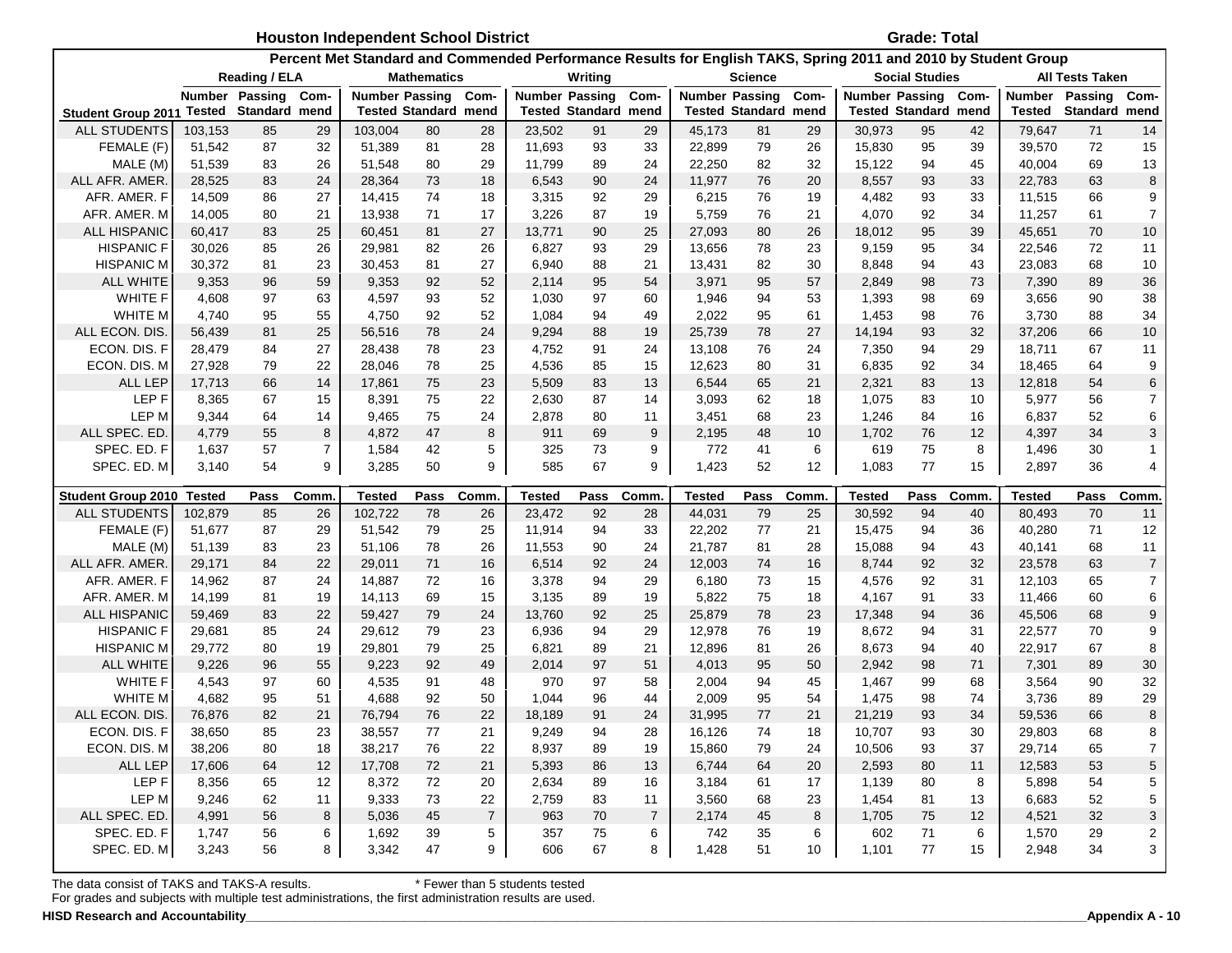| Houston Independent School District | Grade: 3 |
|-------------------------------------|----------|
|-------------------------------------|----------|

|                                         |                      |                      |          |                             |                    |                 | Percent Met Standard and Commended Performance Results for Spanish TAKS, Spring 2011 and 2010 by Student Group |            |      |                             |                |            |                             |                       |            |                     |                        |                |
|-----------------------------------------|----------------------|----------------------|----------|-----------------------------|--------------------|-----------------|----------------------------------------------------------------------------------------------------------------|------------|------|-----------------------------|----------------|------------|-----------------------------|-----------------------|------------|---------------------|------------------------|----------------|
|                                         |                      | <b>Reading / ELA</b> |          |                             | <b>Mathematics</b> |                 |                                                                                                                | Writing    |      |                             | <b>Science</b> |            |                             | <b>Social Studies</b> |            |                     | <b>All Tests Taken</b> |                |
|                                         |                      | Number Passing Com-  |          | <b>Number Passing</b>       |                    | Com-            | <b>Number Passing</b>                                                                                          |            | Com- | Number Passing Com-         |                |            | Number Passing Com-         |                       |            | Number Passing Com- |                        |                |
| Student Group 2011 Tested Standard mend |                      |                      |          | <b>Tested Standard mend</b> |                    |                 | <b>Tested Standard mend</b>                                                                                    |            |      | <b>Tested Standard mend</b> |                |            | <b>Tested Standard mend</b> |                       |            | Tested              | Standard mend          |                |
| ALL STUDENTS                            | 5,085                | 91                   | 49       | 5,073                       | 84                 | 37              |                                                                                                                |            |      |                             |                |            |                             |                       |            | 5,101               | 81                     | 29             |
| FEMALE (F)                              | 2,480                | 93                   | 53       | 2,474                       | 85                 | 37              |                                                                                                                |            |      |                             |                |            |                             |                       |            | 2,487               | 82                     | 31             |
| MALE (M)                                | 2,603                | 89                   | 45       | 2,597                       | 84                 | 36              |                                                                                                                |            |      |                             |                |            |                             |                       |            | 2,612               | 79                     | 27             |
| ALL AFR. AMER.                          | 16                   | 69                   | 31       | 16                          | 94                 | 38              |                                                                                                                |            |      |                             |                |            |                             |                       |            | 16                  | 69                     | 25             |
| AFR. AMER. F                            | 8                    | 50                   | 38       | 8                           | 88                 | 38              |                                                                                                                |            |      |                             |                |            |                             |                       |            | 8                   | 50                     | 38             |
| AFR. AMER. M                            | 8                    | 88                   | 25       | 8                           | 100                | 38              |                                                                                                                |            |      |                             |                |            |                             |                       |            | 8                   | 88                     | 13             |
| <b>ALL HISPANIC</b>                     | 5,013                | 91                   | 49       | 5,001                       | 84                 | 37              |                                                                                                                |            |      |                             |                |            |                             |                       |            | 5,029               | 81                     | 29             |
| <b>HISPANIC F</b>                       | 2,445                | 93                   | 53       | 2,439                       | 84                 | 37              |                                                                                                                |            |      |                             |                |            |                             |                       |            | 2,452               | 82                     | 31             |
| <b>HISPANIC M</b>                       | 2,568                | 89                   | 45       | 2,562                       | 84                 | 36              |                                                                                                                |            |      |                             |                |            |                             |                       |            | 2,577               | 79                     | 27             |
| <b>ALL WHITE</b>                        | 30                   | 87                   | 43       | 30                          | 97                 | 37              |                                                                                                                |            |      |                             |                |            |                             |                       |            | 30                  | 83                     | 20             |
| WHITE F                                 | 16                   | 88                   | 56       | 16                          | 100                | 31              |                                                                                                                |            |      |                             |                |            |                             |                       |            | 16                  | 88                     | 19             |
| WHITE M                                 | 14                   | 86                   | 29       | 14                          | 93                 | 43              |                                                                                                                |            |      |                             |                |            |                             |                       |            | 14                  | 79                     | 21             |
| ALL ECON. DIS.                          | 4,927                | 91                   | 49       | 4,913                       | 84                 | 36              |                                                                                                                |            |      |                             |                |            |                             |                       |            | 4,940               | 81                     | 29             |
| ECON. DIS. F                            | 2,395                | 93                   | 53       | 2,386                       | 84                 | 37              |                                                                                                                |            |      |                             |                |            |                             |                       |            | 2,399               | 82                     | 31             |
| ECON. DIS. M                            | 2,532                | 89                   | 45       | 2,527                       | 84                 | 36              |                                                                                                                |            |      |                             |                |            |                             |                       |            | 2,541               | 79                     | 27             |
| ALL LEP                                 | 4,964                | 91                   | 49       | 4,951                       | 84                 | 36              |                                                                                                                |            |      |                             |                |            |                             |                       |            | 4,979               | 81                     | 29             |
| LEP F                                   | 2,408                | 93                   | 53       | 2,402                       | 84                 | 37              |                                                                                                                |            |      |                             |                |            |                             |                       |            | 2,415               | 82                     | 30             |
| LEP M                                   | 2,556                | 89                   | 45       | 2,549                       | 84                 | 36              |                                                                                                                |            |      |                             |                |            |                             |                       |            | 2,564               | 79                     | 27             |
| ALL SPEC. ED.                           | 149                  | 57                   | 13       | 146                         | 47                 | 12              |                                                                                                                |            |      |                             |                |            |                             |                       |            | 152                 | 39                     | 8              |
| SPEC. ED. F                             | 54                   | 59                   | 13       | 51                          | 39                 | 6               |                                                                                                                |            |      |                             |                |            |                             |                       |            | 54                  | 35                     | 6              |
| SPEC. ED. M                             | 94                   | 55                   | 13       | 94                          | 51                 | 15              |                                                                                                                |            |      |                             |                |            |                             |                       |            | 97                  | 41                     | 9              |
| Student Group 2010 Tested               |                      | Pass                 | Comm     | <b>Tested</b>               | Pass               | Comm.           | <b>Tested</b>                                                                                                  | Pass Comm. |      | <b>Tested</b>               |                | Pass Comm. | <b>Tested</b>               |                       | Pass Comm. | <b>Tested</b>       | Pass                   | Comm           |
| ALL STUDENTS                            | 4,947                | 90                   | 48       | 4,948                       | 82                 | 33              |                                                                                                                |            |      |                             |                |            |                             |                       |            | 4,951               | 79                     | 26             |
| FEMALE (F)                              |                      |                      |          |                             |                    |                 |                                                                                                                |            |      |                             |                |            |                             |                       |            |                     |                        |                |
|                                         |                      |                      |          |                             |                    |                 |                                                                                                                |            |      |                             |                |            |                             |                       |            |                     |                        |                |
|                                         | 2,466                | 92                   | 54       | 2,464                       | 83                 | 34              |                                                                                                                |            |      |                             |                |            |                             |                       |            | 2,467               | 81<br>77               | 29             |
| MALE (M)                                | 2,480                | 87                   | 42       | 2,483                       | 82                 | 32              |                                                                                                                |            |      |                             |                |            |                             |                       |            | 2,483<br>12         |                        | 23             |
| ALL AFR. AMER.                          | 12<br>$\overline{7}$ | 75                   | 8<br>0   | 12<br>$\overline{7}$        | 83<br>86           | 25              |                                                                                                                |            |      |                             |                |            |                             |                       |            | 7                   | 67<br>71               | 8              |
| AFR. AMER. F<br>AFR. AMER. M            | 5                    | 71<br>80             | 20       | 5                           | 80                 | 29              |                                                                                                                |            |      |                             |                |            |                             |                       |            | 5                   | 60                     | 0              |
| <b>ALL HISPANIC</b>                     | 4,855                |                      | 48       | 4,856                       |                    | 20              |                                                                                                                |            |      |                             |                |            |                             |                       |            | 4,859               |                        | 20             |
| <b>HISPANIC F</b>                       | 2,419                | 90<br>92             | 54       | 2,417                       | 82<br>83           | 33<br>34        |                                                                                                                |            |      |                             |                |            |                             |                       |            | 2,420               | 79<br>81               | 26             |
| <b>HISPANIC M</b>                       |                      | 87                   | 42       |                             | 82                 | 32              |                                                                                                                |            |      |                             |                |            |                             |                       |            |                     | 77                     | 29<br>23       |
| <b>ALL WHITE</b>                        | 2,436                | 84                   |          | 2,439<br>50                 | 82                 |                 |                                                                                                                |            |      |                             |                |            |                             |                       |            | 2,439<br>50         | 74                     |                |
| <b>WHITE F</b>                          | 50<br>29             | 83                   | 46<br>52 | 29                          | 76                 | 38<br>41        |                                                                                                                |            |      |                             |                |            |                             |                       |            | 29                  | 69                     | $32\,$         |
| WHITE M                                 | 21                   | 86                   | 38       | 21                          | 90                 | 33              |                                                                                                                |            |      |                             |                |            |                             |                       |            | 21                  | 81                     | 34<br>29       |
| ALL ECON. DIS.                          | 4,754                | 90                   | 48       | 4,754                       | 82                 | 33              |                                                                                                                |            |      |                             |                |            |                             |                       |            | 4,757               | 79                     | 26             |
| ECON. DIS. F                            | 2,376                | 92                   | 54       | 2,374                       | 83                 | 34              |                                                                                                                |            |      |                             |                |            |                             |                       |            | 2,377               | 81                     | 29             |
| ECON. DIS. M                            | 2,378                | 87                   | 42       | 2,380                       | 82                 | 32              |                                                                                                                |            |      |                             |                |            |                             |                       |            | 2,380               | 77                     | 23             |
| ALL LEP                                 | 4,838                | 90                   | 48       | 4,839                       | 82                 | 33              |                                                                                                                |            |      |                             |                |            |                             |                       |            | 4,842               | 79                     | 26             |
| LEP F                                   | 2,416                | 92                   | 54       | 2,414                       | 83                 | 34              |                                                                                                                |            |      |                             |                |            |                             |                       |            | 2,417               | 81                     | 29             |
| LEP M                                   | 2,422                | 87                   | 42       | 2,425                       | 82                 | 32              |                                                                                                                |            |      |                             |                |            |                             |                       |            | 2,425               | 77                     | 23             |
| ALL SPEC. ED.                           | 150                  | 53                   | 19       | 148                         | 56                 | 11              |                                                                                                                |            |      |                             |                |            |                             |                       |            | 151                 | 43                     | 6              |
| SPEC. ED. F                             | 48                   | 58                   | 19       | 45                          | 47                 | $\mathbf 0$     |                                                                                                                |            |      |                             |                |            |                             |                       |            | 48                  | 44                     | $\overline{c}$ |
| SPEC. ED. M                             | 102                  | 50                   | 20       | 103                         | 60                 | 17 <sup>7</sup> |                                                                                                                |            |      |                             |                |            |                             |                       |            | 103                 | 43                     | 8              |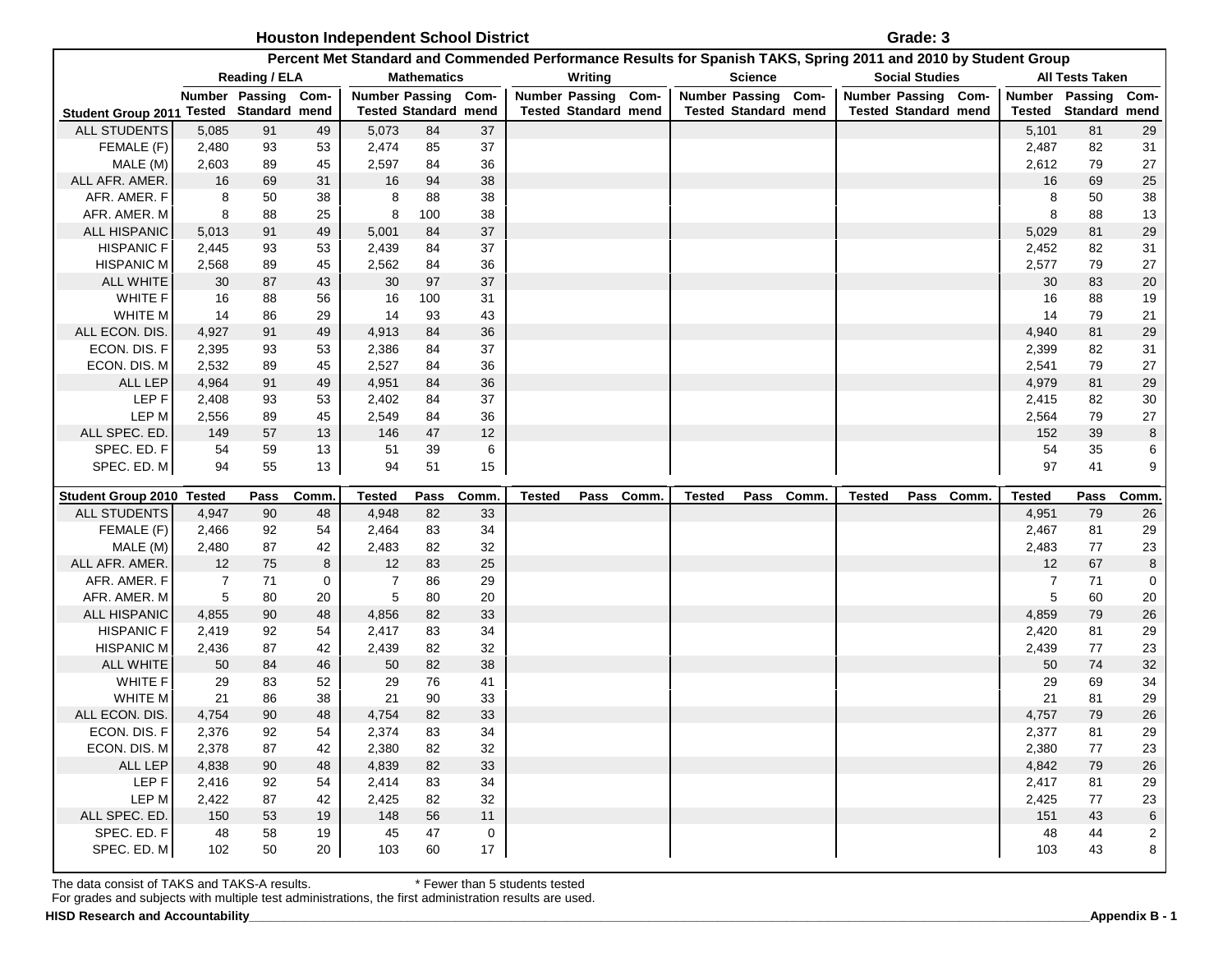| <b>Houston Independent School District</b> | Grade: 4 |
|--------------------------------------------|----------|
|--------------------------------------------|----------|

|                                        |                |                             |                |                |                             |          |                       |                             |                  | Percent Met Standard and Commended Performance Results for Spanish TAKS, Spring 2011 and 2010 by Student Group |                             |           |               |                             |                |                        |                |
|----------------------------------------|----------------|-----------------------------|----------------|----------------|-----------------------------|----------|-----------------------|-----------------------------|------------------|----------------------------------------------------------------------------------------------------------------|-----------------------------|-----------|---------------|-----------------------------|----------------|------------------------|----------------|
|                                        |                | Reading / ELA               |                |                | <b>Mathematics</b>          |          |                       | Writing                     |                  |                                                                                                                | <b>Science</b>              |           |               | <b>Social Studies</b>       |                | <b>All Tests Taken</b> |                |
|                                        |                | Number Passing              | Com-           |                | <b>Number Passing</b>       | Com-     | <b>Number Passing</b> |                             | Com-             |                                                                                                                | <b>Number Passing</b>       | Com-      |               | Number Passing Com-         | Number         | Passing                | Com-           |
| <b>Student Group 2011</b>              |                | <b>Tested Standard mend</b> |                |                | <b>Tested Standard mend</b> |          |                       | <b>Tested Standard mend</b> |                  |                                                                                                                | <b>Tested Standard mend</b> |           |               | <b>Tested Standard mend</b> | Tested         | Standard mend          |                |
| <b>ALL STUDENTS</b>                    | 2,628          | 90                          | 46             | 2,643          | 83                          | 46       | 2,652                 | 95                          | 40               |                                                                                                                |                             |           |               |                             | 2,685          | 78                     | 20             |
| FEMALE (F)                             | 1,295          | 92                          | 50             | 1,304          | 81                          | 46       | 1,312                 | 97                          | 45               |                                                                                                                |                             |           |               |                             | 1,329          | 79                     | 22             |
| MALE (M)                               | 1,333          | 88                          | 42             | 1,339          | 84                          | 45       | 1,340                 | 93                          | 36               |                                                                                                                |                             |           |               |                             | 1,356          | 76                     | 19             |
| ALL AFR. AMER.                         | 12             | 92                          | 33             | 12             | 92                          | 50       | 11                    | 100                         | 27               |                                                                                                                |                             |           |               |                             | 12             | 83                     | $\,8\,$        |
| AFR. AMER. F                           | $\overline{7}$ | 100                         | 43             | 7              | 100                         | 71       | 7                     | 100                         | 29               |                                                                                                                |                             |           |               |                             | 7              | 100                    | 14             |
| AFR. AMER. M                           | 5              | 80                          | 20             | 5              | 80                          | 20       | 4                     | $^\star$                    | $\star$          |                                                                                                                |                             |           |               |                             | 5              | 60                     | 0              |
| <b>ALL HISPANIC</b>                    | 2,588          | 90                          | 46             | 2,603          | 83                          | 46       | 2,611                 | 95                          | 40               |                                                                                                                |                             |           |               |                             | 2,643          | 77                     | 20             |
| <b>HISPANIC F</b>                      | 1,274          | 92                          | 50             | 1,283          | 81                          | 46       | 1,290                 | 97                          | 45               |                                                                                                                |                             |           |               |                             | 1,307          | 79                     | 22             |
| <b>HISPANIC M</b>                      | 1,314          | 88                          | 42             | 1,320          | 84                          | 45       | 1,321                 | 93                          | 36               |                                                                                                                |                             |           |               |                             | 1,336          | 76                     | 19             |
| <b>ALL WHITE</b>                       | 15             | 93                          | 67             | 15             | 93                          | 80       | 16                    | 100                         | 44               |                                                                                                                |                             |           |               |                             | 16             | 94                     | 38             |
| WHITE F                                | 8              | 88                          | 50             | 8              | 88                          | 63       | 9                     | 100                         | 33               |                                                                                                                |                             |           |               |                             | 9              | 89                     | 22             |
| WHITE M                                | 7              | 100                         | 86             | $\overline{7}$ | 100                         | 100      | 7                     | 100                         | 57               |                                                                                                                |                             |           |               |                             | $\overline{7}$ | 100                    | 57             |
| ALL ECON. DIS                          | 1,049          | 89                          | 39             | 1,056          | 78                          | 41       | 1,052                 | 94                          | 39               |                                                                                                                |                             |           |               |                             | 1,074          | 73                     | 18             |
| ECON. DIS. F                           | 523            | 91                          | 42             | 529            | 77                          | 40       | 525                   | 96                          | 43               |                                                                                                                |                             |           |               |                             | 538            | 75                     | 19             |
| ECON, DIS, M                           | 526            | 87                          | 36             | 527            | 79                          | 42       | 527                   | 92                          | 36               |                                                                                                                |                             |           |               |                             | 536            | 72                     | 16             |
| <b>ALL LEP</b>                         | 2,541          | 90                          | 46             | 2,556          | 83                          | 45       | 2,565                 | 95                          | 40               |                                                                                                                |                             |           |               |                             | 2,596          | 77                     | 21             |
| LEP F                                  | 1,250          | 92                          | 50             | 1,259          | 81                          | 46       | 1,268                 | 97                          | 45               |                                                                                                                |                             |           |               |                             | 1,284          | 79                     | 23             |
| LEP M                                  | 1,291          | 88                          | 42             | 1,297          | 84                          | 45       | 1,297                 | 93                          | 36               |                                                                                                                |                             |           |               |                             | 1,312          | 76                     | 19             |
| ALL SPEC. ED.                          | 95             | 46                          | 16             | 96             | 43                          | 10       | 102                   | 64                          | 8                |                                                                                                                |                             |           |               |                             | 107            | 28                     | $\mathbf{3}$   |
| SPEC. ED. F                            | 35             | 51                          | 17             | 35             | 23                          | 6        | 39                    | 72                          | 8                |                                                                                                                |                             |           |               |                             | 40             | 23                     | 3              |
|                                        |                |                             |                |                |                             |          |                       |                             |                  |                                                                                                                |                             |           |               |                             |                |                        |                |
| SPEC. ED. M                            | 60             | 43                          | 15             | 61             | 54                          | 13       | 63                    | 59                          | 8                |                                                                                                                |                             |           |               |                             | 67             | 31                     | 3              |
|                                        |                |                             |                |                |                             |          |                       |                             |                  |                                                                                                                |                             |           |               |                             |                |                        |                |
| Student Group 2010 Tested              |                | Pass                        | Comm.          | <b>Tested</b>  | Pass                        | Comm.    | <b>Tested</b>         | Pass                        | <b>Comm</b>      | <b>Tested</b>                                                                                                  |                             | Pass Comm | <b>Tested</b> | Pass Comm.                  | <b>Tested</b>  | Pass                   | Comm.          |
| <b>ALL STUDENTS</b>                    | 2,689          | 89                          | 43<br>47       | 2,712          | 83                          | 44       | 2,767                 | 96                          | 43               |                                                                                                                |                             |           |               |                             | 2,797          | 77                     | 20             |
| FEMALE (F)                             | 1,313          | 93                          |                | 1,327          | 83                          | 42       | 1,351                 | 97                          | 49               |                                                                                                                |                             |           |               |                             | 1,361          | 80                     | 21             |
| MALE (M)                               | 1,376          | 85                          | 39             | 1,385          | 84                          | 46       | 1,416                 | 95                          | 37               |                                                                                                                |                             |           |               |                             | 1,436          | 75                     | 18             |
| ALL AFR. AMER.                         | 5              | 80                          | $\mathbf 0$    | 5              | 100                         | 20       | 15                    | 100                         | $\boldsymbol{7}$ |                                                                                                                |                             |           |               |                             | 15             | 93                     | $\overline{7}$ |
| AFR. AMER. F<br>AFR. AMER. M           | $\overline{4}$ |                             | $\star$        | 4              | $\star$                     | $\star$  | 6<br>9                | 100<br>100                  | 0<br>11          |                                                                                                                |                             |           |               |                             | 6<br>9         | 100                    | 0              |
|                                        |                |                             |                |                |                             | 44       |                       |                             |                  |                                                                                                                |                             |           |               |                             |                | 89                     | 11             |
| <b>ALL HISPANIC</b>                    | 2,645          | 89                          | 43<br>47       | 2,668          | 83                          | 41       | 2,710                 | 96                          | 43               |                                                                                                                |                             |           |               |                             | 2,740          | 77                     | 20             |
| <b>HISPANIC F</b><br><b>HISPANIC M</b> | 1,292          | 93                          | 39             | 1,306          | 83                          | 46       | 1,324                 | 97<br>95                    | 49<br>37         |                                                                                                                |                             |           |               |                             | 1,334          | 80                     | 21             |
|                                        | 1,353          | 85                          |                | 1,362          | 83                          |          | 1,386                 |                             |                  |                                                                                                                |                             |           |               |                             | 1,406          | 75                     | 18             |
| <b>ALL WHITE</b>                       | 28             | 71                          | 50             | 28             | 89                          | 57<br>50 | 30                    | 100<br>100                  | 40               |                                                                                                                |                             |           |               |                             | 30             | 73                     | $30\,$         |
| WHITE F                                | 14<br>14       | 79<br>64                    | 50<br>50       | 14<br>14       | 93<br>86                    | 64       | 15<br>15              | 100                         | 33<br>47         |                                                                                                                |                             |           |               |                             | 15<br>15       | 80<br>67               | 27             |
| WHITE M                                | 2,578          |                             |                | 2,600          |                             | 43       | 2,647                 | 96                          |                  |                                                                                                                |                             |           |               |                             | 2,674          |                        | 33             |
| ALL ECON. DIS<br>ECON. DIS. F          | 1,263          | 89<br>93                    | 43<br>47       | 1,277          | 83<br>82                    | 41       | 1,297                 | 98                          | 43<br>49         |                                                                                                                |                             |           |               |                             | 1,305          | 77<br>80               | 19<br>21       |
| ECON. DIS. M                           |                | 85                          |                |                |                             |          |                       | 94                          | 37               |                                                                                                                |                             |           |               |                             |                |                        | 18             |
| ALL LEP                                | 1,315<br>2,628 | 89                          | 39<br>43       | 1,323<br>2,651 | 83<br>83                    | 45<br>43 | 1,350                 | 96                          | 43               |                                                                                                                |                             |           |               |                             | 1,369          | 75<br>77               |                |
| LEP F                                  |                | 93                          | 47             |                | 83                          | 41       | 2,694                 | 98                          | 49               |                                                                                                                |                             |           |               |                             | 2,719          | 79                     | $19$           |
| LEP M                                  | 1,292<br>1,336 |                             | 39             | 1,306          | 83                          | 46       | 1,321                 | 94                          | 37               |                                                                                                                |                             |           |               |                             | 1,330          | 75                     | 21             |
| ALL SPEC. ED.                          | 87             | 85<br>49                    | $\overline{7}$ | 1,345<br>93    | 43                          | 11       | 1,373<br>92           | 67                          | 12               |                                                                                                                |                             |           |               |                             | 1,389<br>98    | 35                     | 18<br>3        |
| SPEC. ED. F                            | 29             | 45                          | 3              | 33             | 39                          | 6        | 33                    | 70                          | 18               |                                                                                                                |                             |           |               |                             | 36             | 31                     | 6              |
| SPEC. ED. M                            | 58             | 52                          | $9 \mid$       | 60             | 45                          | 13       | 59                    | 66                          | 8                |                                                                                                                |                             |           |               |                             | 62             | 37                     | $\overline{c}$ |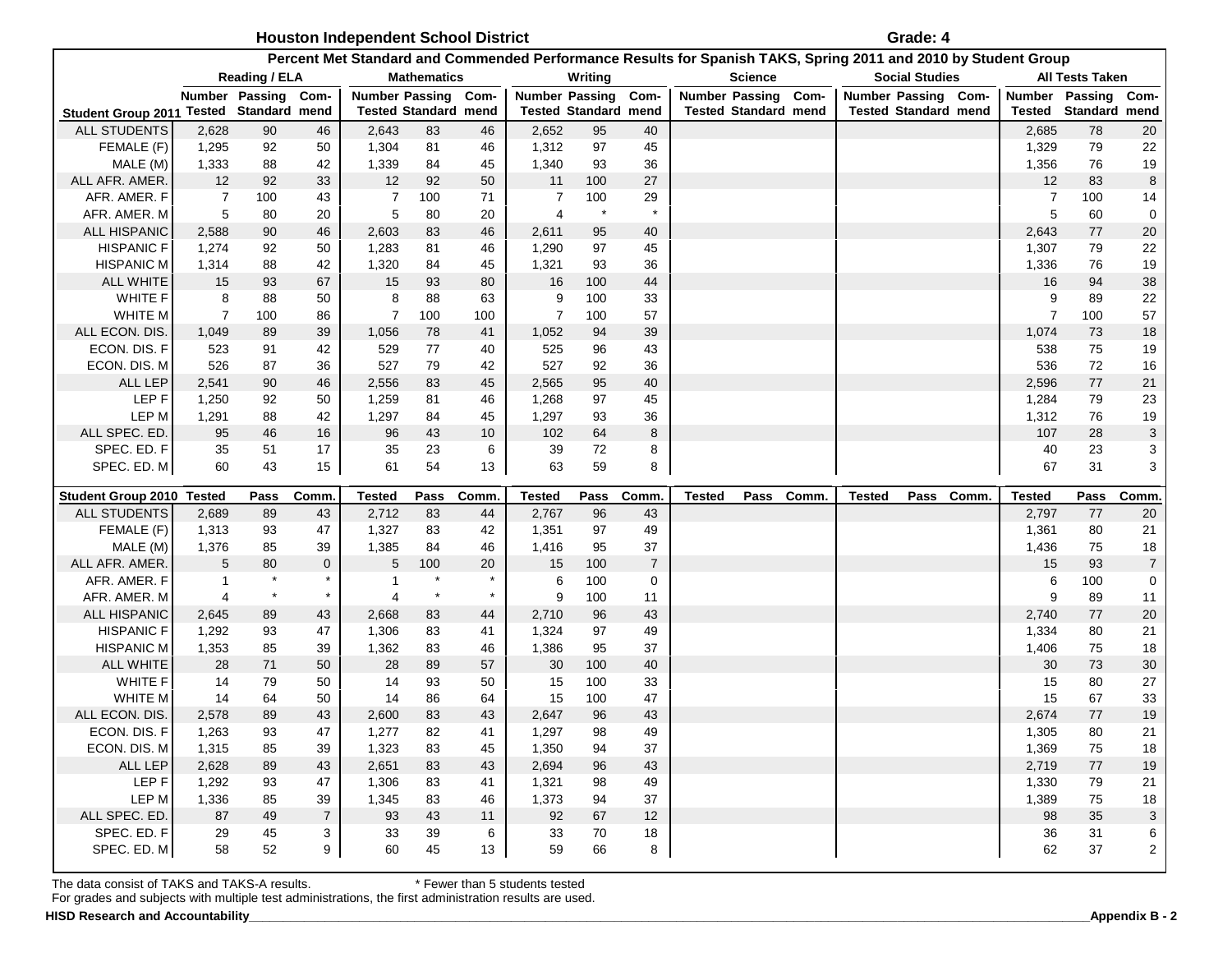| <b>Houston Independent School District</b> | Grade: 5 |
|--------------------------------------------|----------|
|--------------------------------------------|----------|

|                                         |                      |                     |               | Percent Met Standard and Commended Performance Results for Spanish TAKS, Spring 2011 and 2010 by Student Group |                       |               |                     |                             |                       |                             |                   |                     |                             |            |                     |                             |           |
|-----------------------------------------|----------------------|---------------------|---------------|----------------------------------------------------------------------------------------------------------------|-----------------------|---------------|---------------------|-----------------------------|-----------------------|-----------------------------|-------------------|---------------------|-----------------------------|------------|---------------------|-----------------------------|-----------|
|                                         |                      | Reading / ELA       |               |                                                                                                                | <b>Mathematics</b>    |               |                     | Writing                     |                       | <b>Science</b>              |                   |                     | <b>Social Studies</b>       |            |                     | <b>All Tests Taken</b>      |           |
|                                         |                      | Number Passing Com- |               | Number Passing Com-                                                                                            |                       |               | Number Passing Com- |                             | <b>Number Passing</b> |                             | Com-              | Number Passing Com- |                             |            | Number Passing Com- |                             |           |
| Student Group 2011 Tested Standard mend |                      |                     |               | <b>Tested Standard mend</b>                                                                                    |                       |               |                     | <b>Tested Standard mend</b> |                       | <b>Tested Standard mend</b> |                   |                     | <b>Tested Standard mend</b> |            |                     | <b>Tested Standard mend</b> |           |
| <b>ALL STUDENTS</b>                     | 12                   | 67                  | 33            | 13                                                                                                             | 31                    | 8             |                     |                             | 12                    | 33                          | $\mathbf 0$       |                     |                             |            |                     |                             |           |
| FEMALE (F)                              | 9                    | 78<br>$\star$       | 33            | 9                                                                                                              | 33<br>$\star$         | 11            |                     |                             | 9                     | 33<br>$\star$               | 0                 |                     |                             |            |                     |                             |           |
| MALE (M)<br>ALL AFR. AMER.              | $\overline{2}$       |                     |               | 3<br>$\mathbf{1}$                                                                                              | $\star$               | $\star$       |                     |                             | 3                     |                             |                   |                     |                             |            |                     |                             |           |
| AFR. AMER. F                            |                      |                     |               |                                                                                                                |                       |               |                     |                             |                       |                             |                   |                     |                             |            |                     |                             |           |
| AFR. AMER. M                            |                      |                     |               | $\mathbf{1}$                                                                                                   | $\star$               |               |                     |                             |                       |                             |                   |                     |                             |            |                     |                             |           |
| ALL HISPANIC                            | 12                   | 67                  | 33            | 12                                                                                                             | 33                    | 8             |                     |                             | 12                    | 33                          | $\mathbf 0$       |                     |                             |            |                     |                             |           |
| <b>HISPANIC F</b>                       | 9                    | 78                  | 33            | 9                                                                                                              | 33                    | 11            |                     |                             | 9                     | 33                          | 0                 |                     |                             |            |                     |                             |           |
| <b>HISPANIC M</b>                       | $\overline{2}$       | $\star$             |               | $\overline{2}$                                                                                                 | $\;\;$ $\;\;$         |               |                     |                             | 3                     | $\star$                     | $\star$           |                     |                             |            |                     |                             |           |
| <b>ALL WHITE</b>                        |                      |                     |               |                                                                                                                |                       |               |                     |                             |                       |                             |                   |                     |                             |            |                     |                             |           |
| WHITE F                                 |                      |                     |               |                                                                                                                |                       |               |                     |                             |                       |                             |                   |                     |                             |            |                     |                             |           |
| WHITE M                                 |                      |                     |               |                                                                                                                |                       |               |                     |                             |                       |                             |                   |                     |                             |            |                     |                             |           |
| ALL ECON. DIS.                          | 11                   | 64                  | $36\,$        | 12                                                                                                             | 33                    | $\bf8$        |                     |                             | 11                    | 36                          | $\mathbf 0$       |                     |                             |            |                     |                             |           |
| ECON. DIS. F                            | 8                    | 75<br>$\star$       | 38<br>$\star$ | 8                                                                                                              | 38<br>$\quad$ $\star$ | 13<br>$\star$ |                     |                             | 8                     | 38<br>$\;\;$ $\star$        | 0<br>$\star$      |                     |                             |            |                     |                             |           |
| ECON. DIS. M<br>ALL LEP                 | $\overline{2}$<br>11 | 73                  |               | 3<br>11                                                                                                        | 36                    | 9             |                     |                             | 3<br>11               | 36                          | $\mathbf 0$       |                     |                             |            |                     |                             |           |
| LEP F                                   | 8                    | 88                  | 36<br>38      | 8                                                                                                              | 38                    | 13            |                     |                             | 8                     | 38                          | 0                 |                     |                             |            |                     |                             |           |
| LEP M                                   | $\overline{2}$       | $\star$             |               | $\overline{2}$                                                                                                 | $\star$               |               |                     |                             | 3                     | $\star$                     |                   |                     |                             |            |                     |                             |           |
| ALL SPEC. ED.                           |                      |                     |               |                                                                                                                |                       |               |                     |                             |                       |                             |                   |                     |                             |            |                     |                             |           |
| SPEC. ED. F                             |                      |                     |               |                                                                                                                |                       |               |                     |                             |                       |                             |                   |                     |                             |            |                     |                             |           |
|                                         |                      |                     |               |                                                                                                                |                       |               |                     |                             |                       |                             |                   |                     |                             |            |                     |                             |           |
| SPEC. ED. M                             |                      |                     |               |                                                                                                                |                       |               |                     |                             |                       |                             |                   |                     |                             |            |                     |                             |           |
|                                         |                      |                     |               |                                                                                                                |                       |               |                     |                             |                       |                             |                   |                     |                             |            |                     |                             |           |
| Student Group 2010 Tested               |                      | Pass                | Comm.         | <b>Tested</b>                                                                                                  | Pass                  | Comm.         | <b>Tested</b>       | Pass Comm.                  | <b>Tested</b>         | Pass                        | Comm.             | <b>Tested</b>       |                             | Pass Comm. | <b>Tested</b>       |                             | Pass Comm |
| ALL STUDENTS                            | 27                   | 85                  | 11            | 21                                                                                                             | 67                    | 14            |                     |                             | 23                    | 43                          | 17                |                     |                             |            |                     |                             |           |
| FEMALE (F)                              | 13<br>13             | 100<br>69           | 15<br>8       | 10<br>10                                                                                                       | 60<br>80              | 10<br>20      |                     |                             | 11<br>11              | 27<br>64                    | $\mathbf 0$<br>36 |                     |                             |            |                     |                             |           |
| MALE (M)<br>ALL AFR. AMER.              |                      |                     |               |                                                                                                                |                       |               |                     |                             |                       |                             |                   |                     |                             |            |                     |                             |           |
| AFR. AMER. F                            |                      |                     |               |                                                                                                                |                       |               |                     |                             |                       |                             |                   |                     |                             |            |                     |                             |           |
| AFR. AMER. M                            |                      |                     |               |                                                                                                                |                       |               |                     |                             |                       |                             |                   |                     |                             |            |                     |                             |           |
| ALL HISPANIC                            | 27                   | 85                  | 11            | 21                                                                                                             | 67                    | 14            |                     |                             | 23                    | 43                          | 17                |                     |                             |            |                     |                             |           |
| <b>HISPANIC F</b>                       | 13                   | 100                 | 15            | 10                                                                                                             | 60                    | 10            |                     |                             | 11                    | 27                          | $\mathbf 0$       |                     |                             |            |                     |                             |           |
| <b>HISPANIC M</b>                       | 13                   | 69                  | 8             | 10                                                                                                             | 80                    | 20            |                     |                             | 11                    | 64                          | 36                |                     |                             |            |                     |                             |           |
| <b>ALL WHITE</b>                        |                      |                     |               |                                                                                                                |                       |               |                     |                             |                       |                             |                   |                     |                             |            |                     |                             |           |
| WHITE F                                 |                      |                     |               |                                                                                                                |                       |               |                     |                             |                       |                             |                   |                     |                             |            |                     |                             |           |
| WHITE M                                 |                      |                     |               |                                                                                                                |                       |               |                     |                             |                       |                             |                   |                     |                             |            |                     |                             |           |
| ALL ECON. DIS.<br>ECON. DIS. F          | 25<br>13             | 84<br>100           | 12<br>15      | 19<br>10                                                                                                       | 74<br>60              | 16<br>10      |                     |                             | 22<br>11              | 45<br>27                    | 18<br>0           |                     |                             |            |                     |                             |           |
| ECON. DIS. M                            | 12                   | 67                  | 8             | 9                                                                                                              | 89                    | 22            |                     |                             | 11                    | 64                          | 36                |                     |                             |            |                     |                             |           |
| ALL LEP                                 | 27                   | 85                  | 11            | 21                                                                                                             | 67                    | 14            |                     |                             | 22                    | 45                          | 18                |                     |                             |            |                     |                             |           |
| LEP F                                   | 13                   | 100                 | 15            | 10                                                                                                             | 60                    | 10            |                     |                             | 10                    | 30                          | $\mathbf 0$       |                     |                             |            |                     |                             |           |
| LEP M                                   | 13                   | 69                  | 8             | 10                                                                                                             | 80                    | 20            |                     |                             | 11                    | 64                          | 36                |                     |                             |            |                     |                             |           |
| ALL SPEC. ED.                           | $\mathbf{1}$         | $\star$             | $\star$       |                                                                                                                |                       |               |                     |                             | $\mathbf{1}$          | $\star$                     | $\star$           |                     |                             |            |                     |                             |           |
| SPEC. ED. F<br>SPEC. ED. M              | $\mathbf{1}$         |                     | $\star$       |                                                                                                                |                       |               |                     |                             | $\mathbf{1}$          |                             | $\star$           |                     |                             |            |                     |                             |           |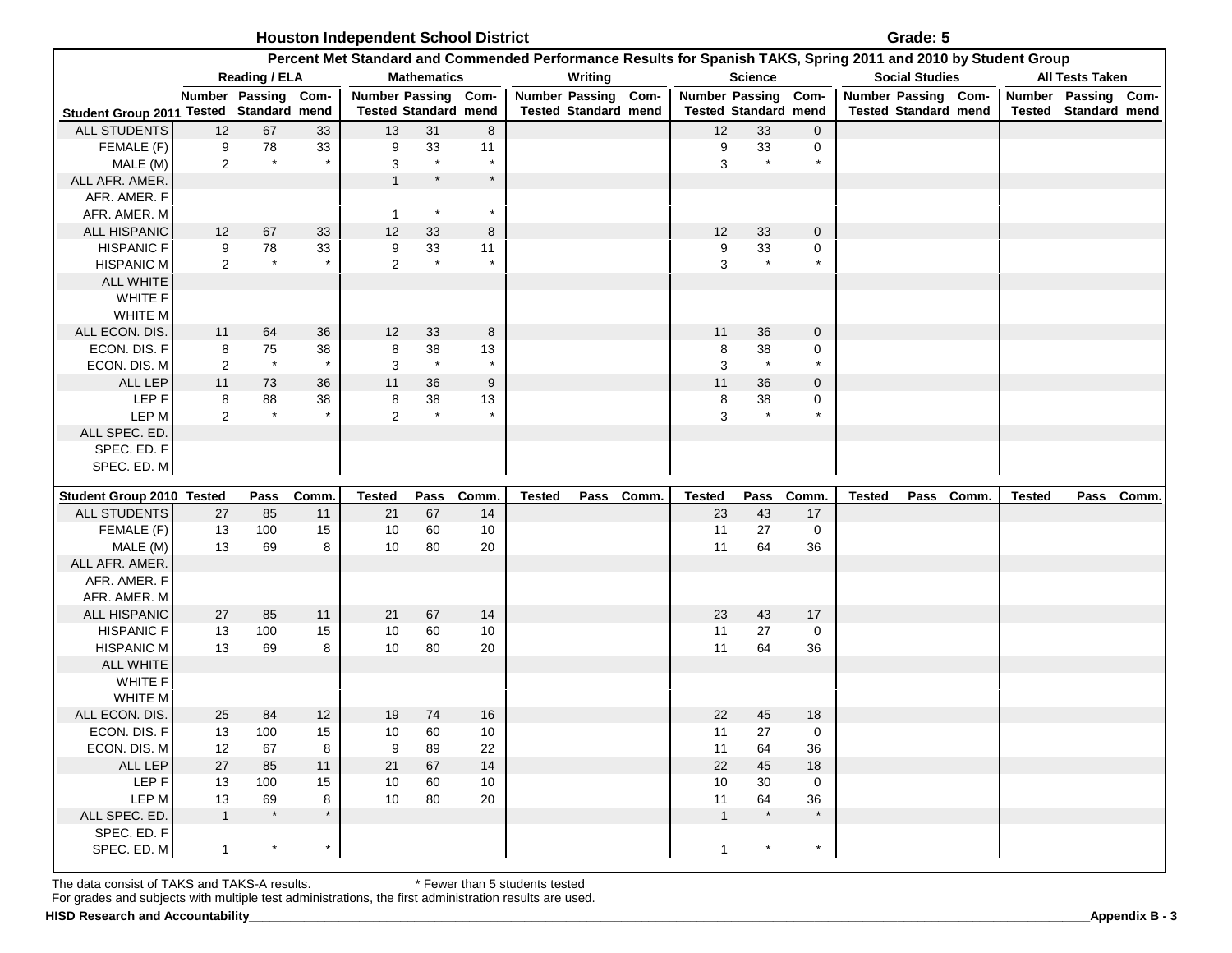**Grade: Total** 

|                                         |                |                      |             |                |                             |          |                |                             |                | Percent Met Standard and Commended Performance Results for Spanish TAKS, Spring 2011 and 2010 by Student Group |                             |                   |                     |                             |            |                |                        |                 |
|-----------------------------------------|----------------|----------------------|-------------|----------------|-----------------------------|----------|----------------|-----------------------------|----------------|----------------------------------------------------------------------------------------------------------------|-----------------------------|-------------------|---------------------|-----------------------------|------------|----------------|------------------------|-----------------|
|                                         |                | <b>Reading / ELA</b> |             |                | <b>Mathematics</b>          |          |                | Writing                     |                |                                                                                                                | <b>Science</b>              |                   |                     | <b>Social Studies</b>       |            |                | <b>All Tests Taken</b> |                 |
|                                         |                | Number Passing       | Com-        |                | Number Passing Com-         |          |                | <b>Number Passing</b>       | Com-           |                                                                                                                | <b>Number Passing</b>       | Com-              | Number Passing Com- |                             |            | <b>Number</b>  | Passing                | Com-            |
| Student Group 2011 Tested Standard mend |                |                      |             |                | <b>Tested Standard mend</b> |          |                | <b>Tested Standard mend</b> |                |                                                                                                                | <b>Tested Standard mend</b> |                   |                     | <b>Tested Standard mend</b> |            | <b>Tested</b>  | Standard mend          |                 |
| <b>ALL STUDENTS</b>                     | 7,725          | 90                   | 48          | 7,729          | 84                          | 40       | 2,652          | 95                          | 40             | 12                                                                                                             | 33                          | $\mathbf 0$       |                     |                             |            | 7,786          | 80                     | 26              |
| FEMALE (F)                              | 3,784          | 92                   | 52          | 3,787          | 83                          | 40       | 1,312          | 97                          | 45             | 9                                                                                                              | 33                          | $\mathbf 0$       |                     |                             |            | 3,816          | 81                     | 28              |
| MALE (M)                                | 3,938          | 88                   | 44          | 3,939          | 84                          | 39       | 1,340          | 93                          | 36             | 3                                                                                                              | $\star$                     |                   |                     |                             |            | 3,968          | 78                     | 24              |
| ALL AFR. AMER.                          | 28             | 79                   | 32          | 29             | 90                          | 41       | 11             | 100                         | 27             |                                                                                                                |                             |                   |                     |                             |            | 28             | 75                     | 18              |
| AFR. AMER. F                            | 15             | 73                   | 40          | 15             | 93                          | 53       | 7              | 100                         | 29             |                                                                                                                |                             |                   |                     |                             |            | 15             | 73                     | 27              |
| AFR. AMER. M                            | 13             | 85                   | 23          | 14             | 86                          | 29       | $\overline{4}$ | $\star$                     | $\star$        |                                                                                                                |                             |                   |                     |                             |            | 13             | 77                     | 8               |
| <b>ALL HISPANIC</b>                     | 7,613          | 90                   | 48          | 7,616          | 84                          | 40       | 2,611          | 95                          | 40             | 12                                                                                                             | 33                          | $\mathbf 0$       |                     |                             |            | 7,672          | 80                     | 26              |
| <b>HISPANIC F</b>                       | 3,728          | 93                   | 52          | 3,731          | 83                          | 40       | 1,290          | 97                          | 45             | 9                                                                                                              | 33                          | $\mathbf 0$       |                     |                             |            | 3,759          | 81                     | 28              |
| <b>HISPANIC M</b>                       | 3,884          | 88                   | 44          | 3,884          | 84                          | 39       | 1,321          | 93                          | 36             | 3                                                                                                              | $\star$                     | $\star$           |                     |                             |            | 3,913          | 78                     | 24              |
| <b>ALL WHITE</b>                        | 45             | 89                   | 51          | 45             | 96                          | 51       | 16             | 100                         | 44             |                                                                                                                |                             |                   |                     |                             |            | 46             | 87                     | 26              |
| <b>WHITE F</b>                          | 24             | 88                   | 54          | 24             | 96                          | 42       | 9              | 100                         | 33             |                                                                                                                |                             |                   |                     |                             |            | 25             | 88                     | 20              |
| WHITE M                                 | 21             | 90                   | 48          | 21             | 95                          | 62       | $\overline{7}$ | 100                         | 57             |                                                                                                                |                             |                   |                     |                             |            | 21             | 86                     | 33              |
| ALL ECON. DIS.                          | 5,987          | 90                   | 47          | 5,981          | 83                          | 37       | 1,052          | 94                          | 39             | 11                                                                                                             | 36                          | $\mathbf 0$       |                     |                             |            | 6,014          | 79                     | 27              |
| ECON. DIS. F                            | 2,926          | 92                   | 51          | 2,923          | 83                          | 37       | 525            | 96                          | 43             | $\bf8$                                                                                                         | 38                          | 0                 |                     |                             |            | 2,937          | 81                     | 28              |
| ECON. DIS. M                            | 3,060          | 88                   | 43          | 3,057          | 83                          | 37       | 527            | 92                          | 36             | 3                                                                                                              | $^{\star}$                  | $\star$           |                     |                             |            | 3,077          | 78                     | 25              |
| <b>ALL LEP</b>                          | 7,516          | 90                   | 48          | 7,518          | 84                          | 39       | 2,565          | 95                          | 40             | 11                                                                                                             | 36                          | $\mathbf 0$       |                     |                             |            | 7,575          | 80                     | 26              |
| LEP F                                   | 3,666          | 93                   | 52          | 3,669          | 83                          | 40       | 1,268          | 97                          | 45             | 8                                                                                                              | 38                          | $\mathbf 0$       |                     |                             |            | 3,699          | 81                     | 28              |
| LEP M                                   | 3,849          | 88                   | 44          | 3,848          | 84                          | 39       | 1,297          | 93                          | 36             | 3                                                                                                              |                             |                   |                     |                             |            | 3,876          | 78                     | 24              |
| ALL SPEC. ED.                           | 244            | 53                   | 14          | 242            | 45                          | 11       | 102            | 64                          | 8              |                                                                                                                |                             |                   |                     |                             |            | 259            | 35                     | $6\phantom{1}6$ |
| SPEC. ED. F                             | 89             | 56                   | 15          | 86             | 33                          | 6        | 39             | 72                          | 8              |                                                                                                                |                             |                   |                     |                             |            | 94             | 30                     | 4               |
|                                         | 154            |                      | 14          |                |                             | 14       |                | 59                          | 8              |                                                                                                                |                             |                   |                     |                             |            | 164            | 37                     | $\overline{7}$  |
| SPEC. ED. M                             |                | 51                   |             | 155            | 52                          |          | 63             |                             |                |                                                                                                                |                             |                   |                     |                             |            |                |                        |                 |
|                                         |                |                      |             |                |                             |          |                |                             |                |                                                                                                                |                             |                   |                     |                             |            |                |                        |                 |
| Student Group 2010 Tested               |                | Pass                 | Comm        | <b>Tested</b>  | Pass                        | Comm.    | <b>Tested</b>  | Pass                        | <b>Comm</b>    | <b>Tested</b>                                                                                                  | Pass                        | Comm.             | <b>Tested</b>       |                             | Pass Comm. | <b>Tested</b>  | Pass                   | Comm            |
| <b>ALL STUDENTS</b>                     | 7,663          | 89                   | 46          | 7,681          | 83                          | 37       | 2,767          | 96                          | 43             | 23                                                                                                             | 43                          | 17                |                     |                             |            | 7,748          | 78                     | 24              |
| FEMALE (F)                              | 3,792          | 92                   | 51          | 3,801          | 83                          | 37       | 1,351          | 97                          | 49             | 11                                                                                                             | 27                          | $\mathbf 0$       |                     |                             |            | 3,828          | 80                     | 26              |
| MALE (M)                                | 3,869          | 86                   | 41          | 3,878          | 83                          | 37       | 1,416          | 95                          | 37             | 11                                                                                                             | 64                          | 36                |                     |                             |            | 3,919          | 76                     | 22              |
| ALL AFR. AMER.                          | 17             | 76                   | 6           | 17             | 88                          | 24       | 15             | 100                         | $\overline{7}$ |                                                                                                                |                             |                   |                     |                             |            | 27             | 81                     | $\overline{7}$  |
| AFR. AMER. F                            | 8              | 75                   | $\mathbf 0$ | 8              | 88                          | 25       | 6              | 100                         | 0              |                                                                                                                |                             |                   |                     |                             |            | 13             | 85                     | $\mathbf 0$     |
| AFR. AMER. M                            | 9              | 78<br>89             | 11          | 9              | 89                          | 22       | 9              | 100<br>96                   | 11             | 23                                                                                                             | 43                          | 17                |                     |                             |            | 14             | 79                     | 14              |
| ALL HISPANIC                            | 7,527          |                      | 46          | 7,545          | 83                          | 37       | 2,710          |                             | 43             |                                                                                                                |                             |                   |                     |                             |            | 7,599          | 78                     | 24              |
| <b>HISPANIC F</b>                       | 3,724          | 93                   | 51          | 3,733          | 83                          | 37       | 1,324          | 97                          | 49             | 11                                                                                                             | 27                          | $\mathsf 0$       |                     |                             |            | 3,754          | 80                     | 26              |
| <b>HISPANIC M</b>                       | 3,802          | 86                   | 41          | 3,811          | 82                          | 37       | 1,386          | 95                          | 37             | 11                                                                                                             | 64                          | 36                |                     |                             |            | 3,845          | 76                     | 21              |
| <b>ALL WHITE</b>                        | 78             | 79                   | 47          | 78             | 85                          | 45<br>44 | 30             | 100                         | 40             |                                                                                                                |                             |                   |                     |                             |            | 80             | 74                     | 31              |
| WHITE F                                 | 43             | 81                   | 51          | 43             | 81                          |          | 15             | 100                         | 33             |                                                                                                                |                             |                   |                     |                             |            | 44             | 73                     | 32              |
| <b>WHITE M</b>                          | 35             | 77                   | 43          | 35             | 89                          | 46       | 15             | 100                         | 47             |                                                                                                                |                             |                   |                     |                             |            | 36             | 75                     | 31              |
| ALL ECON. DIS.                          | 7,357          | 89                   | 46          | 7,373          | 82                          | 37       | 2,647          | 96                          | 43             | 22                                                                                                             | 45                          | 18                |                     |                             |            | 7,431          | 78                     | 24              |
| ECON. DIS. F                            | 3,652<br>3,705 | 92<br>86             | 52<br>41    | 3,661          | 82                          | 37<br>37 | 1,297          | 98<br>94                    | 49<br>37       | 11                                                                                                             | 27<br>64                    | $\mathbf 0$<br>36 |                     |                             |            | 3,682<br>3,749 | 80                     | 26              |
| ECON. DIS. M                            |                |                      |             | 3,712          | 82                          |          | 1,350          |                             |                | 11                                                                                                             |                             |                   |                     |                             |            |                | 76                     | 21              |
| ALL LEP                                 | 7,493<br>3,721 | 89<br>93             | 46<br>52    | 7,511<br>3,730 | 82<br>83                    | 37<br>37 | 2,694          | 96<br>98                    | 43<br>49       | 22                                                                                                             | 45<br>30                    | 18<br>$\mathbf 0$ |                     |                             |            | 7,561<br>3,747 | 78<br>80               | 24              |
| LEP <sub>F</sub><br>LEP M               |                |                      | 41          |                |                             | 37       | 1,321          | 94                          |                | 10<br>11                                                                                                       | 64                          | 36                |                     |                             |            |                |                        | 26              |
|                                         | 3,771          | 86                   |             | 3,780          | 82<br>51                    |          | 1,373          | 67                          | 37             | $\overline{1}$                                                                                                 | $\star$                     | $\star$           |                     |                             |            | 3,814          | 76                     | 21              |
| ALL SPEC. ED.<br>SPEC. ED. F            | 238<br>77      | 51<br>53             | 15<br>13    | 241<br>78      | 44                          | 11<br>3  | 92<br>33       | 70                          | 12<br>18       |                                                                                                                |                             |                   |                     |                             |            | 249<br>84      | 40<br>38               | $\sqrt{5}$<br>4 |

The data consist of TAKS and TAKS-A results. \* Fewer than 5 students tested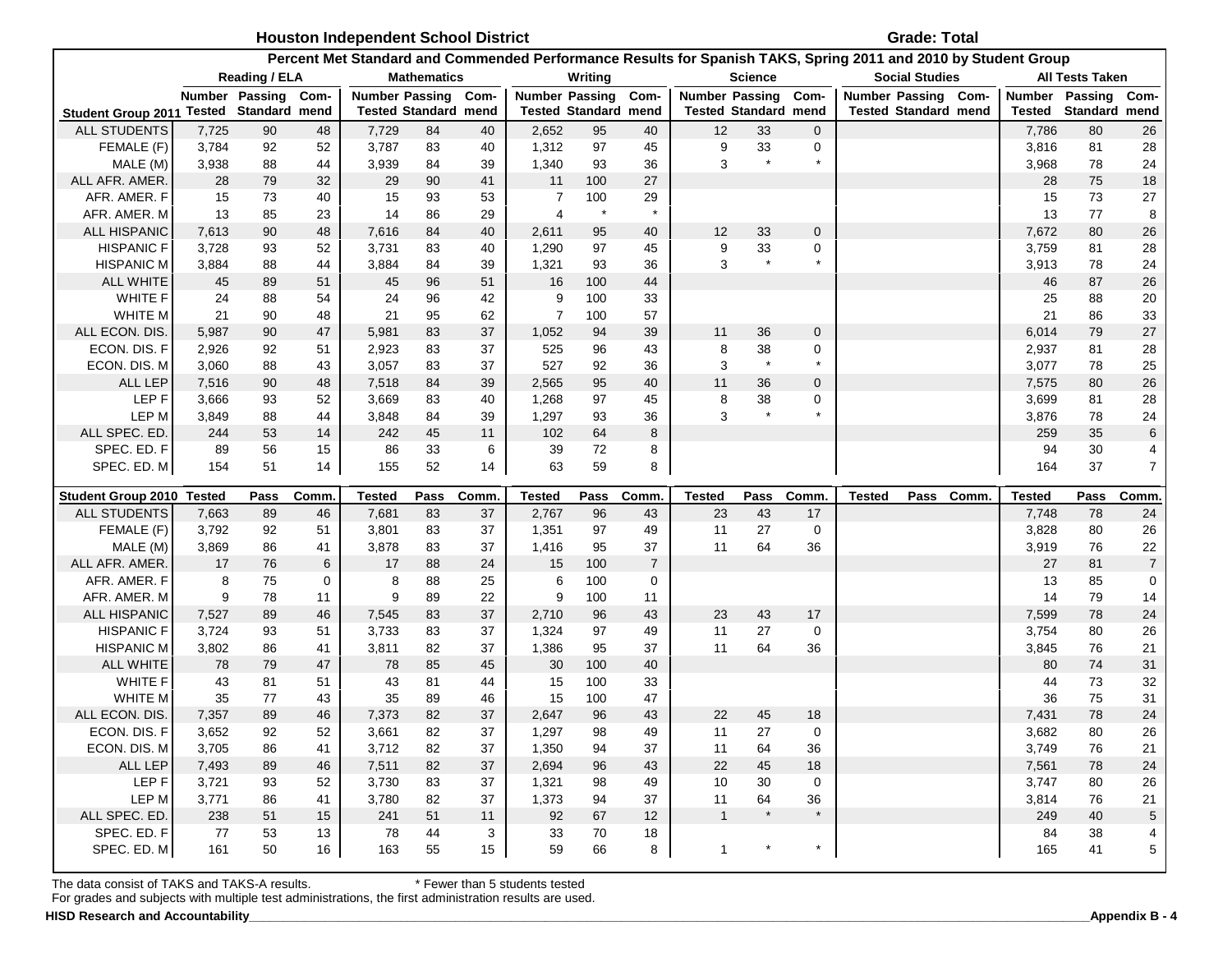|       |       | 2008    |     |       | 2009    |     |       | 2010    |     |       | 2011    |     | 2008-2011<br>Gap  | 2010-2011<br>Gap  |
|-------|-------|---------|-----|-------|---------|-----|-------|---------|-----|-------|---------|-----|-------------------|-------------------|
| Grade | White | Af Amer | Gap | White | Af Amer | Gap | White | Af Amer | Gap | White | Af Amer | Gap | <b>Difference</b> | <b>Difference</b> |
| 3     | 95    | 77      | 18  | 96    | 82      | 14  | 97    | 86      | 11  | 96    | 82      | 14  | -4                | $+3$              |
| 4     | 94    | 74      | 20  | 95    | 80      | 15  | 96    | 81      | 15  | 95    | 81      | 14  | -6                |                   |
| *5    | 94    | 77      | 17  | 96    | 80      | 16  | 96    | 83      | 13  | 96    | 84      | 12  | -5                |                   |
| 6     | 98    | 83      | 15  | 97    | 84      | 13  | 96    | 80      | 16  | 94    | 81      | 13  | -2                | -3                |
|       | 95    | 78      | 17  | 96    | 78      | 18  | 96    | 81      | 15  | 96    | 80      | 16  | -1                | $+1$              |
| *8    | 97    | 85      | 12  | 97    | 89      | 8   | 97    | 86      | 11  | 97    | 85      | 12  | 0                 | $+1$              |
| 9     | 95    | 74      | 21  | 97    | 81      | 16  | 98    | 86      | 12  | 96    | 78      | 18  | -3                | $+6$              |
| 10    | 93    | 80      | 13  | 96    | 83      | 13  | 97    | 85      | 12  | 94    | 85      | 9   | -4                | -3                |
| 11    | 98    | 88      | 10  | 97    | 88      | 9   | 97    | 91      | 6   | 98    | 92      | 6   | -4                |                   |

# **HISD English TAKS Reading Percent Passing at State Standard Gap Analysis by Ethnicity for All Students: Spring 2008–2011**

|       |       | 2008     |     |       | 2009     |     |       | 2010     |     |       | 2011     |     | 2008-2011<br>Gap | 2010-2011<br>Gap  |
|-------|-------|----------|-----|-------|----------|-----|-------|----------|-----|-------|----------|-----|------------------|-------------------|
| Grade | White | Hispanic | Gap | White | Hispanic | Gap | White | Hispanic | Gap | White | Hispanic | Gap | Difference       | <b>Difference</b> |
| 3     | 95    | 81       | 14  | 96    | 84       | 12  | 97    | 89       | 8   | 96    | 87       | 9   | -5               | $+1$              |
| 4     | 94    | 74       | 20  | 95    | 79       | 16  | 96    | 78       | 18  | 95    | 81       | 14  | -6               |                   |
| *5    | 94    | 74       | 20  | 96    | 75       | 21  | 96    | 77       | 19  | 96    | 81       | 15  | -5               |                   |
| 6     | 98    | 84       | 14  | 97    | 84       | 13  | 96    | 78       | 18  | 94    | 78       | 18  | +4               |                   |
|       | 95    | 77       | 18  | 96    | 75       | 21  | 96    | 79       | 17  | 96    | 82       | 14  | -4               | - 3               |
| *8    | 97    | 86       | 11  | 97    | 88       | 9   | 97    | 85       | 12  | 97    | 85       | 12  | $+1$             |                   |
| 9     | 95    | 76       | 19  | 97    | 81       | 16  | 98    | 87       |     | 96    | 82       | 14  | -5               | +3                |
| 10    | 93    | 82       | 11  | 96    | 79       | 17  | 97    | 86       | 11  | 94    | 86       | 8   | -3               | - 3               |
| 11    | 98    | 86       | 12  | 97    | 88       | 9   | 97    | 89       | 8   | 98    | 90       | 8   | -4               |                   |

\* First Administration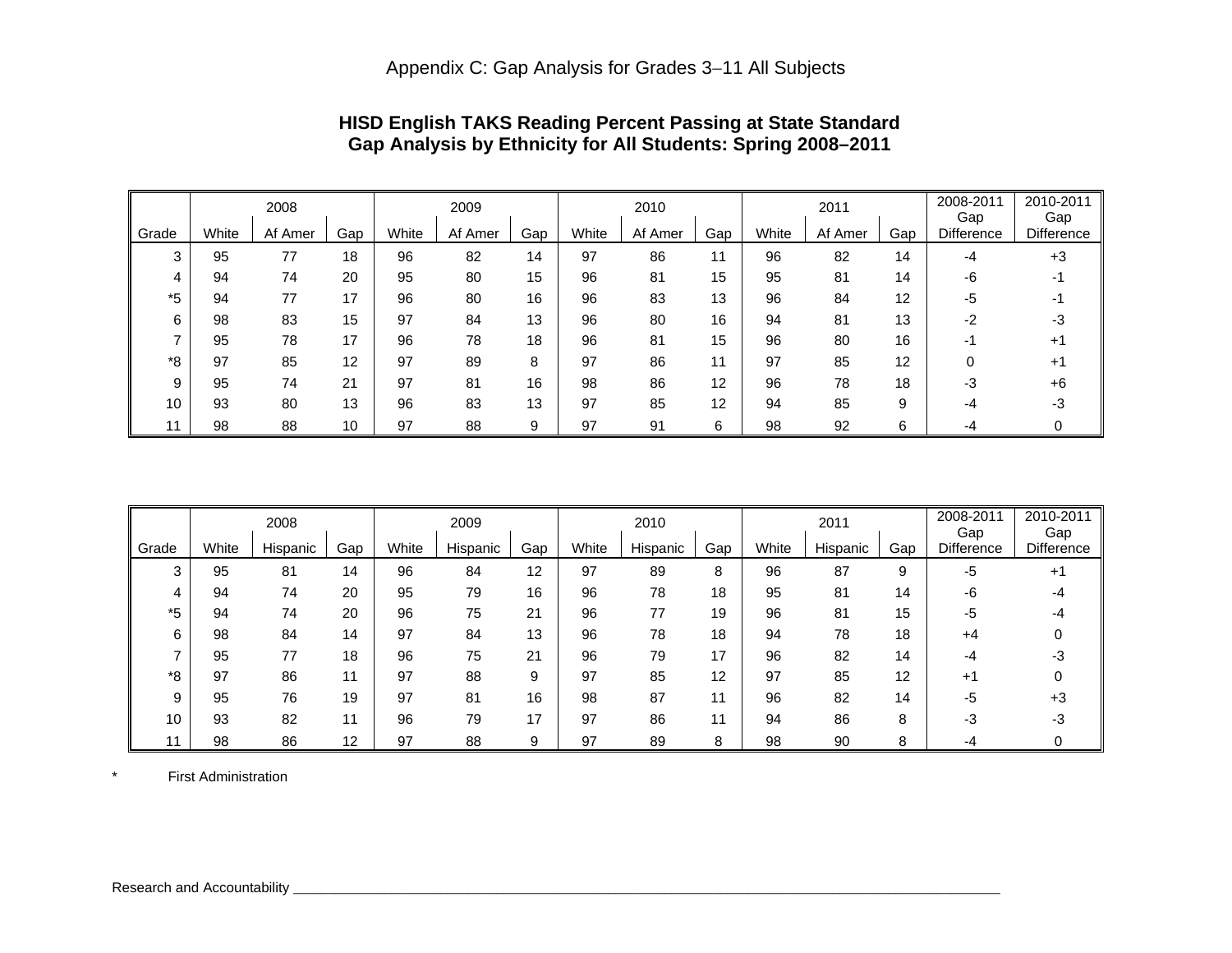|       |       | 2008    |     |       | 2009    |     |       | 2010    |     |       | 2011    |     | 2008-2011<br>Gap  | 2010-2011<br>Gap  |
|-------|-------|---------|-----|-------|---------|-----|-------|---------|-----|-------|---------|-----|-------------------|-------------------|
| Grade | White | Af Amer | Gap | White | Af Amer | Gap | White | Af Amer | Gap | White | Af Amer | Gap | <b>Difference</b> | <b>Difference</b> |
| 3     | 94    | 70      | 24  | 94    | 75      | 19  | 93    | 78      | 15  | 95    | 79      | 16  | -8                | $+1$              |
| 4     | 95    | 75      | 20  | 97    | 80      | 17  | 94    | 80      | 14  | 93    | 82      | 11  | -9                | -3                |
| *5    | 95    | 75      | 20  | 94    | 78      | 16  | 95    | 80      | 15  | 94    | 80      | 14  | -6                |                   |
| 6     | 91    | 61      | 30  | 91    | 66      | 25  | 93    | 70      | 23  | 93    | 76      | 17  | $-13$             | -6                |
|       | 89    | 59      | 30  | 92    | 67      | 25  | 92    | 68      | 24  | 94    | 69      | 25  | -5                | $+1$              |
| *8    | 88    | 57      | 31  | 90    | 64      | 26  | 88    | 66      | 22  | 90    | 69      | 21  | $-10$             | -1                |
| 9     | 82    | 39      | 43  | 82    | 45      | 37  | 86    | 52      | 34  | 86    | 53      | 33  | $-10$             |                   |
| 10    | 85    | 46      | 39  | 84    | 48      | 36  | 91    | 59      | 32  | 89    | 61      | 28  | $-11$             | -4                |
| 11    | 94    | 72      | 22  | 93    | 73      | 20  | 97    | 83      | 14  | 96    | 82      | 14  | -8                |                   |

# **HISD English TAKS Mathematics Percent Passing at State Standard Gap Analysis by Ethnicity for All Students: Spring 2008–2011**

|       |       | 2008     |                   |       | 2009     |     |       | 2010     |     |       | 2011     |     | 2008-2011<br>Gap  | 2010-2011<br>Gap |
|-------|-------|----------|-------------------|-------|----------|-----|-------|----------|-----|-------|----------|-----|-------------------|------------------|
| Grade | White | Hispanic | Gap               | White | Hispanic | Gap | White | Hispanic | Gap | White | Hispanic | Gap | <b>Difference</b> | Difference       |
| 3     | 94    | 79       | 15                | 94    | 82       | 12  | 93    | 84       | 9   | 95    | 86       | 9   | -6                |                  |
| 4     | 95    | 82       | 13                | 97    | 87       | 10  | 94    | 88       | 6   | 93    | 90       | 3   | $-10$             |                  |
| *5    | 95    | 83       | $12 \overline{ }$ | 94    | 84       | 10  | 95    | 86       | 9   | 94    | 87       |     | -5                |                  |
| 6     | 91    | 72       | 19                | 91    | 74       | 17  | 93    | 81       | 12  | 93    | 84       | 9   | $-10$             | -3               |
| ⇁     | 89    | 67       | 22                | 92    | 74       | 18  | 92    | 79       | 13  | 94    | 82       | 12  | $-10$             |                  |
| *8    | 88    | 65       | 23                | 90    | 72       | 18  | 88    | 75       | 13  | 90    | 79       | 11  | $-12$             |                  |
| 9     | 82    | 50       | 32                | 82    | 57       | 25  | 86    | 65       | 21  | 86    | 67       | 19  | $-13$             |                  |
| 10    | 85    | 55       | 30                | 84    | 57       | 27  | 91    | 68       | 23  | 89    | 72       | 17  | $-13$             |                  |
| 11    | 94    | 76       | 18                | 93    | 79       | 14  | 97    | 86       |     | 96    | 87       | 9   | -9                |                  |

\* First Administration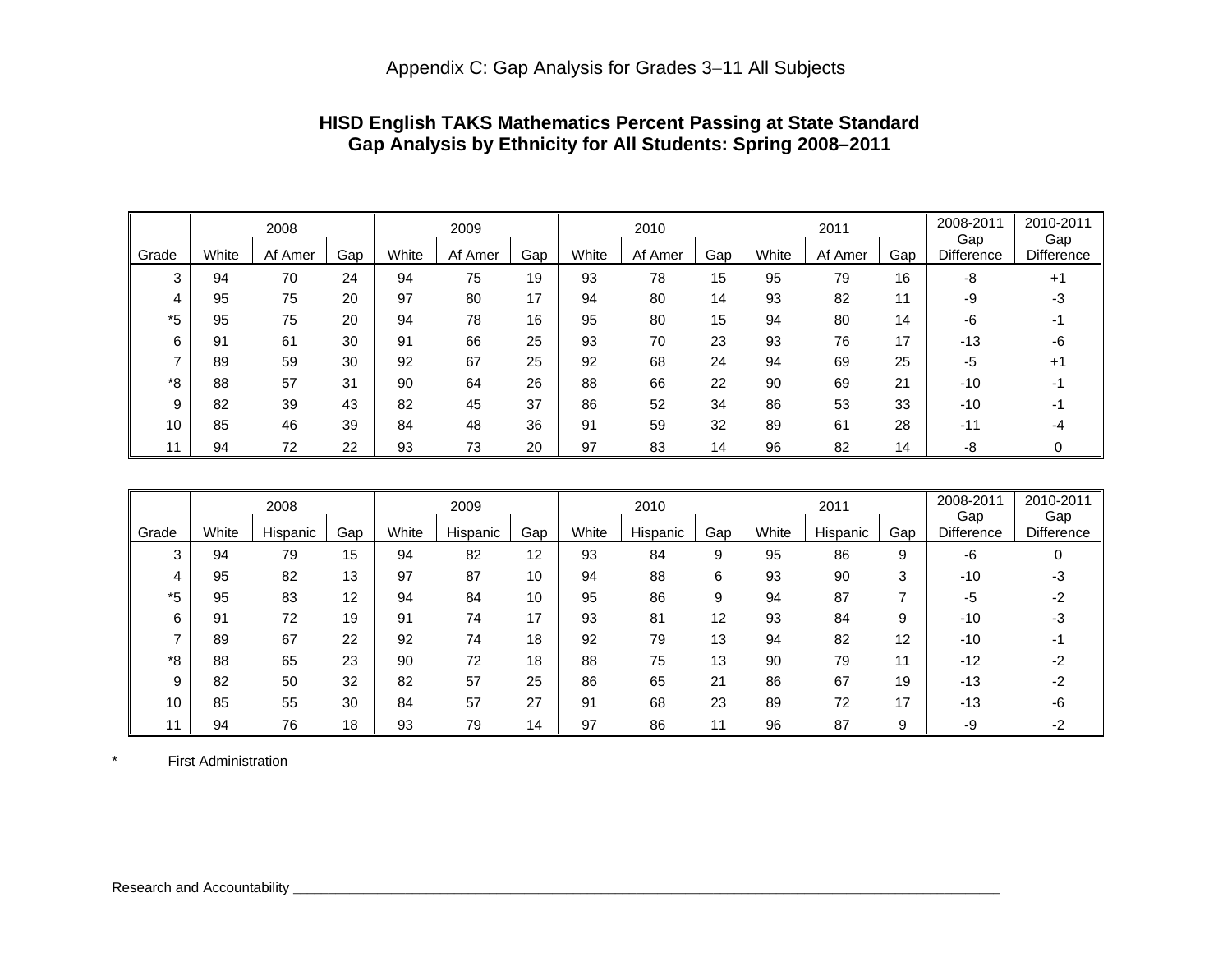# **HISD English TAKS Writing Percent Passing at State Standard Gap Analysis by Ethnicity for All Students: Spring 2008–2011**

|       |       | 2008    |     |       | 2009    |     |       | 2010    |     |       | 2011    |     |                                        |                                    |
|-------|-------|---------|-----|-------|---------|-----|-------|---------|-----|-------|---------|-----|----------------------------------------|------------------------------------|
| Grade | White | Af Amer | Gap | White | Af Amer | Gap | White | Af Amer | Gap | White | Af Amer | Gap | 2008-<br>2011 Gap<br><b>Difference</b> | $2010 -$<br>2011 Gap<br>Difference |
|       | 96    | 89      |     | 97    | 91      |     | 95    | 91      |     | 94    | 88      |     | $\overline{\phantom{a}}$               | $+2$                               |
|       | 95    | 85      | 10  | 96    | 88      | я   | 99    | 92      |     | 98    | 92      | 6   | -4                                     |                                    |

|       |       | 2008     |     |       | 2009     |     |       | 2010     |     |       | 2011     |     | 2008-                  | $2010 -$                 |
|-------|-------|----------|-----|-------|----------|-----|-------|----------|-----|-------|----------|-----|------------------------|--------------------------|
| Grade | White | Hispanic | Gap | White | Hispanic | Gap | White | Hispanic | Gap | White | Hispanic | Gap | 2011 Gap<br>Difference | 2011 Gap  <br>Difference |
|       | 96    | 89       |     | 97    | 89       |     | 95    | 91       |     | 94    | 89       |     |                        |                          |
|       | 95    | 82       | 13  | 96    | 87       |     | 99    | 92       |     | 98    | 92       |     |                        |                          |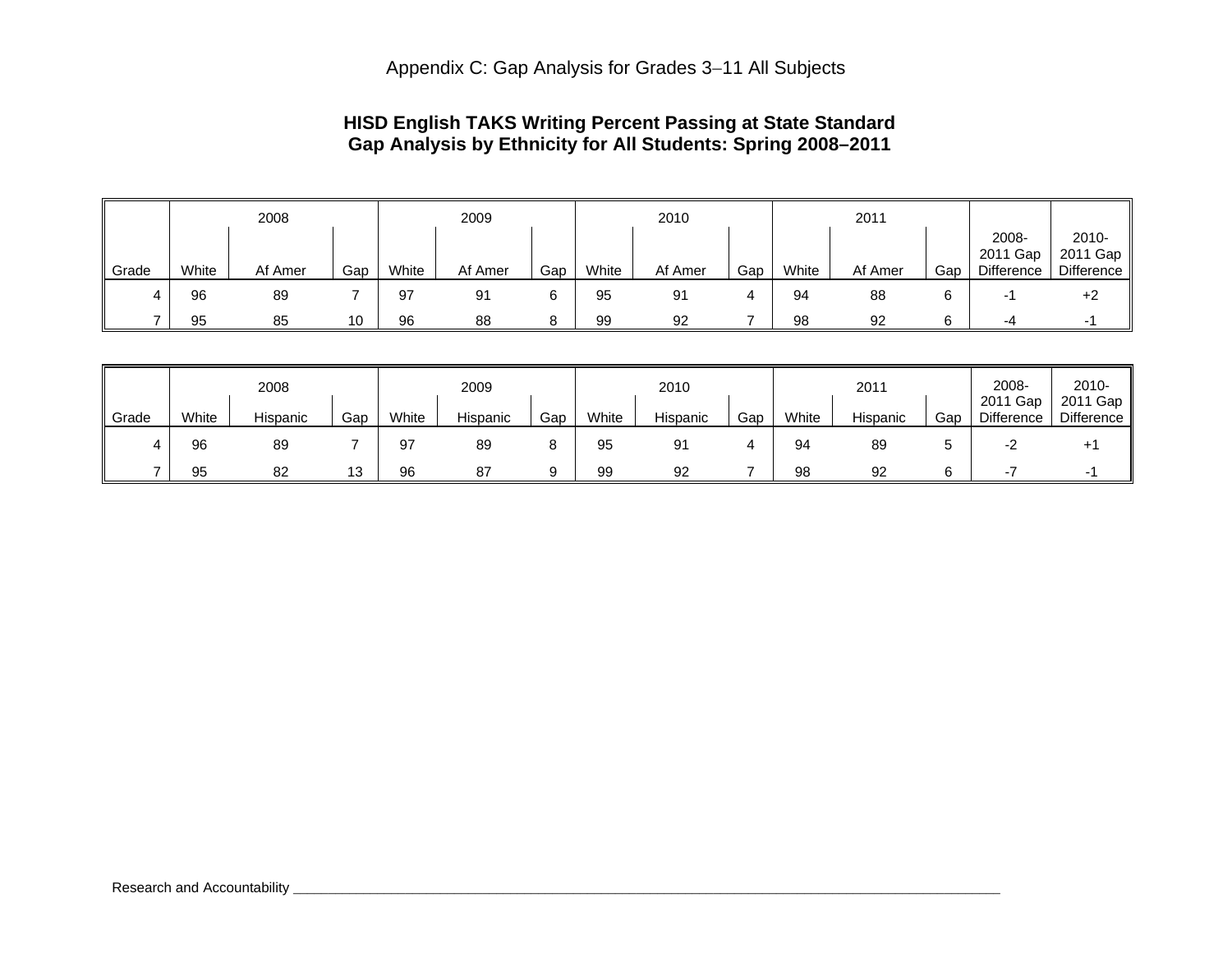# **HISD English TAKS Science Percent Passing at State Standard Gap Analysis by Ethnicity for All Students: Spring 2008–2011**

|       |       | 2008    |     |       | 2009    |     |       | 2010    |     |       | 2011    |     |                                    |                                    |
|-------|-------|---------|-----|-------|---------|-----|-------|---------|-----|-------|---------|-----|------------------------------------|------------------------------------|
| Grade | White | Af Amer | Gap | White | Af Amer | Gap | White | Af Amer | Gap | White | Af Amer | Gap | 2008-<br>Gap<br>2011<br>Difference | $2010 -$<br>2011 Gap<br>Difference |
| 5     | 96    | 77      | 19  | 97    | 81      | 16  | 97    | 85      | 12  | 96    | 84      | 12  | - 1                                |                                    |
| 8     | 91    | 53      | 38  | 93    | 58      | 35  | 92    | 66      | 26  | 93    | 71      | 22  | $-16$                              | -4                                 |
| 10    | 88    | 45      | 43  | 88    | 46      | 42  | 92    | 57      | 35  | 93    | 62      | 31  | $-12$                              | -4                                 |
|       | 96    | 74      | 22  | 96    | 79      | 17  | 99    | 88      |     | 98    | 86      | 12  | $-10$                              | $+1$                               |

|       |       | 2008     |     |       | 2009     |     |       | 2010     |     |       | 2011     |     | 2008-                  | $2010 -$               |
|-------|-------|----------|-----|-------|----------|-----|-------|----------|-----|-------|----------|-----|------------------------|------------------------|
| Grade | White | Hispanic | Gap | White | Hispanic | Gap | White | Hispanic | Gap | White | Hispanic | Gap | 2011 Gap<br>Difference | 2011 Gap<br>Difference |
| 5     | 96    | 81       | 15  | 97    | 84       | 13  | 97    | 87       | 10  | 96    | 85       | 11  | -4                     | $+1$                   |
| 8     | 91    | 58       | 33  | 93    | 65       | 28  | 92    | 73       | 19  | 93    | 77       | 16  | $-17$                  | -3                     |
| 10    | 88    | 51       | 37  | 88    | 51       | 37  | 92    | 64       | 28  | 93    | 69       | 24  | $-13$                  | -4                     |
|       | 96    | 75       | 21  | 96    | 81       | 15  | 99    | 87       | 12  | 98    | 87       | 11  | $-10$                  | - 1                    |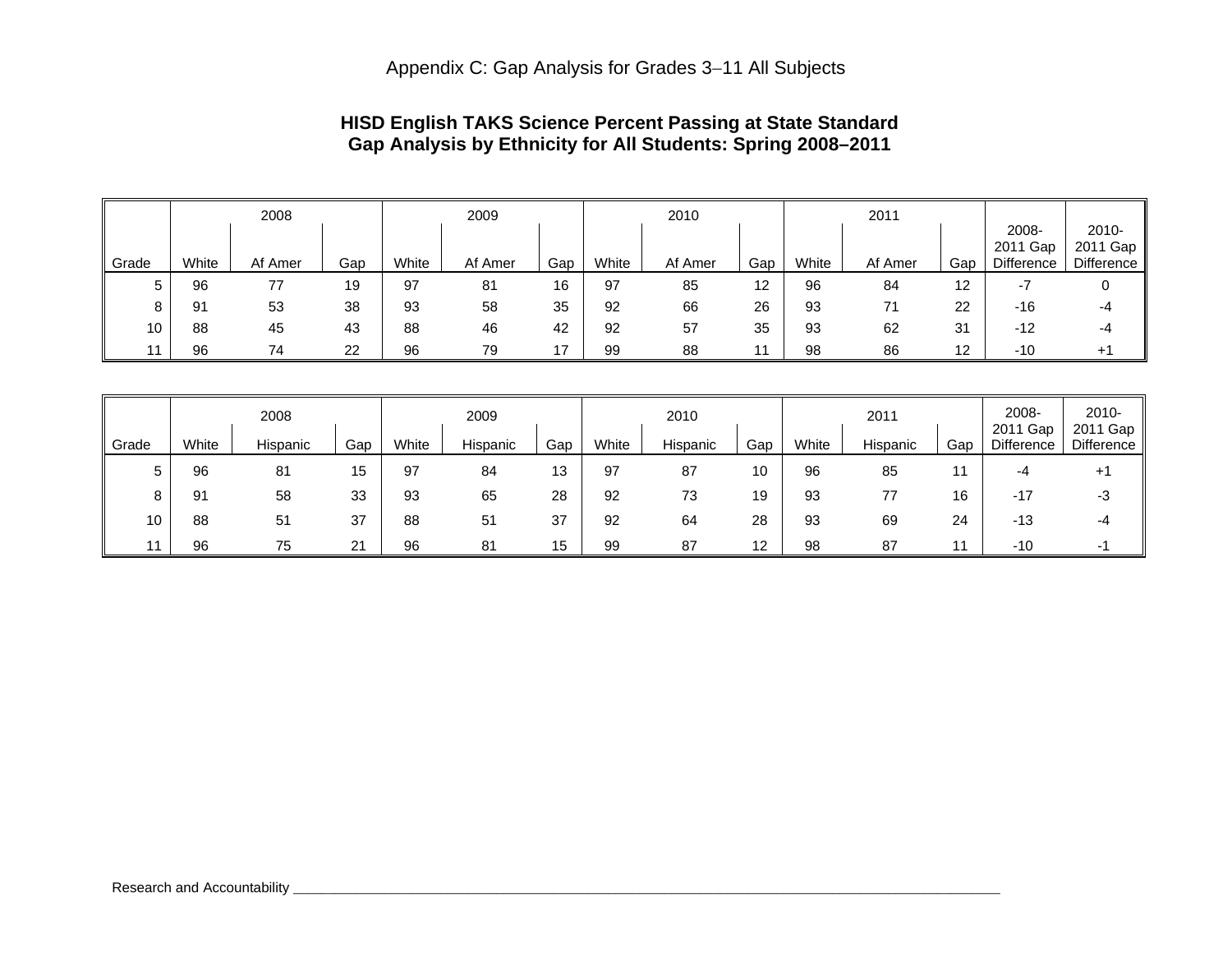# **HISD English TAKS Social Studies Percent Passing at State Standard Gap Analysis by Ethnicity for All Students: Spring 2008–2011**

|       |       | 2008    |     |       | 2009    |     |       | 2010    |     |       | 2011    |     |                                 |                                 |
|-------|-------|---------|-----|-------|---------|-----|-------|---------|-----|-------|---------|-----|---------------------------------|---------------------------------|
| Grade | White | Af Amer | Gap | White | Af Amer | Gap | White | Af Amer | Gap | White | Af Amer | Gap | 2008-<br>2011 Gap<br>Difference | 2010-<br>2011 Gap<br>Difference |
| 8     | 98    | 87      | 11  | 98    | 87      |     | 97    | 92      |     | 98    | 93      | C   | -6                              |                                 |
| 10    | 97    | 80      | 17  | 97    | 85      | 12  | 98    | 87      |     | 98    | 88      | 10  | $\overline{\phantom{a}}$        |                                 |
|       | 99    | 94      | ∽   | 99    | 95      |     | 100   | 97      |     | 99    | 98      |     | -4                              | -2                              |

|       |       | 2008     |        |       | 2009     |                          |       | 2010     |     |       | 2011     |             | 2008-                  | 2010-                  |
|-------|-------|----------|--------|-------|----------|--------------------------|-------|----------|-----|-------|----------|-------------|------------------------|------------------------|
| Grade | White | Hispanic | Gap    | White | Hispanic | Gap                      | White | Hispanic | Gap | White | Hispanic | Gap         | 2011 Gap<br>Difference | 2011 Gap<br>Difference |
| 8     | 98    | 87       |        | 98    | 89       |                          | 97    | 94       |     | 98    | 95       |             | -8                     |                        |
| 10    | 97    | 83       | 14     | 97    | 85       | $\sqrt{2}$<br>. <u>.</u> | 98    | 90       |     | 98    | 93       |             | -9                     |                        |
|       | 99    | 94       | ∽<br>ັ | 99    | 95       |                          | 100   | 97       |     | 99    | 97       | $\sim$<br>_ | - 3                    | - 1                    |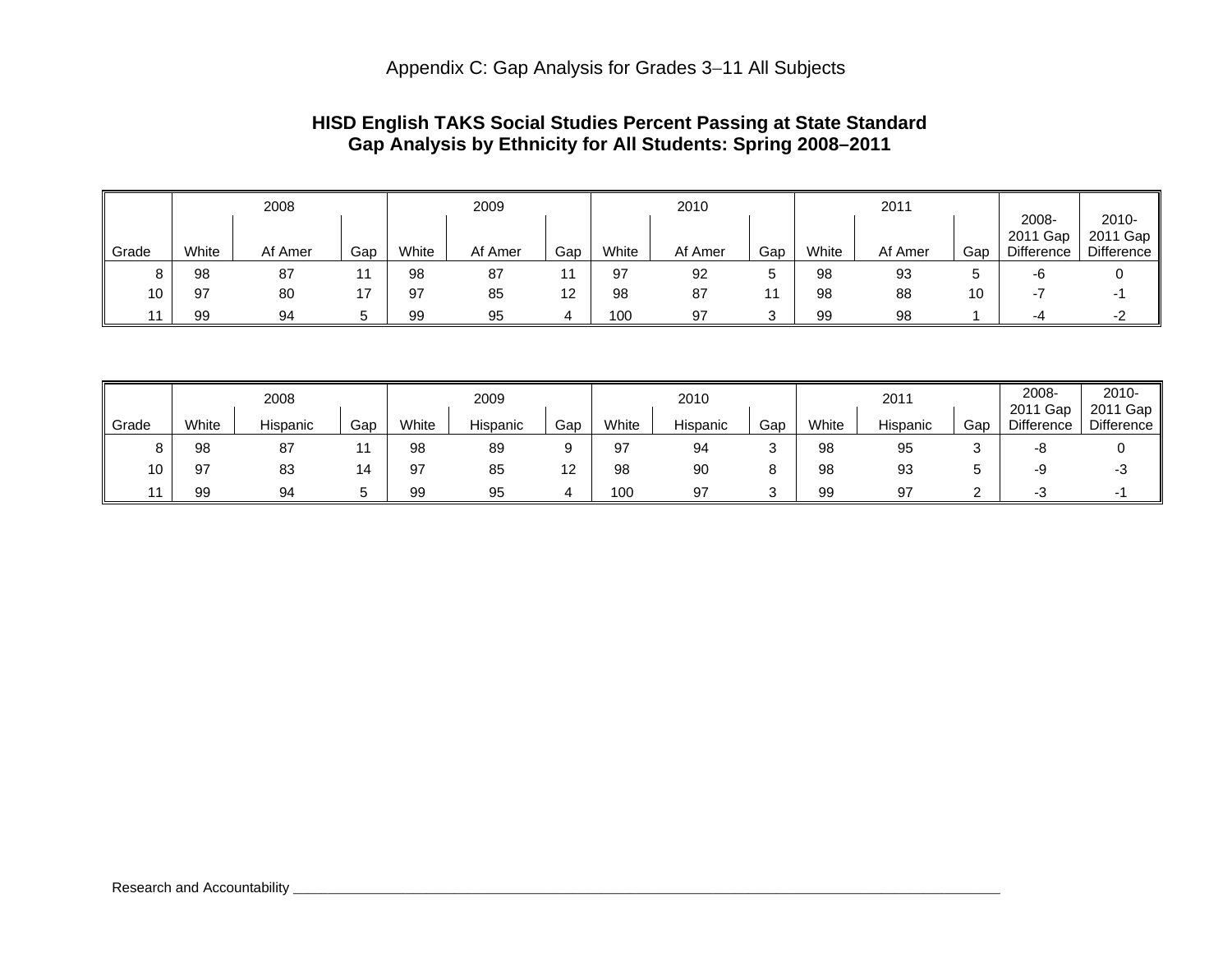|       |           | 2008      |           | 2009      |           |           |           | 2010      |           |           | 2011      |           | 2008-2011<br>Gap  | 2010-2011<br>Gap |
|-------|-----------|-----------|-----------|-----------|-----------|-----------|-----------|-----------|-----------|-----------|-----------|-----------|-------------------|------------------|
| Grade | White     | Af Amer   | Gap       | White     | Af Amer   | Gap       | White     | Af Amer   | Gap       | White     | Af Amer   | Gap       | <b>Difference</b> | Difference       |
| *3    | <b>NA</b> | <b>NA</b> | <b>NA</b> | <b>NA</b> | <b>NA</b> | <b>NA</b> | 91        | 73        | 18        | 93        | 72        | 21        | <b>NA</b>         | $+3$             |
| 4     | 90        | 62        | 28        | 92        | 68        | 24        | 90        | 68        | 22        | 88        | 69        | 19        | -9                | -3               |
| *5    | <b>NA</b> | <b>NA</b> | <b>NA</b> | <b>NA</b> | <b>NA</b> | <b>NA</b> | <b>NA</b> | <b>NA</b> | <b>NA</b> | <b>NA</b> | <b>NA</b> | <b>NA</b> | <b>NA</b>         | <b>NA</b>        |
| 6     | 90        | 58        | 32        | 90        | 62        | 28        | 92        | 64        | 28        | 90        | 67        | 23        | -9                | -5               |
| –     | 85        | 53        | 32        | 89        | 60        | 29        | 90        | 62        | 28        | 91        | 63        | 28        | -4                |                  |
| *8    | <b>NA</b> | <b>NA</b> | <b>NA</b> | <b>NA</b> | <b>NA</b> | <b>NA</b> | <b>NA</b> | <b>NA</b> | <b>NA</b> | <b>NA</b> | <b>NA</b> | <b>NA</b> | <b>NA</b>         | <b>NA</b>        |
| 9     | 82        | 38        | 44        | 82        | 44        | 38        | 86        | 51        | 36        | 85        | 50        | 35        | -9                | -1               |
| 10    | 77        | 35        | 42        | 79        | 35        | 44        | 86        | 46        | 40        | 84        | 49        | 35        | $-7$              | -5               |
|       | 91        | 62        | 29        | 90        | 66        | 24        | 94        | 76        | 18        | 93        | 75        | 18        | $-11$             |                  |

# **HISD English TAKS All Tests Taken Percent Passing at State Standard Gap Analysis by Ethnicity for All Students: Spring 2008–2011**

|       |           | 2008      |           | 2009      |           |           |           | 2010      |           |           | 2011      |           | 2008-2011<br>Gap  | 2010-2011<br>Gap  |
|-------|-----------|-----------|-----------|-----------|-----------|-----------|-----------|-----------|-----------|-----------|-----------|-----------|-------------------|-------------------|
| Grade | White     | Hispanic  | Gap       | White     | Hispanic  | Gap       | White     | Hispanic  | Gap       | White     | Hispanic  | Gap       | <b>Difference</b> | <b>Difference</b> |
| *3    | ΝA        | <b>NA</b> | <b>NA</b> | <b>NA</b> | <b>NA</b> | <b>NA</b> | 91        | 80        | 11        | 93        | 80        | 13        | <b>NA</b>         | $+2$              |
| 4     | 90        | 66        | 24        | 92        | 71        | 21        | 90        | 72        | 18        | 88        | 73        | 15        | -9                | -3                |
| *5    | <b>NA</b> | <b>NA</b> | <b>NA</b> | <b>NA</b> | <b>NA</b> | <b>NA</b> | <b>NA</b> | <b>NA</b> | <b>NA</b> | NA        | <b>NA</b> | <b>NA</b> | <b>NA</b>         | <b>NA</b>         |
| 6     | 90        | 67        | 23        | 90        | 69        | 21        | 92        | 70        | 22        | 90        | 71        | 19        | -4                | -3                |
|       | 85        | 58        | 27        | 89        | 62        | 27        | 90        | 68        | 22        | 91        | 71        | 20        | $-7$              | -2                |
| *8    | ΝA        | <b>NA</b> | <b>NA</b> | <b>NA</b> | <b>NA</b> | NA        | <b>NA</b> | <b>NA</b> | <b>NA</b> | <b>NA</b> | <b>NA</b> | <b>NA</b> | <b>NA</b>         | <b>NA</b>         |
| 9     | 82        | 47        | 35        | 82        | 54        | 28        | 86        | 63        | 23        | 85        | 62        | 23        | $-12$             |                   |
| 10    | 77        | 41        | 36        | 79        | 41        | 38        | 86        | 54        | 32        | 84        | 58        | 26        | $-10$             | -6                |
| 11    | 91        | 65        | 26        | 90        | 69        | 21        | 94        | 77        | 17        | 93        | 78        | 15        | -11               | -2                |

\* All tests taken not calculated for grades with multiple administrations.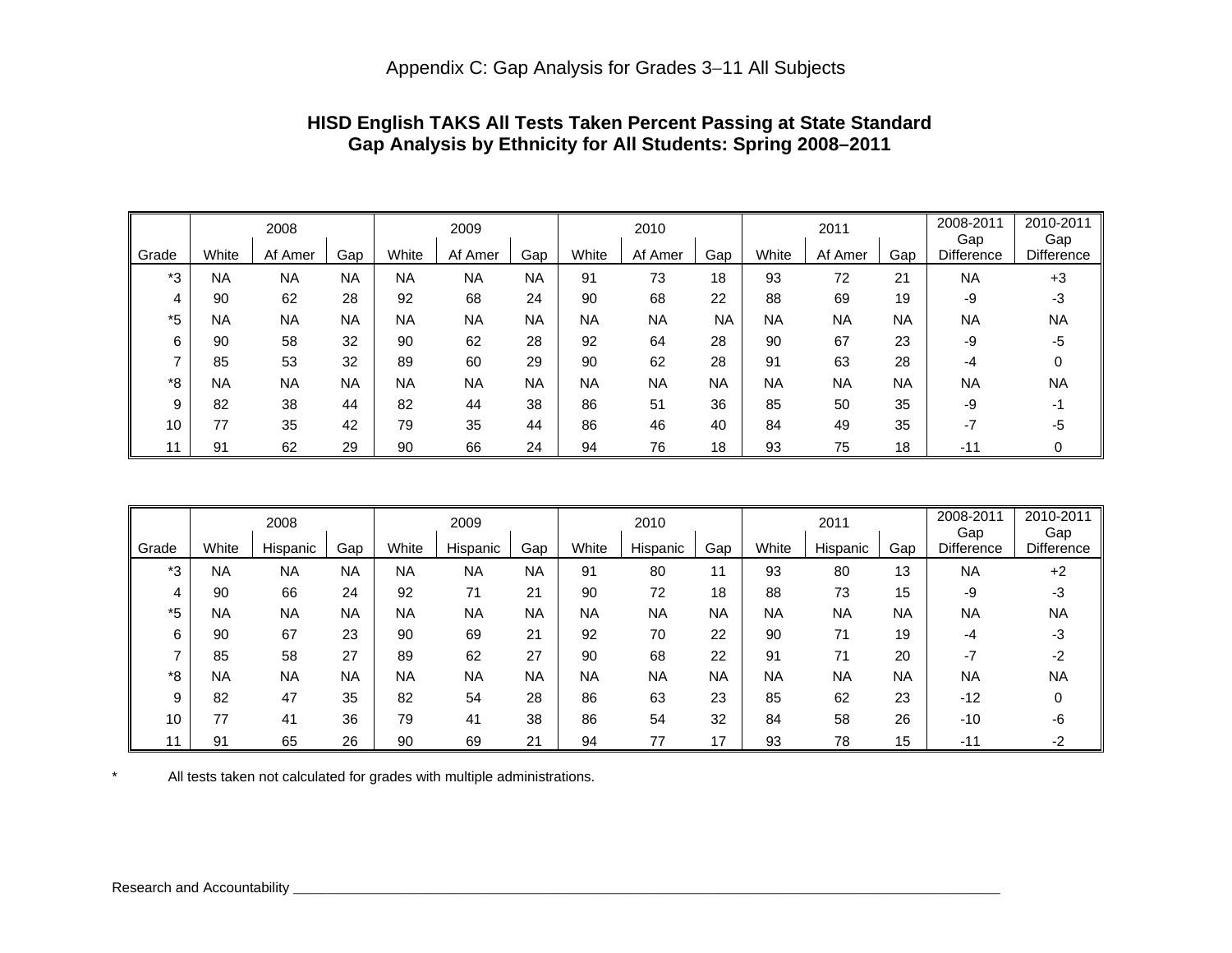|                       |                 | Reading |           |           | Math            |                  |                 | Writing         |                    |           | Science         |            |      | Social Studies |        |
|-----------------------|-----------------|---------|-----------|-----------|-----------------|------------------|-----------------|-----------------|--------------------|-----------|-----------------|------------|------|----------------|--------|
|                       |                 |         | Imp*      |           |                 |                  |                 |                 |                    |           |                 | $Imp*$     |      |                | $Imp*$ |
| <b>Campus Name</b>    | 2010 2011       |         | <b>RD</b> | 2010 2011 |                 | Imp* M 2010 2011 |                 |                 | Imp <sup>*</sup> W | 2010 2011 |                 | Sci        | 2010 | 2011           | Soc    |
| <b>Alcott ES</b>      | 89              | 81      | <b>No</b> | 94        | 85              | <b>No</b>        | $\overline{97}$ | $\overline{88}$ | <b>No</b>          | 88        | $\overline{82}$ | <b>No</b>  |      |                |        |
| Almeda ES             | 80              | 84      | Yes       | 85        | 87              | Yes              | 88              | 95              | Yes                | 92        | 87              | <b>No</b>  |      |                |        |
| <b>Anderson ES</b>    | 81              | 82      | Yes       | 87        | 90              | Yes              | 88              | 83              | <b>No</b>          | 88        | 85              | <b>No</b>  |      |                |        |
| <b>Askew ES</b>       | 89              | 90      | Yes       | 89        | 93              | Yes              | 97              | 95              | <b>No</b>          | 85        | 91              | Yes        |      |                |        |
| <b>Atherton ES</b>    | 75              | 85      | Yes       | 73        | 87              | Yes              | 92              | 66              | <b>No</b>          | 88        | 90              | <b>Yes</b> |      |                |        |
| <b>Barrick ES</b>     | 73              | 83      | Yes       | 80        | 89              | Yes              | 89              | 84              | <b>No</b>          | 82        | 80              | <b>No</b>  |      |                |        |
| <b>Bastian ES</b>     | 78              | 80      | Yes       | 73        | 83              | Yes              | 87              | 80              | <b>No</b>          | 83        | 87              | Yes        |      |                |        |
| <b>Bell ES</b>        | 82              | 83      | Yes       | 83        | 88              | Yes              | 94              | 93              | <b>No</b>          | 92        | 85              | <b>No</b>  |      |                |        |
| Benavídez ES          | $\overline{75}$ | 74      | <b>No</b> | 77        | 73              | <b>No</b>        | 83              | 81              | <b>No</b>          | 73        | 76              | Yes        |      |                |        |
| <b>Benbrook ES</b>    | 89              | 87      | <b>No</b> | 89        | 92              | Yes              | 98              | 91              | <b>No</b>          | 93        | 85              | <b>No</b>  |      |                |        |
| Berry ES              | 75              | 82      | Yes       | 77        | 85              | Yes              | 94              | 97              | Yes                | 83        | 92              | Yes        |      |                |        |
| <b>Blackshear ES</b>  | 66              | 61      | <b>No</b> | 70        | 65              | <b>No</b>        | 84              | 79              | <b>No</b>          | 86        | 65              | <b>No</b>  |      |                |        |
| <b>Bonham ES</b>      | $\overline{74}$ | 68      | <b>No</b> | 81        | 63              | <b>No</b>        | 88              | 70              | <b>No</b>          |           | 57              |            |      |                |        |
| <b>Bonner ES</b>      | 80              | 84      | Yes       | 83        | 85              | Yes              | 91              | 92              | Yes                | 77        | 79              | Yes        |      |                |        |
| <b>Braeburn ES</b>    | 82              | 77      | <b>No</b> | 84        | $\overline{77}$ | <b>No</b>        | 92              | 82              | <b>No</b>          | 88        | $\overline{77}$ | <b>No</b>  |      |                |        |
| <b>Briargrove ES</b>  | 94              | 92      | <b>No</b> | 90        | 92              | Yes              | 98              | 90              | <b>No</b>          | 90        | 91              | Yes        |      |                |        |
| <b>Briarmeadow ES</b> | 92              | 84      | <b>No</b> | 91        | 84              | <b>No</b>        | 96              | 96              | Yes                | 98        | 91              | <b>No</b>  |      |                |        |
| <b>Briscoe ES</b>     | 76              | 89      | Yes       | 84        | 90              | Yes              | 90              | 93              | Yes                | 83        | 96              | Yes        |      |                |        |
| <b>Brookline ES</b>   | 80              | 82      | Yes       | 84        | 92              | Yes              | 87              | 88              | Yes                | 91        | 86              | <b>No</b>  |      |                |        |
| <b>Browning ES</b>    | 88              | 91      | Yes       | 91        | 95              | Yes              | 97              | 100             | Yes                | 92        | 99              | Yes        |      |                |        |
| <b>Bruce ES</b>       | 78              | 78      | Yes       | 77        | 72              | <b>No</b>        | 85              | 86              | Yes                | 67        | 82              | Yes        |      |                |        |
| <b>Burbank ES</b>     | 80              | 78      | <b>No</b> | 77        | 77              | Yes              | 96              | 84              | <b>No</b>          | 87        | 76              | <b>No</b>  |      |                |        |
| <b>Burnet ES</b>      | 82              | 87      | Yes       | 83        | 92              | Yes              | 88              | 96              | Yes                | 89        | 90              | Yes        |      |                |        |
| <b>Burrus ES</b>      | 93              | 97      | Yes       | 91        | 96              | Yes              | 95              | 96              | Yes                | 100       | 98              | <b>No</b>  |      |                |        |
| <b>Bush ES</b>        | 99              | 99      | Yes       | 100       | 99              | <b>No</b>        | 100             | 95              | <b>No</b>          | 100       | 100             | Yes        |      |                |        |
| Cage ES               | 88              | 92      | Yes       | 84        | 90              | Yes              | 99              | 98              | <b>No</b>          | 92        | 93              | <b>Yes</b> |      |                |        |
| <b>Carrillo ES</b>    | 78              | 83      | Yes       | 79        | 83              | Yes              | 94              | 91              | <b>No</b>          | 91        | 90              | <b>No</b>  |      |                |        |
| <b>Codwell ES</b>     | 85              | 84      | <b>No</b> | 78        | 90              | Yes              | 91              | 90              | <b>No</b>          | 91        | 91              | Yes        |      |                |        |
| <b>Condit ES</b>      | 97              | 97      | Yes       | 96        | 97              | Yes              | 99              | 99              | Yes                | 98        | 97              | <b>No</b>  |      |                |        |
| Cook ES               | 87              | 89      | Yes       | 88        | 91              | Yes              | 92              | 96              | Yes                | 95        | 99              | Yes        |      |                |        |
| Coop ES               | 86              | 81      | <b>No</b> | 82        | 80              | <b>No</b>        | 92              | 88              | <b>No</b>          | 94        | 78              | <b>No</b>  |      |                |        |
| <b>Cornelius ES</b>   | 96              | 92      | <b>No</b> | 97        | 89              | <b>No</b>        | 100             | 95              | <b>No</b>          | 99        | 97              | <b>No</b>  |      |                |        |
| <b>Crawford ES</b>    | 80              | 89      | Yes       | 78        | 77              | <b>No</b>        | 100             | 88              | <b>No</b>          | 94        | 81              | <b>No</b>  |      |                |        |
| <b>Crespo ES</b>      | 85              | 86      | Yes       | 84        | 86              | Yes              | 97              | 97              | Yes                | 91        | 91              | <b>Yes</b> |      |                |        |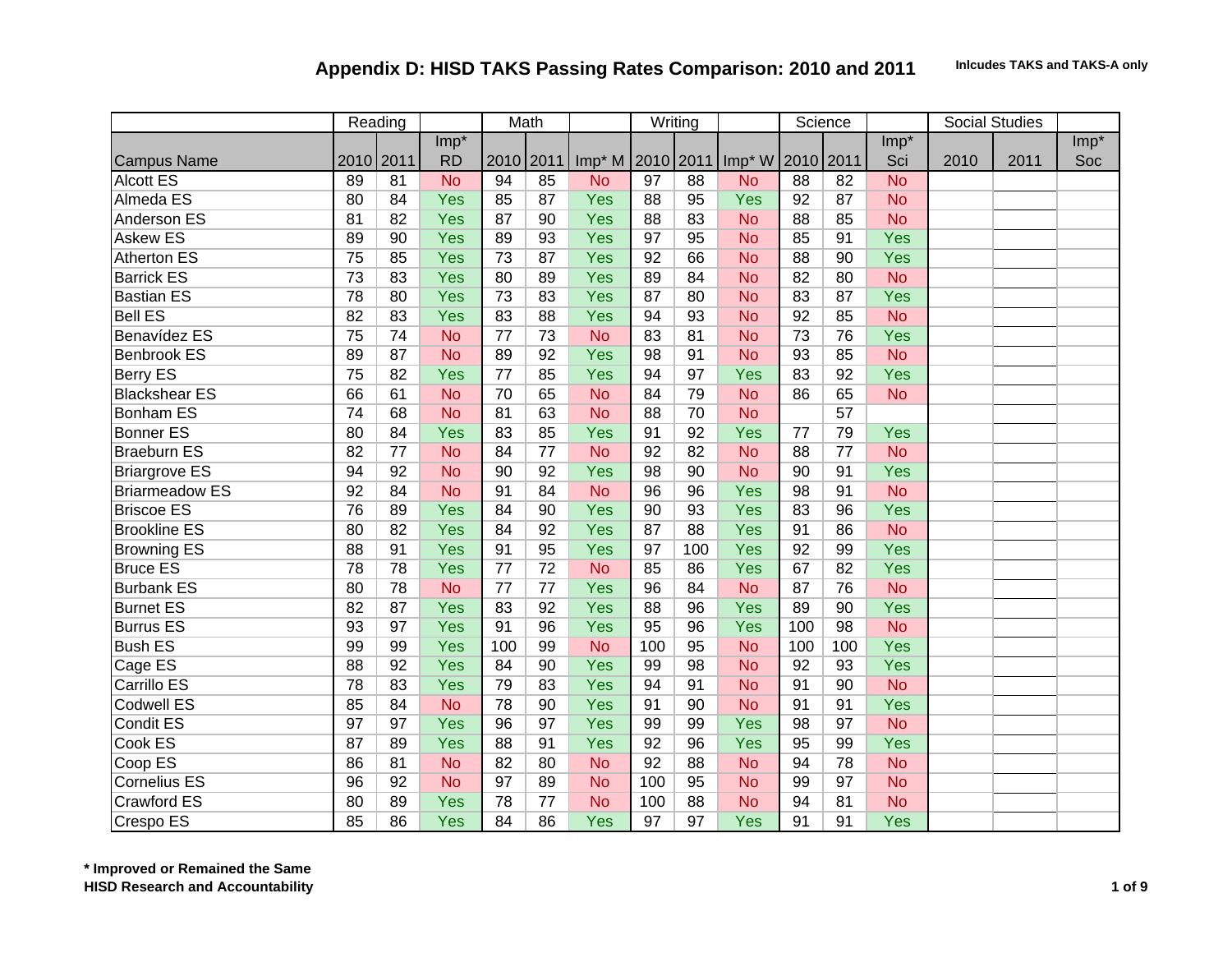|                                    |                 | Reading   |           |           | Math            |           |                 | Writing         |                    |           | Science         |            |      | <b>Social Studies</b> |        |
|------------------------------------|-----------------|-----------|-----------|-----------|-----------------|-----------|-----------------|-----------------|--------------------|-----------|-----------------|------------|------|-----------------------|--------|
|                                    |                 |           | $Imp*$    |           |                 |           |                 |                 |                    |           |                 | $Imp*$     |      |                       | $Imp*$ |
| <b>Campus Name</b>                 |                 | 2010 2011 | <b>RD</b> | 2010 2011 |                 | $Imp^*M$  | 2010 2011       |                 | Imp <sup>*</sup> W | 2010 2011 |                 | Sci        | 2010 | 2011                  | Soc    |
| Crockett ES                        | 94              | 96        | Yes       | 93        | $\overline{93}$ | Yes       | $\overline{96}$ | $\overline{91}$ | <b>No</b>          | 92        | $\overline{98}$ | Yes        |      |                       |        |
| Cunningham ES                      | 86              | 83        | <b>No</b> | 82        | 86              | Yes       | 95              | 97              | Yes                | 92        | 79              | <b>No</b>  |      |                       |        |
| Daily ES                           | 85              | 86        | Yes       | 83        | 79              | <b>No</b> | 87              | 88              | Yes                | 87        | 88              | Yes        |      |                       |        |
| Dávila ES                          | $\overline{72}$ | 69        | <b>No</b> | 75        | 67              | <b>No</b> | 88              | 68              | <b>No</b>          | 78        | 65              | <b>No</b>  |      |                       |        |
| De Zavala ES                       | 91              | 90        | <b>No</b> | 93        | 92              | <b>No</b> | 99              | 92              | <b>No</b>          | 95        | 94              | <b>No</b>  |      |                       |        |
| <b>DeChaumes ES</b>                | 89              | 90        | Yes       | 94        | 94              | Yes       | 99              | 94              | <b>No</b>          | 90        | 95              | Yes        |      |                       |        |
| Dodson ES                          | 92              | 77        | <b>No</b> | 88        | 71              | <b>No</b> | 96              | 74              | <b>No</b>          | 100       | 83              | <b>No</b>  |      |                       |        |
| Dogan ES                           | 69              | 76        | Yes       | 83        | 79              | <b>No</b> | 80              | 91              | Yes                | 81        | 79              | <b>No</b>  |      |                       |        |
| <b>Durham ES</b>                   | 84              | 84        | Yes       | 89        | 92              | Yes       | 90              | 92              | Yes                | 84        | 96              | <b>Yes</b> |      |                       |        |
| <b>Durkee ES</b>                   | 82              | 79        | <b>No</b> | 76        | 79              | Yes       | 89              | 95              | Yes                | 82        | 83              | <b>Yes</b> |      |                       |        |
| Eliot ES                           | 80              | 85        | Yes       | 84        | 86              | Yes       | 97              | 97              | Yes                | 89        | 86              | <b>No</b>  |      |                       |        |
| <b>Elrod ES</b>                    | 66              | 76        | Yes       | 81        | 85              | Yes       | 76              | 81              | Yes                | 83        | 84              | <b>Yes</b> |      |                       |        |
| <b>Emerson ES</b>                  | 86              | 86        | Yes       | 83        | 87              | Yes       | 97              | 93              | <b>No</b>          | 82        | 82              | Yes        |      |                       |        |
| <b>Energized for Excellence ES</b> | 77              | 75        | <b>No</b> | 83        | 73              | <b>No</b> | 96              | 87              | <b>No</b>          | 88        | 77              | <b>No</b>  |      |                       |        |
| <b>E-STEM Central MS</b>           |                 | 98        |           |           | 91              |           |                 |                 |                    |           |                 |            |      |                       |        |
| <b>Field ES</b>                    | 90              | 89        | <b>No</b> | 94        | 92              | <b>No</b> | 100             | 86              | <b>No</b>          | 95        | 84              | <b>No</b>  |      |                       |        |
| <b>Foerster ES</b>                 | 75              | 81        | Yes       | 83        | 84              | Yes       | 87              | 91              | Yes                | 82        | 95              | Yes        |      |                       |        |
| Fondren ES                         | 84              | 85        | Yes       | 83        | 89              | Yes       | 93              | 85              | <b>No</b>          | 80        | 89              | Yes        |      |                       |        |
| <b>Foster ES</b>                   | 84              | 83        | <b>No</b> | 81        | 88              | Yes       | 92              | 98              | Yes                | 83        | 95              | Yes        |      |                       |        |
| <b>Franklin ES</b>                 | 75              | 79        | Yes       | 80        | 81              | Yes       | 93              | 77              | <b>No</b>          | 79        | 78              | <b>No</b>  |      |                       |        |
| <b>Frost ES</b>                    | 62              | 57        | <b>No</b> | 46        | 52              | Yes       | 67              | 72              | Yes                | 44        | 48              | Yes        |      |                       |        |
| Gallegos ES                        | 86              | 84        | <b>No</b> | 92        | 94              | Yes       | 97              | 92              | <b>No</b>          | 95        | 94              | <b>No</b>  |      |                       |        |
| Garcia ES                          | 73              | 79        | Yes       | 79        | 85              | Yes       | 88              | 84              | <b>No</b>          | 78        | 69              | <b>No</b>  |      |                       |        |
| Garden Oaks ES                     | 86              | 81        | <b>No</b> | 81        | 77              | <b>No</b> | 85              | 90              | Yes                | 80        | 78              | <b>No</b>  |      |                       |        |
| Garden Villas ES                   | 86              | 87        | Yes       | 86        | 88              | Yes       | 92              | 93              | Yes                | 90        | 88              | <b>No</b>  |      |                       |        |
| <b>Golfcrest ES</b>                | 79              | 84        | Yes       | 83        | 91              | Yes       | 82              | 83              | Yes                | 89        | 95              | Yes        |      |                       |        |
| Gordon ES                          | 75              | 78        | Yes       | 85        | 81              | <b>No</b> | 80              | 84              | Yes                | 80        | 73              | <b>No</b>  |      |                       |        |
| Gregg ES                           | 83              | 86        | Yes       | 86        | 85              | <b>No</b> | 91              | 83              | <b>No</b>          | 87        | 89              | Yes        |      |                       |        |
| Gregory-Lincoln ES                 | 62              | 69        | Yes       | 63        | 54              | <b>No</b> | 86              | 85              | <b>No</b>          | 49        | 71              | Yes        |      |                       |        |
| <b>Grimes ES</b>                   | 73              | 82        | Yes       | 70        | 78              | Yes       | 68              | 74              | Yes                | 83        | 84              | Yes        |      |                       |        |
| <b>Grissom ES</b>                  | 85              | 83        | <b>No</b> | 82        | 77              | <b>No</b> | 97              | 93              | <b>No</b>          | 89        | 85              | <b>No</b>  |      |                       |        |
| Gross ES                           | 73              | 72        | <b>No</b> | 83        | 73              | <b>No</b> | 76              | 90              | Yes                | 84        | 75              | <b>No</b>  |      |                       |        |
| Harris, J. R. ES                   | 80              | 81        | Yes       | 94        | 93              | <b>No</b> | 88              | 84              | <b>No</b>          | 87        | 87              | Yes        |      |                       |        |
| Harris, R. P. ES                   | 88              | 89        | Yes       | 91        | 87              | <b>No</b> | 97              | 94              | <b>No</b>          | 87        | 91              | Yes        |      |                       |        |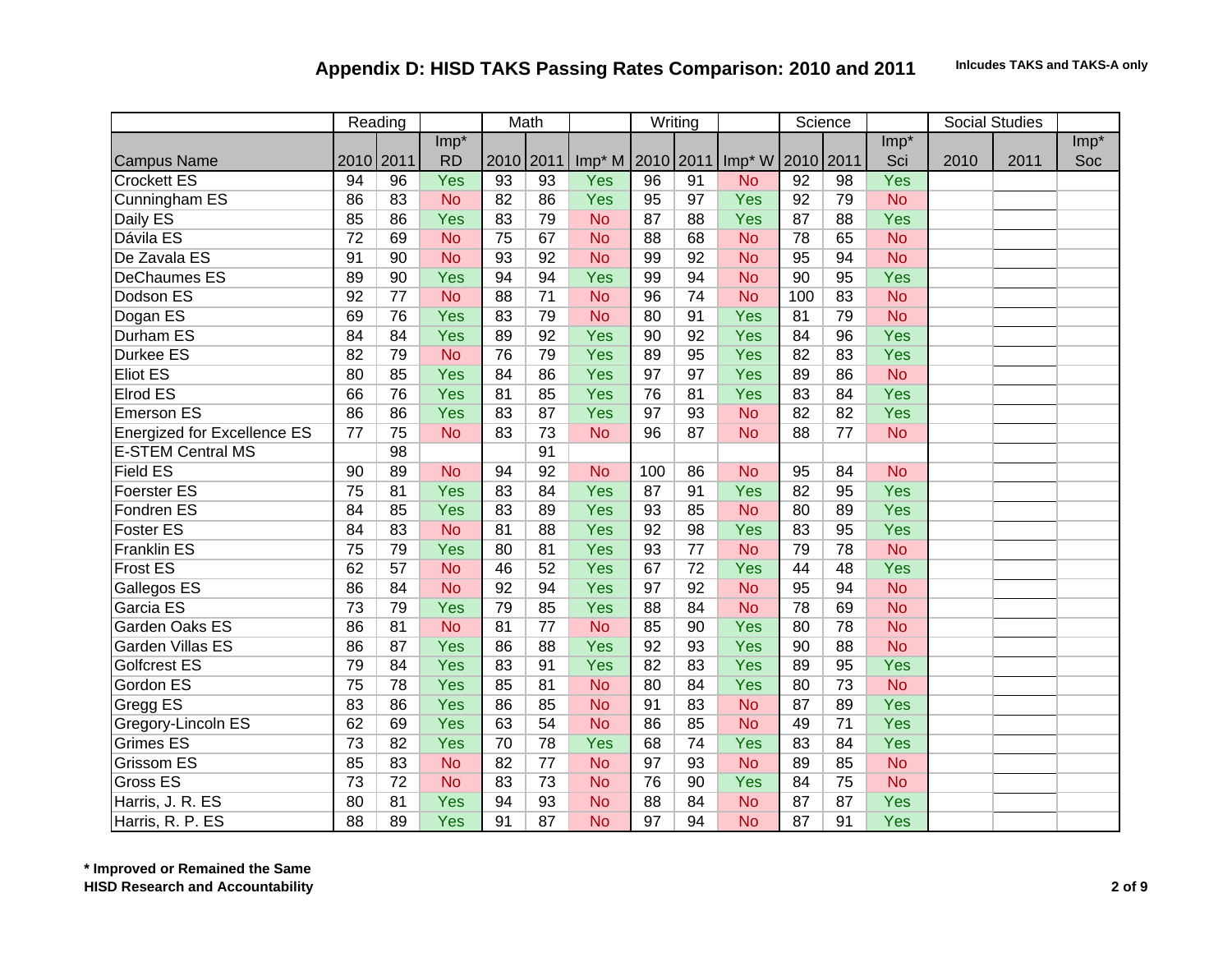|                            |                 | Reading   |           |           | Math            |                              |     | Writing |            |           | Science         |            |      | <b>Social Studies</b> |        |
|----------------------------|-----------------|-----------|-----------|-----------|-----------------|------------------------------|-----|---------|------------|-----------|-----------------|------------|------|-----------------------|--------|
|                            |                 |           | Imp*      |           |                 |                              |     |         |            |           |                 | $Imp*$     |      |                       | $Imp*$ |
| <b>Campus Name</b>         |                 | 2010 2011 | <b>RD</b> | 2010 2011 |                 | Imp <sup>*</sup> M 2010 2011 |     |         | Imp* W     | 2010 2011 |                 | Sci        | 2010 | 2011                  | Soc    |
| <b>Hartsfield ES</b>       | 94              | 96        | Yes       | 86        | $\overline{93}$ | Yes                          | 93  | 94      | Yes        | 96        | $\overline{98}$ | Yes        |      |                       |        |
| <b>Harvard ES</b>          | 91              | 93        | Yes       | 94        | 93              | <b>No</b>                    | 95  | 95      | Yes        | 97        | 88              | <b>No</b>  |      |                       |        |
| <b>Helms</b>               | 85              | 88        | Yes       | 83        | 84              | Yes                          | 95  | 97      | Yes        | 84        | 76              | <b>No</b>  |      |                       |        |
| Henderson, J. P. ES        | 91              | 93        | Yes       | 90        | 94              | Yes                          | 95  | 97      | Yes        | 95        | 95              | Yes        |      |                       |        |
| Henderson, N. Q. ES        | 87              | 94        | Yes       | 92        | 96              | Yes                          | 83  | 77      | <b>No</b>  | 92        | 100             | <b>Yes</b> |      |                       |        |
| <b>Herod ES</b>            | 92              | 91        | <b>No</b> | 87        | 89              | Yes                          | 95  | 88      | <b>No</b>  | 91        | 90              | <b>No</b>  |      |                       |        |
| <b>Herrera ES</b>          | 84              | 83        | <b>No</b> | 85        | 84              | <b>No</b>                    | 96  | 89      | <b>No</b>  | 85        | 85              | Yes        |      |                       |        |
| <b>Highland Heights ES</b> | $\overline{72}$ | 89        | Yes       | 81        | 90              | Yes                          | 84  | 90      | Yes        | 79        | 92              | <b>Yes</b> |      |                       |        |
| <b>Hines-Caldwell ES</b>   | 89              | 95        | Yes       | 89        | 95              | Yes                          | 92  | 99      | Yes        | 79        | 98              | <b>Yes</b> |      |                       |        |
| Hobby ES                   | 81              | 94        | Yes       | 86        | 94              | Yes                          | 94  | 95      | Yes        | 88        | 96              | Yes        |      |                       |        |
| Horn ES                    | 98              | 100       | Yes       | 99        | 100             | Yes                          | 95  | 99      | Yes        | 100       | 98              | <b>No</b>  |      |                       |        |
| <b>Houston Gardens ES</b>  | 88              | 85        | <b>No</b> | 83        | 91              | Yes                          | 96  | 94      | <b>No</b>  | 90        | 96              | Yes        |      |                       |        |
| <b>Isaacs ES</b>           | 82              | 70        | <b>No</b> | 78        | 75              | <b>No</b>                    | 98  | 88      | <b>No</b>  | 76        | 68              | <b>No</b>  |      |                       |        |
| Janowski ES                | 81              | 83        | Yes       | 77        | 86              | Yes                          | 99  | 99      | <b>Yes</b> | 71        | 84              | Yes        |      |                       |        |
| <b>Jefferson ES</b>        | 74              | 92        | Yes       | 83        | 97              | Yes                          | 86  | 85      | <b>No</b>  | 69        | 94              | Yes        |      |                       |        |
| <b>Kashmere Gardens ES</b> | 84              | 87        | Yes       | 86        | 81              | <b>No</b>                    | 89  | 74      | <b>No</b>  | 90        | 82              | <b>No</b>  |      |                       |        |
| <b>Kelso ES</b>            | 59              | 66        | Yes       | 58        | 67              | Yes                          | 66  | 79      | <b>Yes</b> | 44        | 53              | Yes        |      |                       |        |
| <b>Kennedy ES</b>          | 97              | 96        | <b>No</b> | 96        | 94              | <b>No</b>                    | 99  | 94      | <b>No</b>  | 98        | 100             | Yes        |      |                       |        |
| <b>Ketelsen ES</b>         | 86              | 84        | <b>No</b> | 87        | 87              | Yes                          | 98  | 83      | <b>No</b>  | 96        | 90              | <b>No</b>  |      |                       |        |
| <b>Kolter ES</b>           | 98              | 98        | Yes       | 96        | 97              | Yes                          | 98  | 99      | Yes        | 95        | 97              | Yes        |      |                       |        |
| Lantrip ES                 | 90              | 90        | Yes       | 95        | 92              | <b>No</b>                    | 99  | 96      | <b>No</b>  | 94        | 89              | <b>No</b>  |      |                       |        |
| Law ES                     | 79              | 84        | Yes       | 78        | 75              | <b>No</b>                    | 82  | 93      | Yes        | 85        | 82              | <b>No</b>  |      |                       |        |
| <b>Lewis ES</b>            | 69              | 69        | Yes       | 64        | 69              | Yes                          | 91  | 93      | Yes        | 69        | 60              | <b>No</b>  |      |                       |        |
| <b>Lockhart ES</b>         | 95              | 86        | <b>No</b> | 89        | 85              | <b>No</b>                    | 98  | 92      | <b>No</b>  | 96        | 88              | <b>No</b>  |      |                       |        |
| Longfellow ES              | 80              | 81        | Yes       | 78        | 77              | <b>No</b>                    | 91  | 85      | <b>No</b>  | 81        | 81              | Yes        |      |                       |        |
| Looscan ES                 | 91              | 87        | <b>No</b> | 88        | 90              | Yes                          | 95  | 89      | <b>No</b>  | 100       | 90              | <b>No</b>  |      |                       |        |
| Love ES                    | 82              | 85        | Yes       | 87        | 88              | Yes                          | 83  | 84      | Yes        | 88        | 80              | <b>No</b>  |      |                       |        |
| <b>Lovett ES</b>           | 97              | 98        | Yes       | 95        | 95              | Yes                          | 98  | 97      | <b>No</b>  | 97        | 97              | Yes        |      |                       |        |
| Lyons ES                   | 98              | 97        | <b>No</b> | 99        | 98              | <b>No</b>                    | 100 | 100     | Yes        | 100       | 97              | <b>No</b>  |      |                       |        |
| MacGregor ES               | 91              | 91        | Yes       | 87        | 90              | Yes                          | 94  | 99      | Yes        | 92        | 87              | <b>No</b>  |      |                       |        |
| <b>Mading ES</b>           | 92              | 92        | Yes       | 84        | 94              | Yes                          | 97  | 99      | Yes        | 93        | 89              | <b>No</b>  |      |                       |        |
| Martínez, C. ES            | 78              | 82        | Yes       | 79        | 82              | Yes                          | 96  | 87      | <b>No</b>  | 91        | 86              | <b>No</b>  |      |                       |        |
| Martinez, R. ES            | 79              | 78        | <b>No</b> | 83        | 80              | <b>No</b>                    | 100 | 88      | <b>No</b>  | 91        | 88              | <b>No</b>  |      |                       |        |
| McDade ES                  | 83              | 74        | <b>No</b> | 88        | 74              | <b>No</b>                    | 100 | 74      | <b>No</b>  | 94        | 64              | <b>No</b>  |      |                       |        |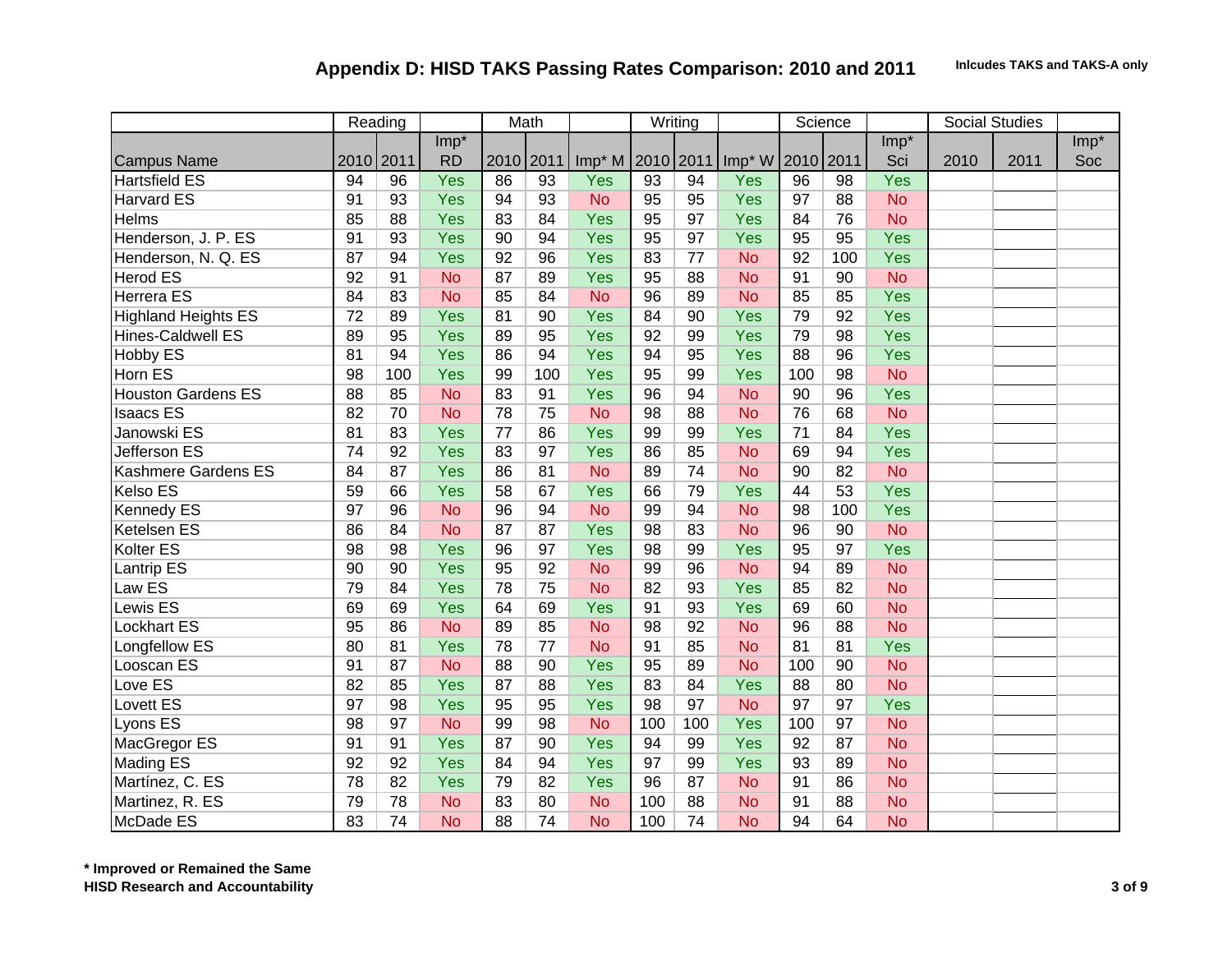|                       |           | Reading |           |           | Math |                  |     | Writing |                    |           | Science |            |      | Social Studies |        |
|-----------------------|-----------|---------|-----------|-----------|------|------------------|-----|---------|--------------------|-----------|---------|------------|------|----------------|--------|
|                       |           |         | Imp*      |           |      |                  |     |         |                    |           |         | $Imp*$     |      |                | $Imp*$ |
| <b>Campus Name</b>    | 2010 2011 |         | <b>RD</b> | 2010 2011 |      | Imp* M 2010 2011 |     |         | Imp <sup>*</sup> W | 2010 2011 |         | Sci        | 2010 | 2011           | Soc    |
| McNamara ES           | 83        | 77      | <b>No</b> | 78        | 86   | Yes              | 94  | 88      | <b>No</b>          |           | 69      |            |      |                |        |
| <b>Memorial ES</b>    | 83        | 85      | Yes       | 83        | 89   | Yes              | 93  | 94      | Yes                | 75        | 80      | Yes        |      |                |        |
| Milne ES              | 84        | 86      | Yes       | 80        | 83   | Yes              | 95  | 95      | Yes                | 90        | 76      | <b>No</b>  |      |                |        |
| <b>Mitchell ES</b>    | 84        | 81      | <b>No</b> | 84        | 78   | <b>No</b>        | 88  | 85      | <b>No</b>          | 91        | 83      | <b>No</b>  |      |                |        |
| <b>Montgomery ES</b>  | 84        | 84      | Yes       | 86        | 85   | <b>No</b>        | 95  | 93      | <b>No</b>          | 82        | 86      | <b>Yes</b> |      |                |        |
| Moreno ES             | 89        | 92      | Yes       | 94        | 94   | Yes              | 94  | 90      | <b>No</b>          | 93        | 85      | <b>No</b>  |      |                |        |
| <b>Neff ES</b>        | 82        | 82      | Yes       | 87        | 91   | Yes              | 95  | 89      | <b>No</b>          | 83        | 76      | <b>No</b>  |      |                |        |
| <b>Northline ES</b>   | 82        | 83      | Yes       | 80        | 74   | <b>No</b>        | 89  | 85      | <b>No</b>          | 92        | 84      | <b>No</b>  |      |                |        |
| <b>Oak Forest ES</b>  | 98        | 97      | <b>No</b> | 94        | 96   | Yes              | 100 | 96      | <b>No</b>          | 99        | 99      | <b>Yes</b> |      |                |        |
| Oates ES              | 91        | 89      | <b>No</b> | 94        | 95   | Yes              | 97  | 93      | <b>No</b>          | 87        | 96      | <b>Yes</b> |      |                |        |
| Osborne ES            | 96        | 96      | Yes       | 92        | 95   | Yes              | 89  | 90      | Yes                | 100       | 94      | <b>No</b>  |      |                |        |
| Paige ES              | 83        | 79      | <b>No</b> | 86        | 80   | <b>No</b>        | 87  | 88      | Yes                | 87        | 81      | <b>No</b>  |      |                |        |
| Park Place ES         | 90        | 93      | Yes       | 93        | 96   | Yes              | 97  | 98      | Yes                | 97        | 96      | <b>No</b>  |      |                |        |
| Parker ES             | 93        | 92      | <b>No</b> | 92        | 93   | Yes              | 97  | 97      | Yes                | 99        | 91      | <b>No</b>  |      |                |        |
| <b>Patterson ES</b>   | 86        | 86      | Yes       | 87        | 88   | Yes              | 93  | 92      | <b>No</b>          | 93        | 94      | <b>Yes</b> |      |                |        |
| Peck ES               | 83        | 81      | <b>No</b> | 86        | 85   | <b>No</b>        | 93  | 90      | <b>No</b>          | 84        | 74      | <b>No</b>  |      |                |        |
| Petersen ES           | 81        | 84      | Yes       | 75        | 85   | Yes              | 94  | 95      | Yes                | 87        | 84      | <b>No</b>  |      |                |        |
| <b>Piney Point ES</b> | 82        | 85      | Yes       | 83        | 78   | <b>No</b>        | 92  | 90      | <b>No</b>          | 85        | 80      | <b>No</b>  |      |                |        |
| Pleasantville ES      | 85        | 89      | Yes       | 90        | 86   | <b>No</b>        | 87  | 93      | Yes                | 91        | 93      | <b>Yes</b> |      |                |        |
| Poe ES                | 90        | 93      | Yes       | 89        | 94   | Yes              | 93  | 91      | <b>No</b>          | 90        | 91      | Yes        |      |                |        |
| Port Houston ES       | 92        | 93      | Yes       | 99        | 96   | <b>No</b>        | 98  | 97      | <b>No</b>          | 95        | 94      | <b>No</b>  |      |                |        |
| Pugh ES               | 86        | 87      | Yes       | 81        | 91   | Yes              | 99  | 94      | <b>No</b>          | 92        | 93      | Yes        |      |                |        |
| <b>Red ES</b>         | 91        | 84      | <b>No</b> | 82        | 86   | Yes              | 89  | 80      | <b>No</b>          | 95        | 78      | <b>No</b>  |      |                |        |
| <b>Reynolds ES</b>    | 82        | 76      | <b>No</b> | 81        | 70   | <b>No</b>        | 80  | 86      | Yes                | 82        | 74      | <b>No</b>  |      |                |        |
| <b>Rhoads ES</b>      | 88        | 85      | <b>No</b> | 90        | 92   | Yes              | 83  | 87      | Yes                | 93        | 100     | Yes        |      |                |        |
| <b>Rice School ES</b> | 90        | 91      | Yes       | 93        | 96   | Yes              | 95  | 88      | <b>No</b>          | 88        | 97      | Yes        |      |                |        |
| <b>River Oaks ES</b>  | 99        | 99      | Yes       | 98        | 100  | Yes              | 98  | 98      | Yes                | 97        | 100     | Yes        |      |                |        |
| <b>Roberts ES</b>     | 99        | 98      | <b>No</b> | 97        | 97   | Yes              | 98  | 100     | Yes                | 99        | 97      | <b>No</b>  |      |                |        |
| Robinson ES           | 77        | 84      | Yes       | 74        | 79   | Yes              | 93  | 91      | <b>No</b>          | 73        | 91      | Yes        |      |                |        |
| Rodríguez ES          | 79        | 90      | Yes       | 80        | 92   | Yes              | 97  | 100     | Yes                | 84        | 80      | <b>No</b>  |      |                |        |
| Rogers ES             | 99        | 100     | Yes       | 100       | 100  | Yes              | 100 | 100     | Yes                | 100       | 100     | Yes        |      |                |        |
| <b>Roosevelt ES</b>   | 85        | 91      | Yes       | 82        | 90   | Yes              | 93  | 96      | Yes                | 91        | 91      | Yes        |      |                |        |
| Ross ES               | 94        | 92      | <b>No</b> | 91        | 92   | Yes              | 98  | 91      | <b>No</b>          | 96        | 94      | <b>No</b>  |      |                |        |
| <b>Rucker ES</b>      | 82        | 81      | <b>No</b> | 86        | 89   | Yes              | 95  | 91      | <b>No</b>          | 94        | 89      | <b>No</b>  |      |                |        |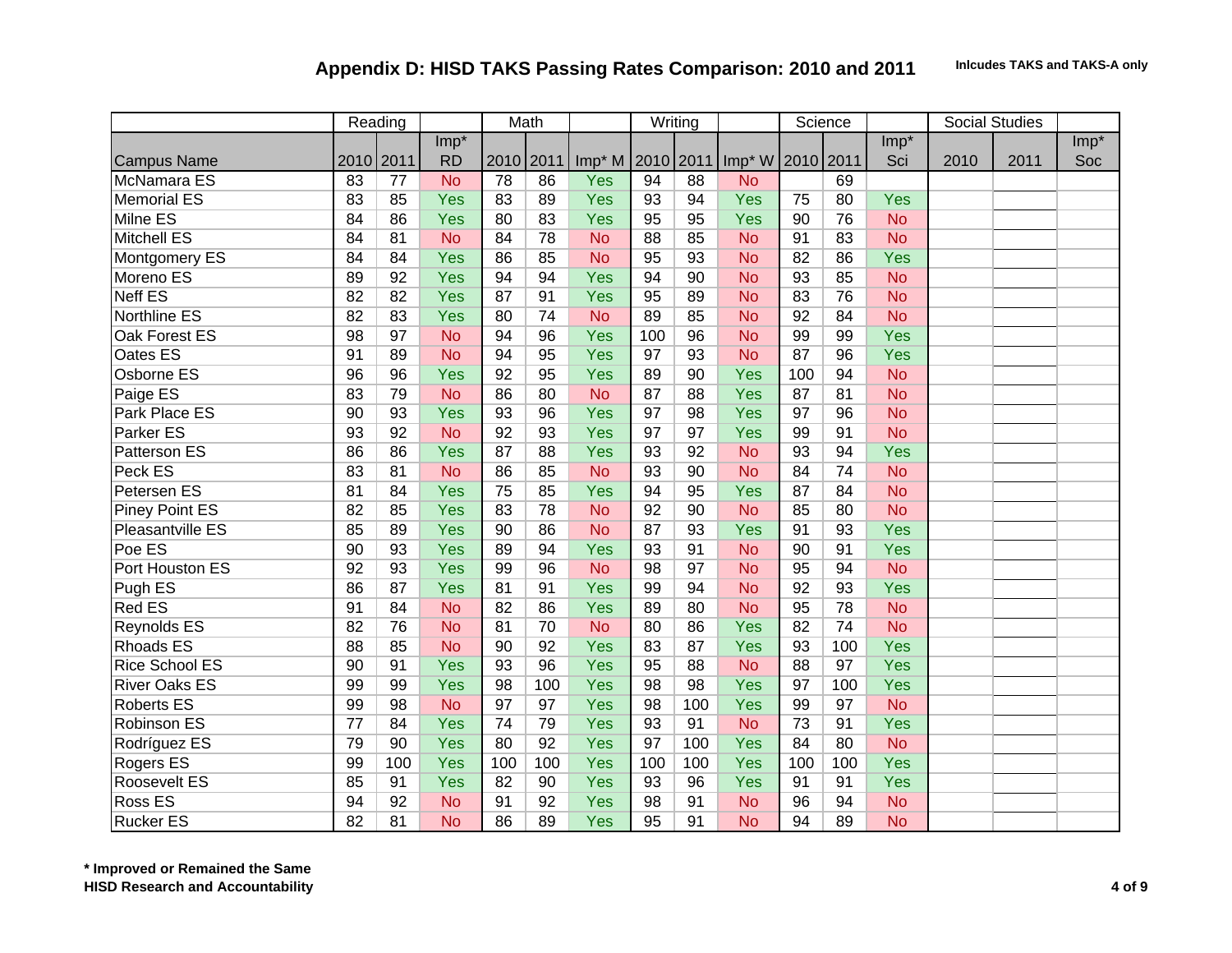|                            |                 | Reading   |           |           | Math            |           |           | Writing         |           |           | Science |            |         | <b>Social Studies</b> |           |
|----------------------------|-----------------|-----------|-----------|-----------|-----------------|-----------|-----------|-----------------|-----------|-----------|---------|------------|---------|-----------------------|-----------|
|                            |                 |           | Imp*      |           |                 |           |           |                 |           |           |         | $Imp*$     |         |                       | $Imp*$    |
| <b>Campus Name</b>         |                 | 2010 2011 | <b>RD</b> | 2010 2011 |                 | $Imp^*M$  | 2010 2011 |                 | Imp* W    | 2010 2011 |         | Sci        | 2010    | 2011                  | Soc       |
| <b>Rusk</b>                | 85              | 88        | Yes       | 89        | 89              | Yes       | 96        | $\overline{98}$ | Yes       | 80        | 89      | Yes        | 100     | $\overline{96}$       | <b>No</b> |
| Sánchez ES                 | 80              | 88        | Yes       | 90        | 87              | <b>No</b> | 89        | 89              | Yes       | 88        | 89      | Yes        |         |                       |           |
| Scarborough ES             | 73              | 77        | Yes       | 72        | 79              | Yes       | 93        | 90              | <b>No</b> | 78        | 77      | <b>No</b>  |         |                       |           |
| School at St. George Place | 88              | 94        | Yes       | 90        | 94              | Yes       | 98        | 100             | Yes       | 92        | 94      | Yes        |         |                       |           |
| <b>Scott ES</b>            | 90              | 92        | Yes       | 90        | 93              | Yes       | 95        | 90              | <b>No</b> | 97        | 100     | <b>Yes</b> |         |                       |           |
| <b>Scroggins ES</b>        | 93              | 91        | <b>No</b> | 86        | 87              | Yes       | 100       | 90              | <b>No</b> | 91        | 86      | <b>No</b>  |         |                       |           |
| Seguin ES                  | 87              | 90        | Yes       | 92        | 92              | Yes       | 93        | 96              | Yes       | 100       | 96      | <b>No</b>  |         |                       |           |
| <b>Shadowbriar ES</b>      | 86              | 87        | Yes       | 82        | 85              | Yes       | 85        | 91              | Yes       | 83        | 89      | <b>Yes</b> |         |                       |           |
| <b>Shearn ES</b>           | 73              | 80        | Yes       | 89        | 93              | Yes       | 93        | 83              | <b>No</b> | 81        | 89      | <b>Yes</b> |         |                       |           |
| <b>Sherman ES</b>          | 80              | 87        | Yes       | 88        | 90              | Yes       | 96        | 96              | Yes       | 91        | 88      | <b>No</b>  |         |                       |           |
| <b>Sinclair ES</b>         | 87              | 85        | <b>No</b> | 90        | 94              | Yes       | 87        | 92              | Yes       | 95        | 94      | <b>No</b>  |         |                       |           |
| Smith, E.O. ES             | 86              | 46        | <b>No</b> | 100       | 56              | <b>No</b> | 60        | 57              | <b>No</b> | 92        | 81      | <b>No</b>  |         |                       |           |
| Smith, K. ES               | 84              | 76        | <b>No</b> | 81        | 81              | Yes       | 90        | 82              | <b>No</b> | 94        | 92      | <b>No</b>  |         |                       |           |
| <b>SOAR Center</b>         |                 |           |           |           |                 |           |           |                 |           |           |         |            |         |                       |           |
| Southmayd ES               | 89              | 88        | <b>No</b> | 88        | 88              | Yes       | 97        | 97              | Yes       | 91        | 89      | <b>No</b>  |         |                       |           |
| <b>Stevens ES</b>          | 87              | 92        | Yes       | 86        | 88              | Yes       | 94        | 99              | Yes       | 89        | 83      | <b>No</b>  |         |                       |           |
| <b>Stevenson ES</b>        | 88              | 91        | Yes       | 94        | 88              | <b>No</b> | 96        | 98              | Yes       | 81        | 96      | Yes        |         |                       |           |
| Sugar Grove MS             | 79              | 80        | Yes       | 84        | 75              | <b>No</b> | 86        | 90              | Yes       | 78        | 87      | Yes        |         |                       |           |
| <b>Sutton ES</b>           | 89              | 91        | Yes       | 89        | 92              | Yes       | 95        | 92              | <b>No</b> | 92        | 97      | Yes        |         |                       |           |
| Thompson ES                | 84              | 77        | <b>No</b> | 80        | 78              | <b>No</b> | 93        | 90              | <b>No</b> | 84        | 86      | Yes        |         |                       |           |
| Tijerina ES                | 80              | 78        | <b>No</b> | 83        | 72              | <b>No</b> | 96        | 94              | <b>No</b> | 79        | 81      | Yes        |         |                       |           |
| <b>Tinsley ES</b>          | 67              | 78        | Yes       | 60        | 77              | Yes       | 75        | 89              | Yes       | 76        | 66      | <b>No</b>  |         |                       |           |
| <b>Travis ES</b>           | 93              | 97        | Yes       | 94        | 95              | Yes       | 99        | 89              | <b>No</b> | 91        | 95      | Yes        |         |                       |           |
| <b>Twain ES</b>            | 97              | 97        | Yes       | 96        | 97              | Yes       | 97        | 98              | Yes       | 98        | 98      | Yes        |         |                       |           |
| Valley West ES             | 88              | 93        | Yes       | 87        | 92              | Yes       | 96        | 90              | <b>No</b> | 88        | 96      | Yes        |         |                       |           |
| <b>Wainwright ES</b>       | 82              | 81        | <b>No</b> | 80        | 85              | Yes       | 94        | 91              | <b>No</b> | 71        | 74      | <b>Yes</b> |         |                       |           |
| <b>Walnut Bend ES</b>      | 76              | 80        | Yes       | 72        | 82              | Yes       | 95        | 86              | <b>No</b> | 74        | 79      | Yes        |         |                       |           |
| <b>Wesley ES</b>           | 88              | 87        | <b>No</b> | 89        | 88              | <b>No</b> | 88        | 89              | Yes       | 90        | 95      | Yes        |         |                       |           |
| <b>West University ES</b>  | 98              | 100       | Yes       | 99        | 99              | Yes       | 100       | 100             | Yes       | 99        | 99      | Yes        |         |                       |           |
| Wharton                    | $\overline{72}$ | 86        | Yes       | 71        | 90              | Yes       | 98        | 99              | Yes       | 92        | 94      | Yes        | 100     | 100                   | Yes       |
| <b>Whidby ES</b>           | 80              | 77        | <b>No</b> | 76        | 83              | Yes       | 95        | 94              | <b>No</b> | 77        | 91      | Yes        |         |                       |           |
| <b>White ES</b>            | 92              | 95        | Yes       | 95        | 94              | <b>No</b> | 99        | 100             | Yes       | 94        | 93      | <b>No</b>  |         |                       |           |
| <b>Whittier ES</b>         | 89              | 84        | <b>No</b> | 93        | 85              | <b>No</b> | 90        | 93              | Yes       | 98        | 92      | <b>No</b>  |         |                       |           |
| Wilson                     | 84              | 81        | <b>No</b> | 74        | $\overline{72}$ | <b>No</b> | 74        | 86              | Yes       | 68        | 68      | <b>Yes</b> | $\star$ | 100                   |           |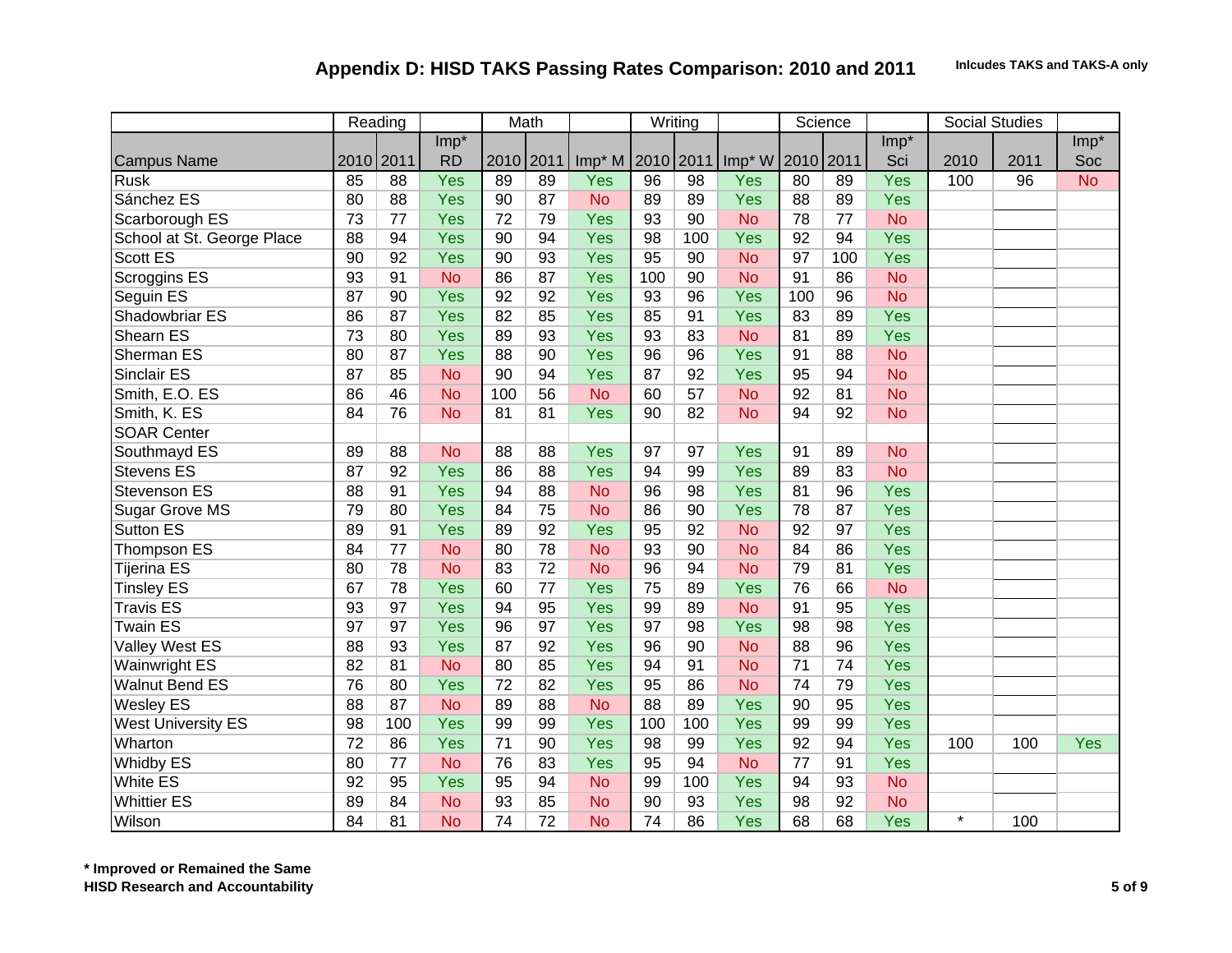|                                    |                 | Reading |           |                 | Math            |           |                   | Writing |           |      | Science |           |      | <b>Social Studies</b> |            |
|------------------------------------|-----------------|---------|-----------|-----------------|-----------------|-----------|-------------------|---------|-----------|------|---------|-----------|------|-----------------------|------------|
|                                    |                 |         | $Imp*$    |                 |                 |           |                   |         |           |      |         | $Imp*$    |      |                       | $Imp*$     |
| <b>Campus Name</b>                 | 2010 2011       |         | <b>RD</b> | 2010            | 2011            | $Imp*M$   | 2010 2011         |         | Imp* W    | 2010 | 2011    | Sci       | 2010 | 2011                  | Soc        |
| <b>Windsor Village ES</b>          | 85              | 90      | Yes       | 86              | $\overline{92}$ | Yes       | 97                | 99      | Yes       | 75   | 94      | Yes       |      |                       |            |
| <b>Woodson ES</b>                  | 92              | 58      | <b>No</b> | 96              | 76              | <b>No</b> | 94                | 82      | <b>No</b> | 100  | 66      | <b>No</b> |      |                       |            |
| Young ES                           | 75              | 79      | Yes       | 70              | 75              | Yes       | 86                | 85      | <b>No</b> | 88   | 86      | <b>No</b> |      |                       |            |
| Young Scholars                     | 89              | 87      | <b>No</b> | 79              | 67              | <b>No</b> | 90                | 92      | Yes       | 75   | 94      | Yes       | 80   | 80                    | Yes        |
| <b>Attucks MS</b>                  | 76              | 73      | <b>No</b> | 67              | 64              | <b>No</b> | 90                | 88      | <b>No</b> | 55   | 54      | <b>No</b> | 89   | 87                    | <b>No</b>  |
| <b>Black MS</b>                    | 78              | 75      | <b>No</b> | 74              | 79              | Yes       | 94                | 85      | <b>No</b> | 64   | 75      | Yes       | 92   | 94                    | <b>Yes</b> |
| <b>Briarmeadow MS</b>              | 98              | 98      | Yes       | 100             | 98              | <b>No</b> | 100               | 100     | Yes       | 95   | 98      | Yes       | 98   | 100                   | <b>Yes</b> |
| <b>Burbank MS</b>                  | 88              | 88      | Yes       | 88              | 89              | Yes       | 97                | 95      | <b>No</b> | 91   | 92      | Yes       | 99   | 99                    | Yes        |
| <b>CLCMS</b>                       | 66              | 59      | <b>No</b> | 23              | 18              | <b>No</b> |                   |         |           | 33   | 29      | <b>No</b> | 90   | 73                    | <b>No</b>  |
| <b>Clifton MS</b>                  | 90              | 89      | <b>No</b> | 86              | 89              | Yes       | 95                | 94      | <b>No</b> | 85   | 83      | <b>No</b> | 97   | 96                    | <b>No</b>  |
| <b>Cullen MS</b>                   | 80              | 80      | Yes       | 59              | 68              | Yes       | 90                | 94      | Yes       | 58   | 60      | Yes       | 92   | 95                    | Yes        |
| Deady MS                           | $\overline{71}$ | 77      | Yes       | $\overline{72}$ | 82              | Yes       | 87                | 83      | <b>No</b> | 49   | 76      | Yes       | 85   | 92                    | <b>Yes</b> |
| <b>Dominion Academy</b>            | 75              | 83      | Yes       | 55              | 41              | <b>No</b> | 95                | 88      | <b>No</b> | 53   | 42      | <b>No</b> | 93   | 75                    | <b>No</b>  |
| Dowling MS                         | 80              | 76      | <b>No</b> | 65              | 76              | Yes       | 93                | 93      | Yes       | 61   | 67      | Yes       | 94   | 96                    | Yes        |
| <b>Edison MS</b>                   | 75              | 78      | Yes       | 75              | 79              | Yes       | 88                | 91      | Yes       | 71   | 85      | Yes       | 96   | 93                    | <b>No</b>  |
| <b>Energized for Excellence MS</b> | 96              | 90      | <b>No</b> | 99              | 97              | <b>No</b> | 100               | 99      | <b>No</b> | 99   | 98      | <b>No</b> | 100  | 99                    | <b>No</b>  |
| <b>E-STEM West MS</b>              | 98              | 94      | <b>No</b> | 96              | 88              | <b>No</b> |                   | 100     |           |      |         |           |      |                       |            |
| <b>Fleming MS</b>                  | 85              | 78      | <b>No</b> | 79              | 82              | Yes       | 98                | 93      | <b>No</b> | 86   | 86      | Yes       | 96   | 94                    | <b>No</b>  |
| Fondren MS                         | 79              | 80      | Yes       | $\overline{72}$ | 78              | Yes       | 85                | 91      | Yes       | 67   | 75      | Yes       | 93   | 97                    | <b>Yes</b> |
| <b>Fonville MS</b>                 | 73              | 76      | Yes       | 68              | 75              | Yes       | 87                | 91      | Yes       | 72   | 67      | <b>No</b> | 96   | 96                    | <b>Yes</b> |
| <b>Grady MS</b>                    | 91              | 96      | Yes       | 81              | 91              | Yes       | 97                | 97      | Yes       | 75   | 89      | Yes       | 100  | 99                    | <b>No</b>  |
| Gregory-Lincoln MS                 | 80              | 85      | Yes       | 65              | 68              | Yes       | 92                | 94      | Yes       | 54   | 69      | Yes       | 92   | 93                    | <b>Yes</b> |
| <b>Hamilton MS</b>                 | 90              | 90      | Yes       | 79              | 86              | Yes       | 97                | 95      | <b>No</b> | 83   | 91      | Yes       | 97   | 96                    | <b>No</b>  |
| Harper                             | $\star$         | 6       |           |                 | $\mathbf 0$     |           | $\overline{\ast}$ |         |           |      |         |           |      |                       |            |
| <b>Hartman MS</b>                  | 82              | 81      | <b>No</b> | 80              | 84              | Yes       | 92                | 94      | Yes       | 76   | 76      | Yes       | 95   | 96                    | <b>Yes</b> |
| <b>Henry MS</b>                    | 73              | 74      | Yes       | 70              | 75              | Yes       | 87                | 87      | Yes       | 63   | 63      | Yes       | 93   | 93                    | <b>Yes</b> |
| Hogg MS                            | 76              | 80      | Yes       | 73              | 73              | Yes       | 92                | 96      | Yes       | 61   | 70      | Yes       | 86   | 95                    | <b>Yes</b> |
| <b>Holland MS</b>                  | 79              | 76      | <b>No</b> | 68              | 70              | Yes       | 91                | 89      | <b>No</b> | 69   | 68      | <b>No</b> | 93   | 93                    | Yes        |
| <b>HS Ahead Academy</b>            |                 | 36      |           |                 | 11              |           |                   | 71      |           |      | 13      |           |      | 60                    |            |
| Inspired for Excellence North      | 62              | 51      | <b>No</b> | 25              | 51              | Yes       | 73                | 67      | <b>No</b> | 76   | 91      | Yes       | 70   | 100                   | <b>Yes</b> |
| Inspired for Excellence West       | 62              | 62      | Yes       | 32              | 75              | Yes       | 63                | 97      | Yes       | 31   | 46      | Yes       | 88   | 100                   | <b>Yes</b> |
| Jackson MS                         | 83              | 82      | <b>No</b> | 85              | 85              | Yes       | 94                | 85      | <b>No</b> | 76   | 84      | Yes       | 93   | 98                    | <b>Yes</b> |
| <b>Johnston MS</b>                 | 93              | 93      | Yes       | 88              | 88              | Yes       | 99                | 97      | <b>No</b> | 89   | 88      | <b>No</b> | 98   | 97                    | <b>No</b>  |
| Kaleidoscope MS                    | 92              | 98      | Yes       | 95              | 99              | Yes       | 100               | 97      | <b>No</b> | 80   | 94      | Yes       | 100  | 100                   | Yes        |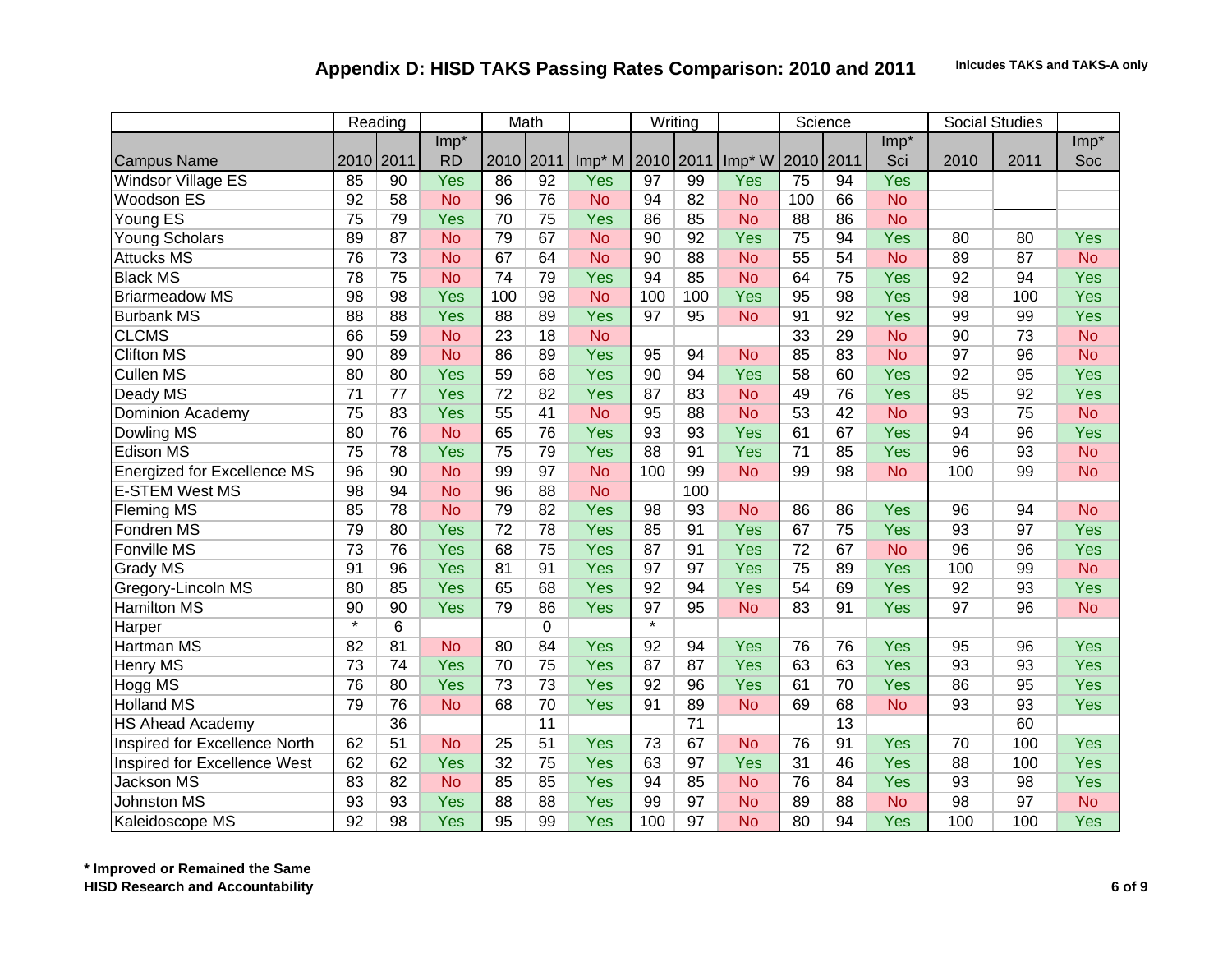|                                 |                   | Reading   |           |                 | Math |           |           | Writing         |                    |      | Science |            |      | <b>Social Studies</b> |            |
|---------------------------------|-------------------|-----------|-----------|-----------------|------|-----------|-----------|-----------------|--------------------|------|---------|------------|------|-----------------------|------------|
|                                 |                   |           | Imp*      |                 |      |           |           |                 |                    |      |         | $Imp*$     |      |                       | $Imp*$     |
| <b>Campus Name</b>              |                   | 2010 2011 | <b>RD</b> | 2010            | 2011 | Imp* M    | 2010 2011 |                 | Imp <sup>*</sup> W | 2010 | 2011    | Sci        | 2010 | 2011                  | Soc        |
| Kandy Stripe Academy            | $\overline{81}$   | 81        | Yes       | 55              | 64   | Yes       | 89        | $\overline{96}$ | Yes                | 62   | 56      | <b>No</b>  | 100  | 79                    | <b>No</b>  |
| Key MS                          | 62                | 68        | Yes       | 35              | 60   | Yes       | 88        | 92              | Yes                | 35   | 69      | Yes        | 72   | 88                    | Yes        |
| Lanier MS                       | 95                | 96        | Yes       | 92              | 93   | Yes       | 96        | 97              | Yes                | 87   | 89      | Yes        | 97   | 97                    | Yes        |
| Las Américas MS                 | 62                | 70        | Yes       | 77              | 83   | Yes       | $\star$   | 43              |                    | 60   | 92      | Yes        | 100  | 100                   | Yes        |
| Long MS                         | 69                | 75        | Yes       | 66              | 74   | Yes       | 87        | 83              | <b>No</b>          | 58   | 62      | <b>Yes</b> | 95   | 93                    | <b>No</b>  |
| <b>Marshall MS</b>              | 74                | 78        | Yes       | 74              | 81   | Yes       | 94        | 92              | <b>No</b>          | 55   | 78      | Yes        | 94   | 98                    | Yes        |
| McReynolds MS                   | 81                | 80        | <b>No</b> | 76              | 77   | Yes       | 93        | 97              | Yes                | 81   | 90      | Yes        | 99   | 98                    | <b>No</b>  |
| Ortíz MS                        | 73                | 82        | Yes       | $\overline{71}$ | 78   | Yes       | 90        | 91              | Yes                | 70   | 78      | Yes        | 91   | 93                    | <b>Yes</b> |
| <b>Pershing MS</b>              | 95                | 94        | <b>No</b> | 87              | 90   | Yes       | 98        | 98              | Yes                | 85   | 87      | <b>Yes</b> | 97   | 98                    | <b>Yes</b> |
| Pilgrim Academy                 | 89                | 84        | <b>No</b> | 92              | 88   | <b>No</b> | 97        | 95              | <b>No</b>          | 86   | 86      | Yes        | 98   | 98                    | <b>Yes</b> |
| Pin Oak MS                      | 98                | 98        | Yes       | 96              | 96   | Yes       | 99        | 99              | Yes                | 98   | 98      | Yes        | 99   | 100                   | <b>Yes</b> |
| <b>Project Chrysalis MS</b>     | 99                | 99        | Yes       | 96              | 97   | Yes       | 100       | 100             | Yes                | 98   | 100     | <b>Yes</b> | 100  | 100                   | <b>Yes</b> |
| Pro-Vision School               | 52                | 51        | <b>No</b> | 45              | 36   | <b>No</b> | 70        | 54              | <b>No</b>          | 33   | 45      | Yes        | 79   | 73                    | <b>No</b>  |
| <b>Revere MS</b>                | 82                | 80        | <b>No</b> | 82              | 79   | <b>No</b> | 90        | 85              | <b>No</b>          | 87   | 76      | <b>No</b>  | 95   | 93                    | <b>No</b>  |
| <b>Rice School MS</b>           | 95                | 95        | Yes       | 89              | 84   | <b>No</b> | 97        | 99              | Yes                | 88   | 92      | <b>Yes</b> | 100  | 99                    | <b>No</b>  |
| <b>Rogers MS</b>                | 100               | 100       | Yes       | 100             | 100  | Yes       | 100       | 100             | Yes                | 100  | 100     | Yes        | 100  | 100                   | <b>Yes</b> |
| Ryan MS                         | 78                | 78        | Yes       | 66              | 73   | Yes       | 89        | 93              | Yes                | 73   | 69      | <b>No</b>  | 93   | 95                    | <b>Yes</b> |
| Sharpstown MS                   | 77                | 79        | Yes       | 75              | 82   | Yes       | 91        | 93              | Yes                | 61   | 70      | Yes        | 93   | 96                    | <b>Yes</b> |
| Smith E.O. MS                   | 64                | 51        | <b>No</b> | 57              | 40   | <b>No</b> | 74        | 68              | <b>No</b>          | 37   | 44      | Yes        | 79   | 82                    | <b>Yes</b> |
| Stevenson MS                    | 84                | 84        | Yes       | 86              | 81   | <b>No</b> | 94        | 93              | <b>No</b>          | 82   | 78      | <b>No</b>  | 96   | 94                    | <b>No</b>  |
| <b>Texas Connections</b>        | 86                | 87        | Yes       | 59              | 69   | Yes       | 85        | 77              | <b>No</b>          | 74   | 77      | Yes        | 87   | 95                    | Yes        |
| Thomas MS                       | 74                | 75        | Yes       | 70              | 70   | Yes       | 81        | 87              | Yes                | 71   | 67      | <b>No</b>  | 96   | 95                    | <b>No</b>  |
| <b>WALIPP MS</b>                | 86                | 80        | <b>No</b> | 60              | 64   | Yes       | 100       | 97              | <b>No</b>          | 78   | 79      | Yes        | 100  | 93                    | <b>No</b>  |
| Welch MS                        | 82                | 83        | Yes       | 71              | 75   | Yes       | 91        | 93              | Yes                | 59   | 73      | Yes        | 91   | 91                    | Yes        |
| <b>West Briar MS</b>            | 92                | 92        | Yes       | 83              | 84   | Yes       | 97        | 97              | Yes                | 79   | 80      | Yes        | 97   | 98                    | Yes        |
| <b>Williams MS</b>              | 77                | 78        | Yes       | 75              | 76   | Yes       | 90        | 94              | Yes                | 75   | 85      | Yes        | 97   | 97                    | Yes        |
| Woodson MS                      | 73                | 65        | <b>No</b> | 57              | 48   | <b>No</b> | 90        | 89              | <b>No</b>          | 57   | 64      | Yes        | 88   | 85                    | <b>No</b>  |
| <b>Advanced Virtual Academy</b> |                   | 43        |           |                 | 10   |           |           |                 |                    |      | 20      |            |      | 55                    |            |
| <b>Austin HS</b>                | 87                | 84        | <b>No</b> | 75              | 76   | Yes       |           |                 |                    | 76   | 78      | Yes        | 94   | 94                    | <b>Yes</b> |
| <b>Bellaire HS</b>              | 95                | 93        | <b>No</b> | 82              | 79   | <b>No</b> |           |                 |                    | 88   | 86      | <b>No</b>  | 96   | 97                    | <b>Yes</b> |
| Carnegie Vanguard HS            | 99                | 100       | Yes       | 100             | 100  | Yes       |           |                 |                    | 100  | 100     | Yes        | 100  | 100                   | Yes        |
| <b>CEP SE</b>                   | $\overline{\ast}$ |           |           | $\star$         |      |           |           |                 |                    |      |         |            |      |                       |            |
| <b>CEP SW</b>                   |                   | 80        |           |                 |      |           |           |                 |                    |      | 40      |            |      | 40                    |            |
| <b>Challenge HS</b>             | 100               | 100       | Yes       | 96              | 98   | Yes       |           |                 |                    | 97   | 97      | Yes        | 100  | 100                   | <b>Yes</b> |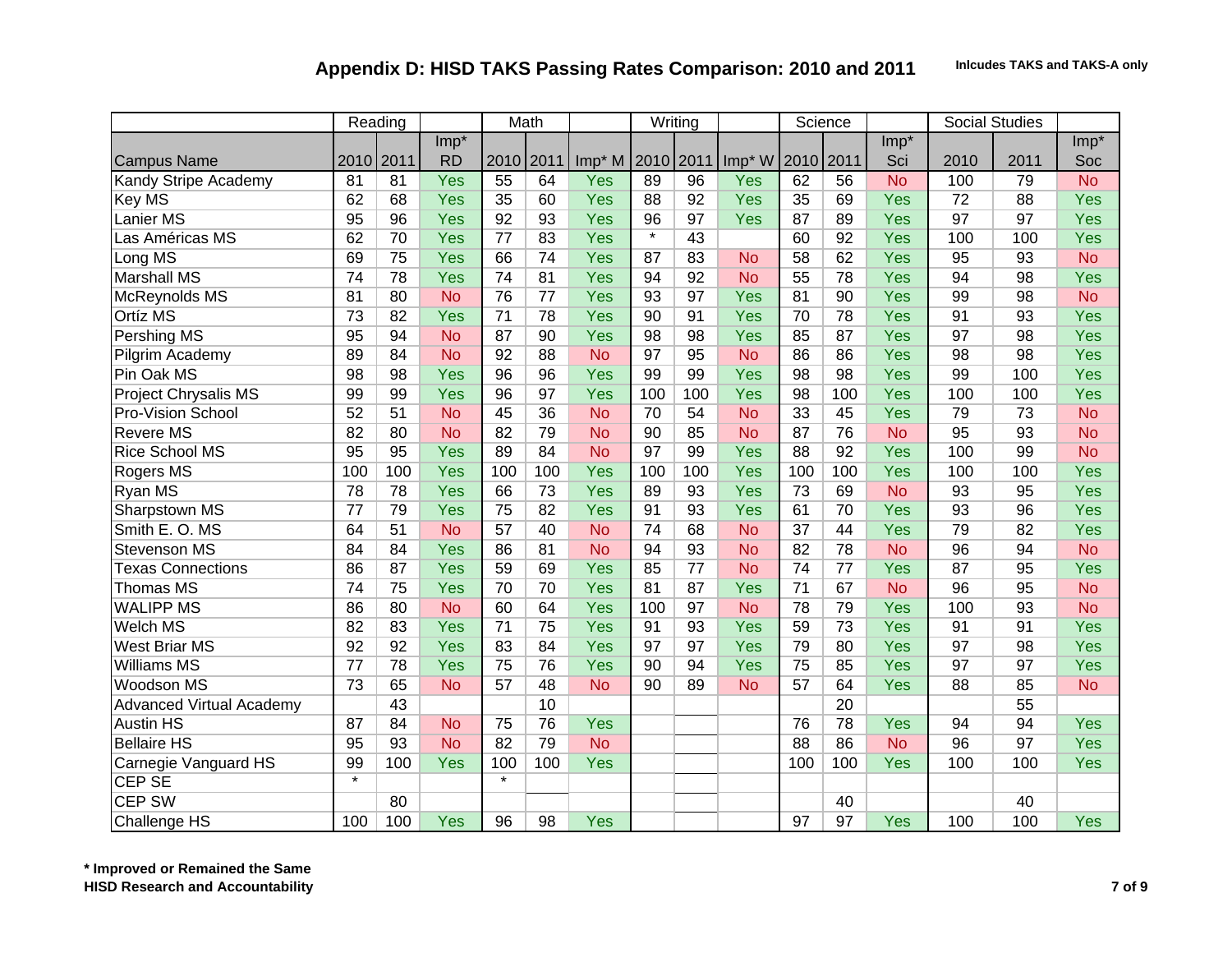|                           |     | Reading   |           |                 | Math            |           |    | Writing |                                   |                 | Science         |            |                 | <b>Social Studies</b> |            |
|---------------------------|-----|-----------|-----------|-----------------|-----------------|-----------|----|---------|-----------------------------------|-----------------|-----------------|------------|-----------------|-----------------------|------------|
|                           |     |           | $Imp*$    |                 |                 |           |    |         |                                   |                 |                 | $Imp*$     |                 |                       | $Imp*$     |
| <b>Campus Name</b>        |     | 2010 2011 | <b>RD</b> | 2010 2011       |                 |           |    |         | Imp* M 2010 2011 Imp* W 2010 2011 |                 |                 | Sci        | 2010            | 2011                  | Soc        |
| Chavez HS                 | 89  | 88        | <b>No</b> | $\overline{74}$ | $\overline{75}$ | Yes       |    |         |                                   | 78              | 81              | Yes        | 95              | $\overline{96}$       | Yes        |
| <b>CLCHS</b>              | 76  | 69        | <b>No</b> | 32              | 32              | Yes       |    |         |                                   | 36              | 43              | Yes        | 85              | 79                    | <b>No</b>  |
| <b>Community Services</b> | 61  | 54        | <b>No</b> | $\overline{25}$ | 26              | Yes       | 36 | 100     | Yes                               | $\overline{22}$ | 39              | Yes        | 29              | 53                    | Yes        |
| Davis HS                  | 86  | 80        | <b>No</b> | 64              | 60              | <b>No</b> |    |         |                                   | 69              | 66              | <b>No</b>  | 90              | 92                    | Yes        |
| <b>DeBakey HSHP</b>       | 100 | 100       | Yes       | 100             | 100             | Yes       |    |         |                                   | 100             | 100             | Yes        | 100             | 100                   | <b>Yes</b> |
| East Early College HS     | 100 | 99        | <b>No</b> | 99              | 99              | Yes       |    |         |                                   | 99              | 100             | Yes        | 100             | 100                   | <b>Yes</b> |
| Eastwood                  | 100 | 99        | <b>No</b> | 98              | 98              | Yes       |    |         |                                   | 94              | 97              | Yes        | 100             | 100                   | <b>Yes</b> |
| <b>E-STEM Central HS</b>  | 95  | 93        | <b>No</b> | 69              | 84              | Yes       |    |         |                                   | 88              | 87              | <b>No</b>  | 100             | 100                   | <b>Yes</b> |
| <b>E-STEM West HS</b>     | 96  | 98        | Yes       | 89              | 98              | Yes       |    |         |                                   |                 | 82              |            |                 | 100                   |            |
| Furr HS                   | 88  | 85        | <b>No</b> | 76              | 70              | <b>No</b> |    |         |                                   | 76              | 75              | <b>No</b>  | 97              | 94                    | <b>No</b>  |
| Hope Academy              | 70  | 58        | <b>No</b> | 11              | 20              | Yes       |    |         |                                   | $\overline{31}$ | 35              | Yes        | 77              | 66                    | <b>No</b>  |
| Houston Int'l             | 99  | 99        | Yes       | 98              | 98              | Yes       |    |         |                                   | 96              | 97              | Yes        | 100             | 100                   | <b>Yes</b> |
| <b>Houston MSTC</b>       | 81  | 84        | Yes       | 68              | 72              | Yes       |    |         |                                   | 64              | 68              | Yes        | 90              | 94                    | <b>Yes</b> |
| <b>HSLECJ</b>             | 99  | 98        | <b>No</b> | 83              | 85              | Yes       |    |         |                                   | 95              | 90              | <b>No</b>  | 100             | 99                    | <b>No</b>  |
| <b>HSPVA</b>              | 100 | 100       | Yes       | 96              | 97              | Yes       |    |         |                                   | 96              | 99              | Yes        | 99              | 100                   | <b>Yes</b> |
| Jones HS                  | 76  | 76        | Yes       | 53              | 61              | Yes       |    |         |                                   | 59              | 60              | Yes        | 89              | 89                    | <b>Yes</b> |
| Jordan HS for Careers     | 91  | 89        | <b>No</b> | 73              | 75              | Yes       |    |         |                                   | 78              | 82              | Yes        | 95              | 95                    | <b>Yes</b> |
| Kashmere HS               | 85  | 78        | <b>No</b> | 57              | 52              | <b>No</b> |    |         |                                   | 65              | 56              | <b>No</b>  | 92              | 91                    | <b>No</b>  |
| Lamar HS                  | 96  | 95        | <b>No</b> | 84              | 85              | Yes       |    |         |                                   | 88              | 88              | Yes        | 98              | 98                    | <b>Yes</b> |
| Leader's Academy          | 70  | 67        | <b>No</b> | 30              | 30              | Yes       |    |         |                                   | 24              | 29              | Yes        | 67              | 73                    | Yes        |
| Lee HS                    | 79  | 80        | Yes       | 66              | 82              | Yes       |    |         |                                   | 76              | $\overline{77}$ | Yes        | 94              | 98                    | Yes        |
| <b>Madison HS</b>         | 83  | 83        | Yes       | 60              | 67              | Yes       |    |         |                                   | 66              | 67              | Yes        | 90              | 90                    | Yes        |
| <b>Milby HS</b>           | 86  | 81        | <b>No</b> | 70              | $\overline{72}$ | Yes       |    |         |                                   | $\overline{71}$ | 72              | Yes        | 93              | 94                    | <b>Yes</b> |
| <b>Mount Carmel</b>       | 97  | 95        | <b>No</b> | 70              | 80              | Yes       |    |         |                                   | 78              | 86              | Yes        | 97              | 98                    | Yes        |
| N. Houston Early Coll. HS | 99  | 100       | Yes       | 99              | 100             | Yes       |    |         |                                   | 97              | 100             | Yes        | 100             | 99                    | <b>No</b>  |
| <b>New Aspirations</b>    | 58  | 68        | Yes       | $\overline{22}$ | 26              | Yes       |    |         |                                   | 30              | 38              | <b>Yes</b> | $\overline{71}$ | 73                    | Yes        |
| Ninth Grade Preparatory   | 86  | 83        | <b>No</b> | 66              | 69              | Yes       |    |         |                                   |                 |                 |            |                 |                       |            |
| <b>REACH Charter HS</b>   | 30  |           |           | $\overline{21}$ |                 |           |    |         |                                   | 34              |                 |            | 65              |                       |            |
| Reagan HS                 | 91  | 90        | <b>No</b> | $\overline{71}$ | 77              | Yes       |    |         |                                   | 74              | 82              | Yes        | 92              | 97                    | <b>Yes</b> |
| Scarborough HS            | 84  | 82        | <b>No</b> | 73              | $\overline{71}$ | <b>No</b> |    |         |                                   | 78              | 75              | <b>No</b>  | 95              | 93                    | <b>No</b>  |
| Sharpstown HS             | 84  | 79        | <b>No</b> | 70              | 75              | Yes       |    |         |                                   | 75              | 79              | Yes        | 93              | 94                    | <b>Yes</b> |
| Sharpstown Int'l HS       | 94  | 94        | Yes       | 85              | 82              | <b>No</b> |    |         |                                   | 91              | 86              | <b>No</b>  | 99              | 98                    | <b>No</b>  |
| South Early College HS    | 100 | 98        | <b>No</b> | 87              | 92              | Yes       |    |         |                                   |                 | 98              |            |                 | 100                   |            |
| <b>Sterling HS</b>        | 85  | 80        | <b>No</b> | 63              | 66              | Yes       |    |         |                                   | 65              | 69              | Yes        | 91              | 94                    | <b>Yes</b> |